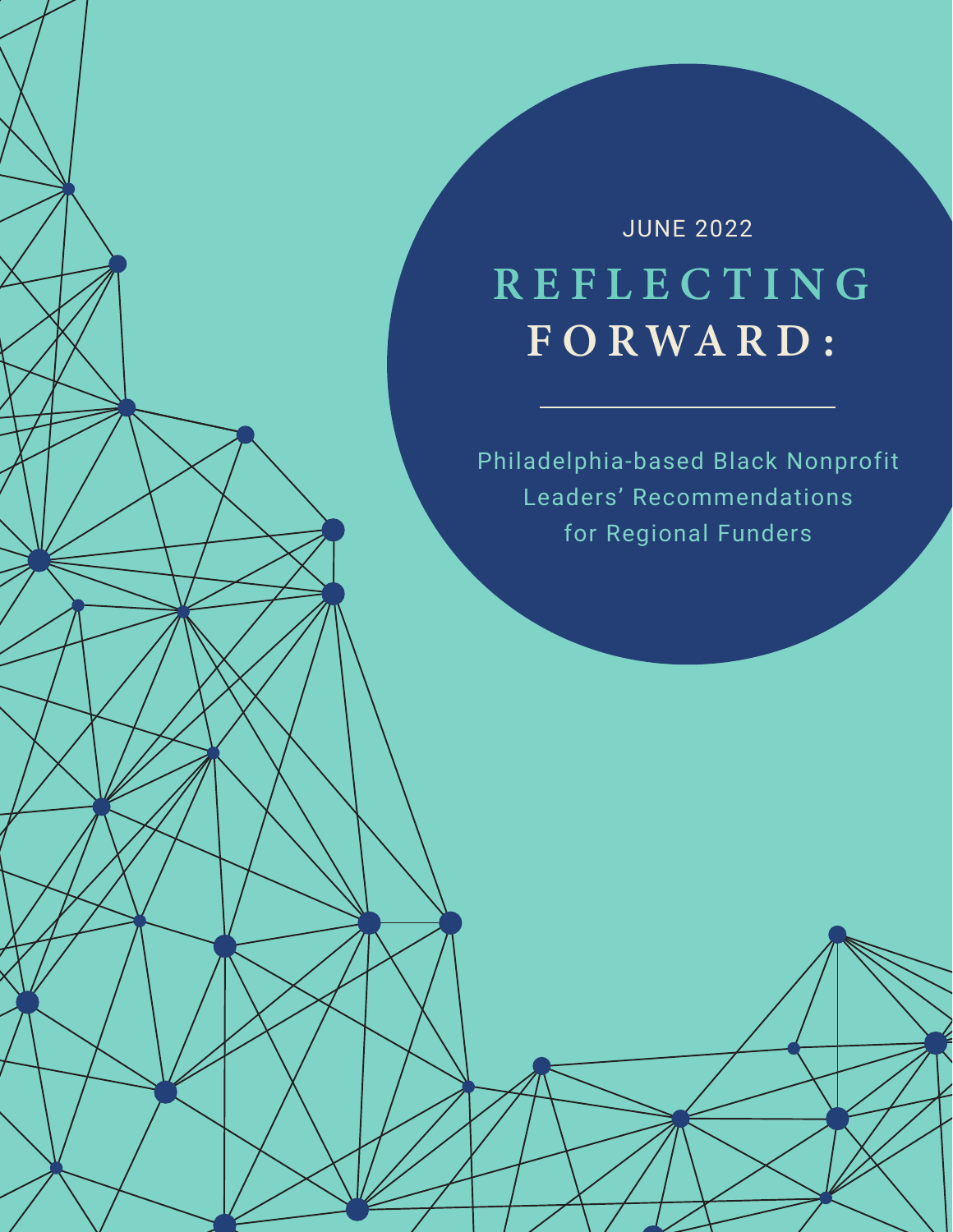# REPORT CONTENTS

ACKNOWLEDGEMENTS

1

0 2

F O R E W O R D Sharmain Matlock-Turner

0 3

E X E C U T I V E S U M M A R Y Kelly S. Woodland

0 6

0 9 REPORT INTRODUCTION

Summary Of RECOMMENDATIONS

1 0

Groundbreaking 2016 REPORT

1 1

 $12$ 2021 Interviews with NONPROFIT LEADERS

R E C O M M E N D A T I O N # 1 Get To Know Us

1 3

R E C O M M E N D A T I O N # 2 Embrace Trust-Based Philanthropy

1 9

R E C O M M E N D A T I O N # 3 Trust Black Leaders

2 9

Annotated LITERATURE REVIEW

4 2

5 6 RESEARCH DESIGN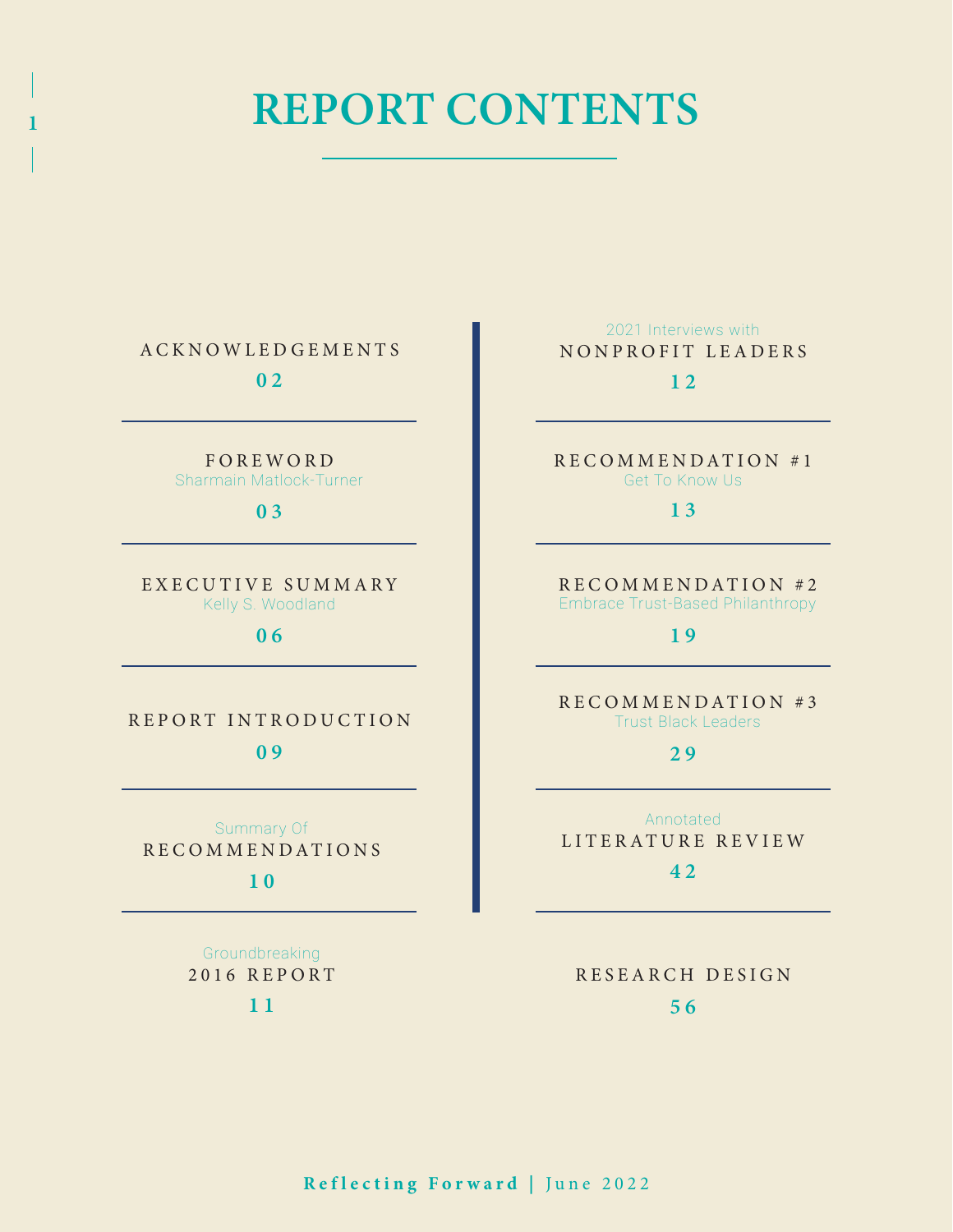# ACKNOWLEDGEMENTS

This report would not be possible without the participation of Philadelphia-based nonprofit leaders. Many thanks for

your candor, kindness, and expertise.

Thanks to Kelly S. Woodland, Executive Director, After-School All-Stars Philadelphia and Camden, who activated this project, and Sharmain Matlock-Turner, President and CEO of the Urban Affairs Coalition (UAC), for their leadership in commissioning this work and the 2016 Branch Associates, Inc. study.

Thanks to David W. Brown, Associate Professor of Instruction, Klein College of Media and Communication and Diversity Advisor to the Office of the Dean, Temple University, Kate Houstoun, Chief Impact Officer, United Way of Greater Philadelphia and Southern New Jersey (United Way), Arun S. Prabhakaran, Executive Vice President, UAC, and Adela Smith, Senior Advisor, Strategy & Communication, UAC, for reviewing and commenting on drafts of the report.

Special thanks to Glynis Roberts, Executive Assistant to the President and CEO, UAC, and Katie Pearse, Mission Delivery Coordinator, United Way.

Thank you to the members of the Black Nonprofit Chief Executives of Philadelphia for your thought partnership. Your questions and comments about the research design and interview findings were enormously helpful. 2

Thank you to Jennifer Thompson, Ph.D. and Alvia Y. Branch, Ph.D. for leading the 2016 Branch Associates, Inc. research.

Kelly Sloane, Ph.D., a Philadelphia-based research, evaluation, and policy consultant, led the research and authored this report. Correspondence about this report should be addressed to [ksloane@temple.edu](mailto:ksloane@temple.edu).

This study was generously funded by United Way of Greater Philadelphia and Southern New Jersey.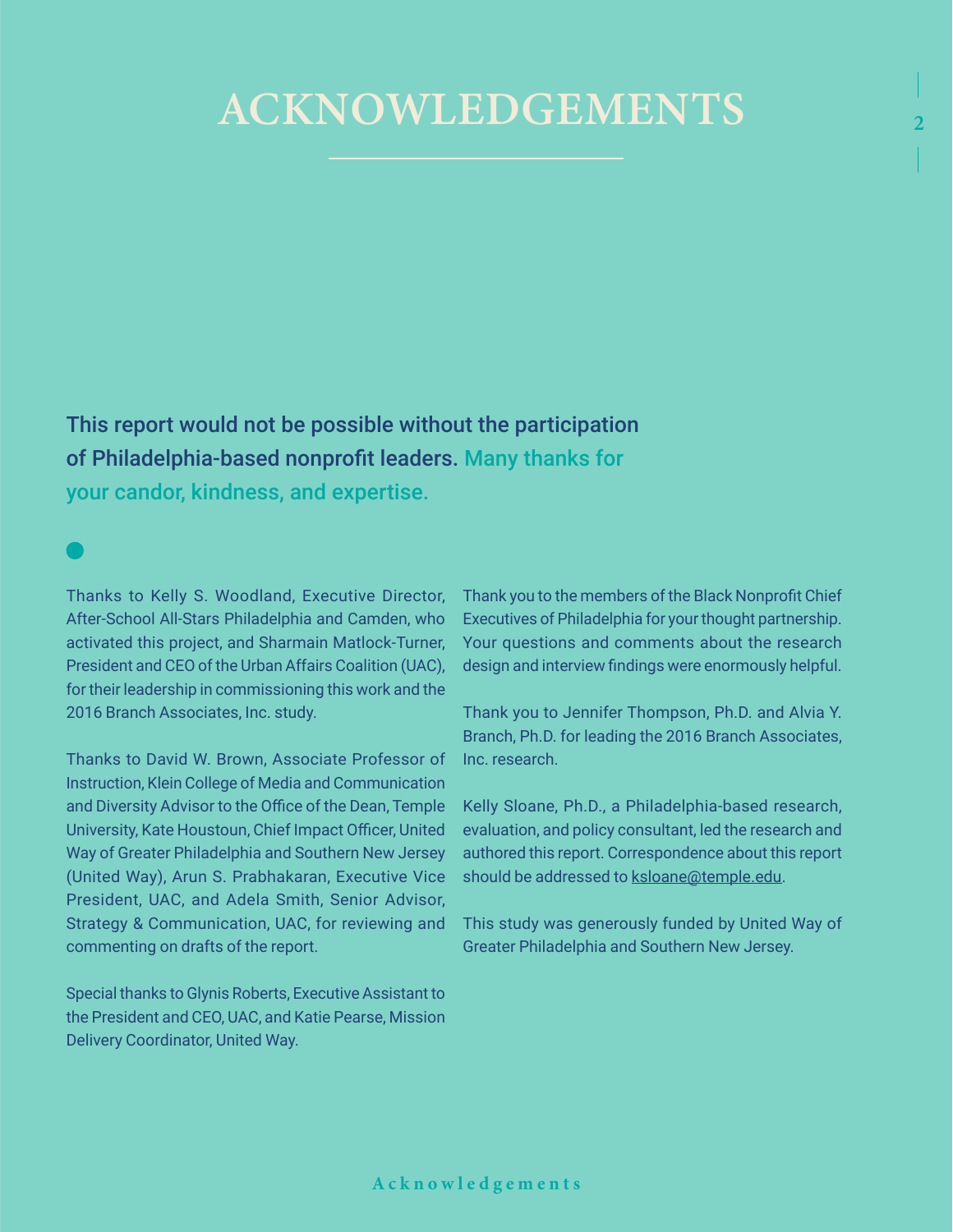# FOREWORD

In reading this report, you will find that we are not alone.

3

# Dear Reader,

**Thank you for reading** *Reflecting Forward: Philadelphiabased Black Nonprofit Leaders' Recommendations for Regional Funders.* **As the President & CEO of the Urban Affairs Coalition (UAC), I am proud to share my perspective on this timely and crucial body of work.** 

UAC was founded in response to Dr. King's assassination in 1968, when business leaders and government officials were concerned about the future of Philadelphia. They saw the pain and anger in Black communities and agreed to meet with Black leaders to determine what they could do to help. On Easter Sunday, just two days after their first meeting, they created a \$2 million fund to support the efforts of Black leaders and organizations.

Incorporated as a 501(c)3 nonprofit in 1969, UAC ensured there would be a focus on racial equity and support for Philadelphia's community-based nonprofits. Our work included developing a citywide program for jobs for youth during the summer. We worked across racial and ethnic lines to support the building of Latinx nonprofits. We worked with the Korean business community to create our annual Thanksgiving program with more than 100 community leaders. Community activists started dozens of trailblazing programs at UAC as they led the fight against HIV and AIDS and for LGBTQ+ rights. Those most impacted began initiatives

to destigmatize and work with those struggling with mental health and substance use issues. Bankers and civic leaders came together to work to end redlining, increase homeownership, and confront homelessness. We created a program that led to greater opportunities for Black businesses and workers to advance in Philadelphia's construction industry. Today, UAC is a 52-year-old nonprofit that offers national leadership in fiscal sponsorship and provides 80 partner organizations with a technology-based shared services platform that supports Philadelphia nonprofits serving 250,000 individuals locally.

UAC continues to be a Home for Nonprofits, a beacon and testament to what is possible for our city's dreamers and doers. As the country's largest and oldest BIPOC-led fiscal sponsor, many of Philadelphia's major nonprofit initiatives and programs started at UAC. Yet, even with more than a half-century of success, UAC and many of our partners are challenged to find support for major gifts, commitment to multi-year funding, and general operating support.

### **In reading this report, you will find that we are not alone.**

Unfortunately, Black nonprofit leaders continue to experience inequitable dynamics and conditions.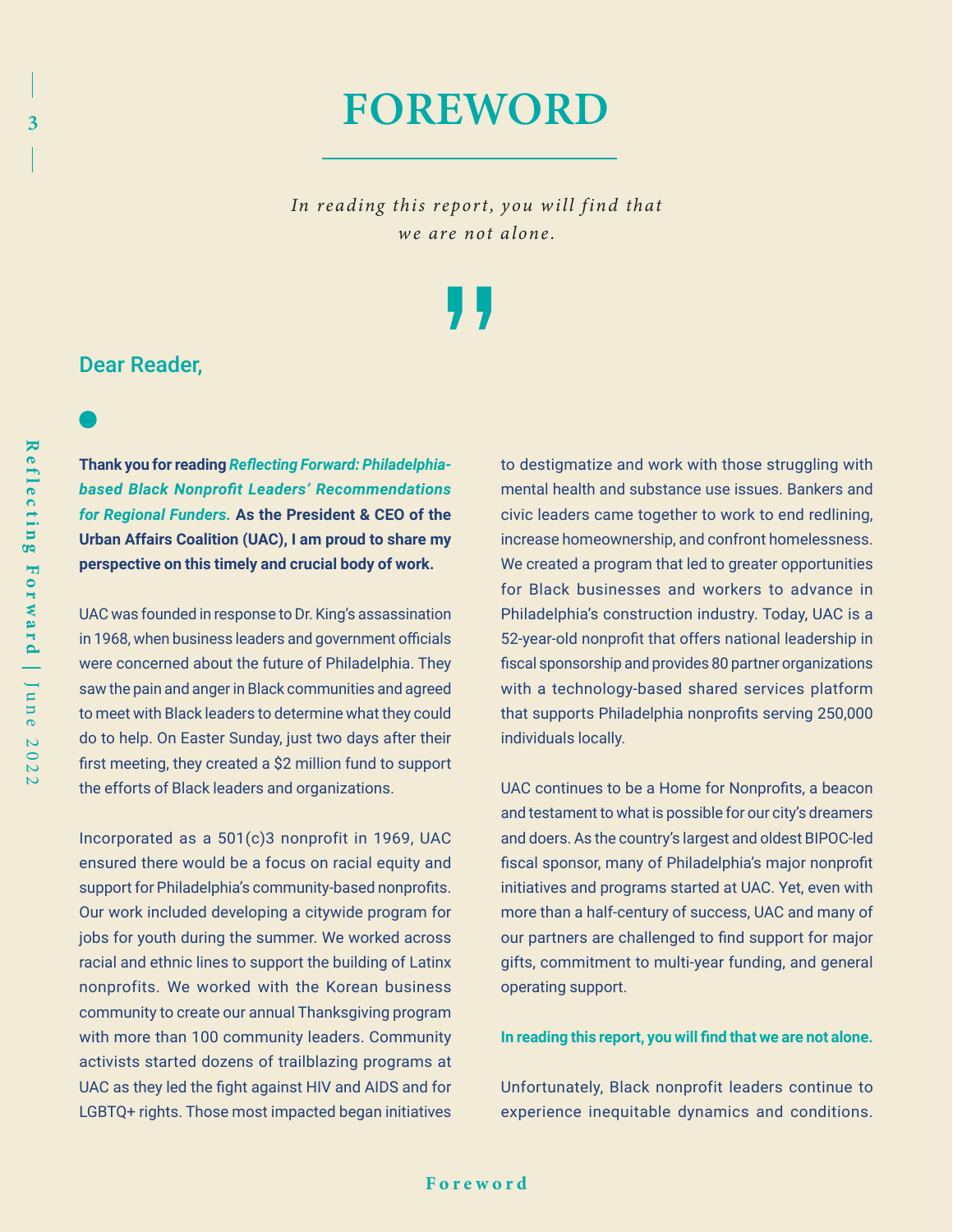Inequality taints and hampers our Brotherly Love and Sisterly Affections, stymying our best efforts to reach those with the least and truly realize our nation's egalitarian ideals. It is a microcosm of America's deep painful contradictions, where too often, "freedom and prosperity for all" is only enjoyed by a few.

When my friend, Kelly Woodland, came to me in 2013 with a great idea, I was all ears. Kelly, a former program officer at the William Penn Foundation and nonprofit expert, was inspired by the work of the African American Leadership Forum (AALF) in Minneapolis/ St. Paul. He believed we needed something like AALF here in Philadelphia. We immediately set to working our connections and brainstorming ideas with former UAC board member and communication expert David Brown and launched the Philadelphia African American Leadership Forum (PAALF). Housed at UAC, PAALF commissioned a study of African American-led and white-led nonprofits in Philadelphia, with funding from the United Way of Greater Philadelphia and Southern New Jersey.

We commissioned that research because we knew that our respective lived experiences could not be unique. We had heard the stories, told quietly, for years. We saw how often white-led nonprofits were funded to serve Black communities. We saw how often white-led nonprofits serving Black communities were funded over Black-led nonprofits. And we saw how often our organizations were deemed "duplicative" to white organizations serving our communities.

We wanted to break the silence about race, nonprofit work, and funding. We wanted to understand if our experiences and needs as Black nonprofit leaders in Philadelphia differed empirically from white-led nonprofits. We wanted to know, and perhaps prove, that our experiences reflected a broader, objective reality.

In 2014 we enlisted Branch Associates, Inc., a Black consulting and research firm, to survey leaders of human

service-oriented nonprofit organizations in Philadelphia. The survey research was supplemented with qualitative research with African American Executive Directors and local funders. The findings from this research are presented in the 2016 report, *How African American-led Nonprofits Differ from White-led Nonprofits*.

4

In *Reflecting Forward*, we build on the 2016 report. This new study is a compelling look ahead, abundant with possibility and powerful, practical steps that we must take to make long-overdue investments in our communities through Black-led nonprofits. We urge philanthropic leaders in our region to take the issue of fair funding for Black-led nonprofits seriously. It starts with recognizing that **this is not a moment, but a movement for change**. We need funders to see our efforts as critically important and valuable today and every day, as we are:

- **• Trusted in our communities because we know what works.** We have the same — if not more education, training, and competency as our white counterparts. Many Black leaders grew up in the neighborhoods where they now work, and many have lived experiences informing their work.
- **• Committed to our communities.** You will read the firsthand accounts of our commitment to our communities, our unwavering drive to innovate, and our relentless desire to provide the most effective programs and services.
- **• Knowledgeable of the entire ecosystem and know that nonprofit work benefits all of us!** We have been living and working in our communities for generations. As evident in *Reflecting Forward*, we have also had to work harder to navigate systems of government and philanthropy to continue to serve our communities. We know these systems inside-out and understand that nonprofit work is a powerful catalyst for an equitable Philadelphia for everyone.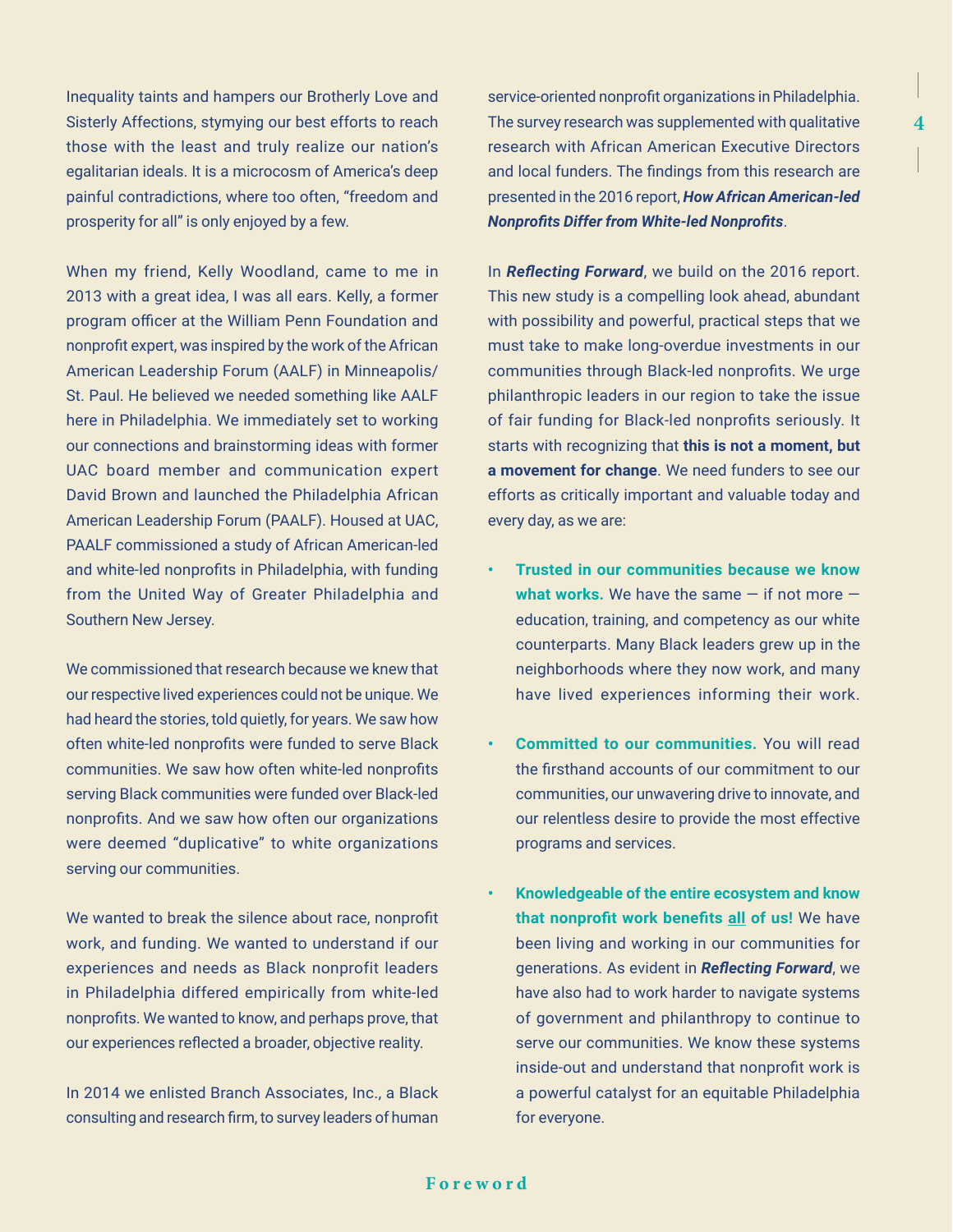5 In *Reflecting Forward*, we ask funders to examine their grant-making. Leaders in philanthropy, ask yourself: Is your funding process fair and equitable? What are your biases? Have you really examined them? As you answer these questions, we urge you to take the next step on this journey: **get to know us, trust us, and embrace trustbased philanthropy.** 

> Before I close, I want to let you know that this work is possible because of these terrific leaders:

- Kelly Woodland for his continued leadership.
- The new Black Nonprofit Chief Executives of Philadelphia and our 90+ members.
- David Brown for his support and insight.
- Kelly Sloane for her extensive research and authorship.
- And the United Way for again supporting this work.

Let us all make this a movement, not a moment, by making a real difference for Black-led nonprofits.

Duftmetot

Sharmain Matlock-Turner President & CEO Urban Affairs Coalition

# 44

Let us all make this a movement, not a moment, by making a real difference for Black-led nonprofits.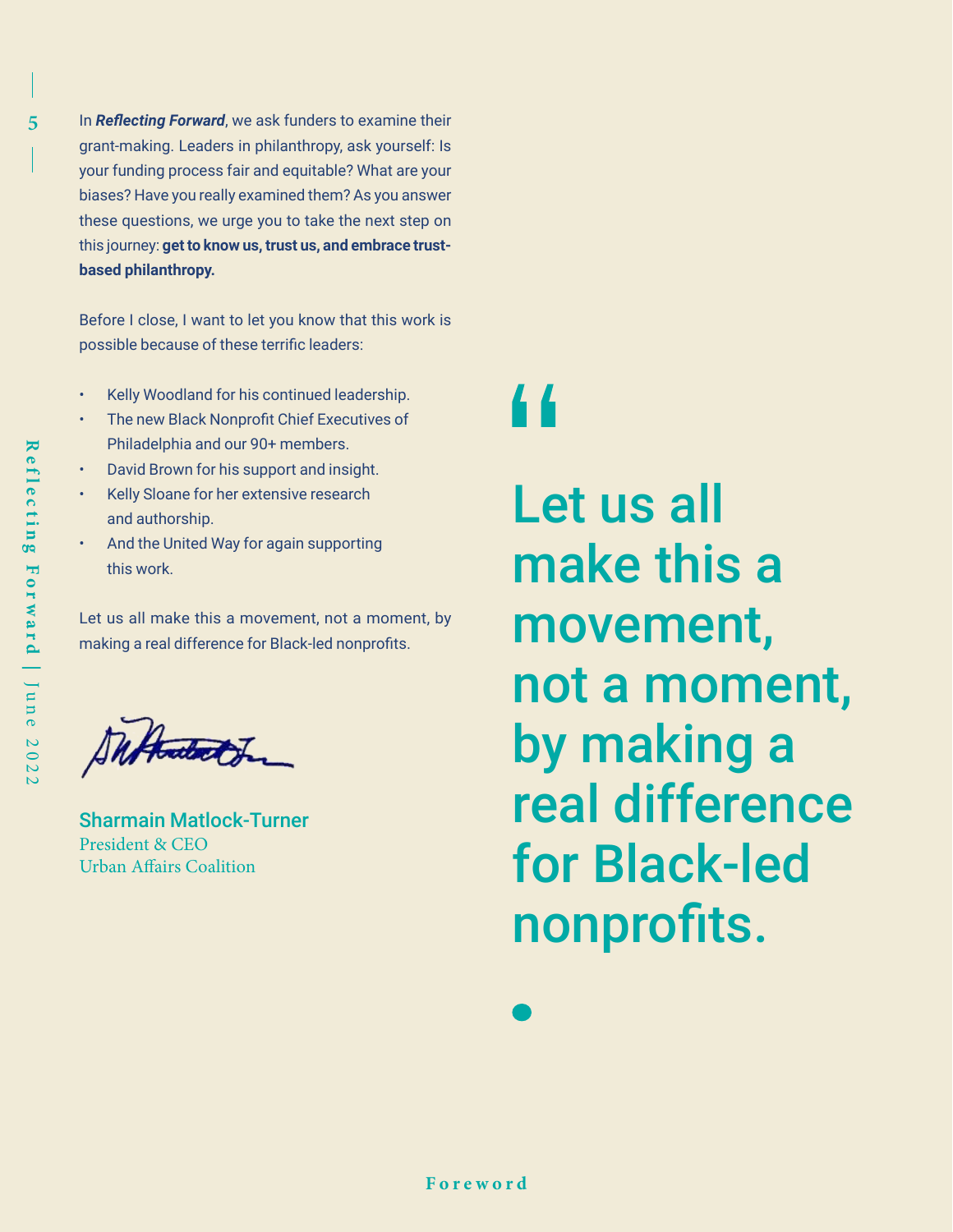# EXECUTIVE SUMMARY

As the old saying goes, if white America *sneezes, Black America catches a cold.*

I was introduced to nonprofit leadership as a child when my father was the executive director of the Haverford Community Center in West Philadelphia. What I observed during those days were the same issues that were revealed in the 2016 Branch Associates, Inc. study *Philadelphia's Nonprofit Human Service Organizations: How African American-led Organizations Differ from White-led Organizations –*

- A community-based agency doing a lot with little resources.
- African American leadership and staff leveraging their cultural competency to deliver needed services.
- An organization struggling to raise funds without the requisite social capital.

When we commissioned the 2016 Branch report, it was the first research that assessed and amplified the many challenges Black nonprofit leaders face in Philadelphia. That research explicitly identified pain points and biases within the nonprofit sector that have continually marginalized Black nonprofit leadership and thwarted the capacity of Black-led organizations to better serve communities.

The 2016 study and the new research in this report were conducted on the heels of nationwide events that created enormous repercussions for our city to overcome. **As the old saying goes, if white America sneezes, Black America catches a cold.** This premise applies to the nonprofit sector.

6

In 2010, Philadelphia was rebounding from the Great Recession, and Philadelphia's nonprofit sector felt the rippling effects. The Philadelphia Orchestra, facing the brink of insolvency, galvanized Philadelphia's most powerful movers and shakers to come together and strategize how the organization could be saved. The public and private sectors worked collaboratively to save a cultural institution because the Orchestra was deemed too important to fail. Black leaders began to question – Are any Black-led nonprofit organizations considered too important to fail by those outside our community? For example, if the Urban Affairs Coalition were on the brink of closing, would the matter rise to the level of concern that would necessitate the intervention of the most influential in the city or region? This question motivated the Philadelphia African American Leadership Forum, a group of Black nonprofit and private sector leaders founded in 2012, to commission research on Black nonprofits.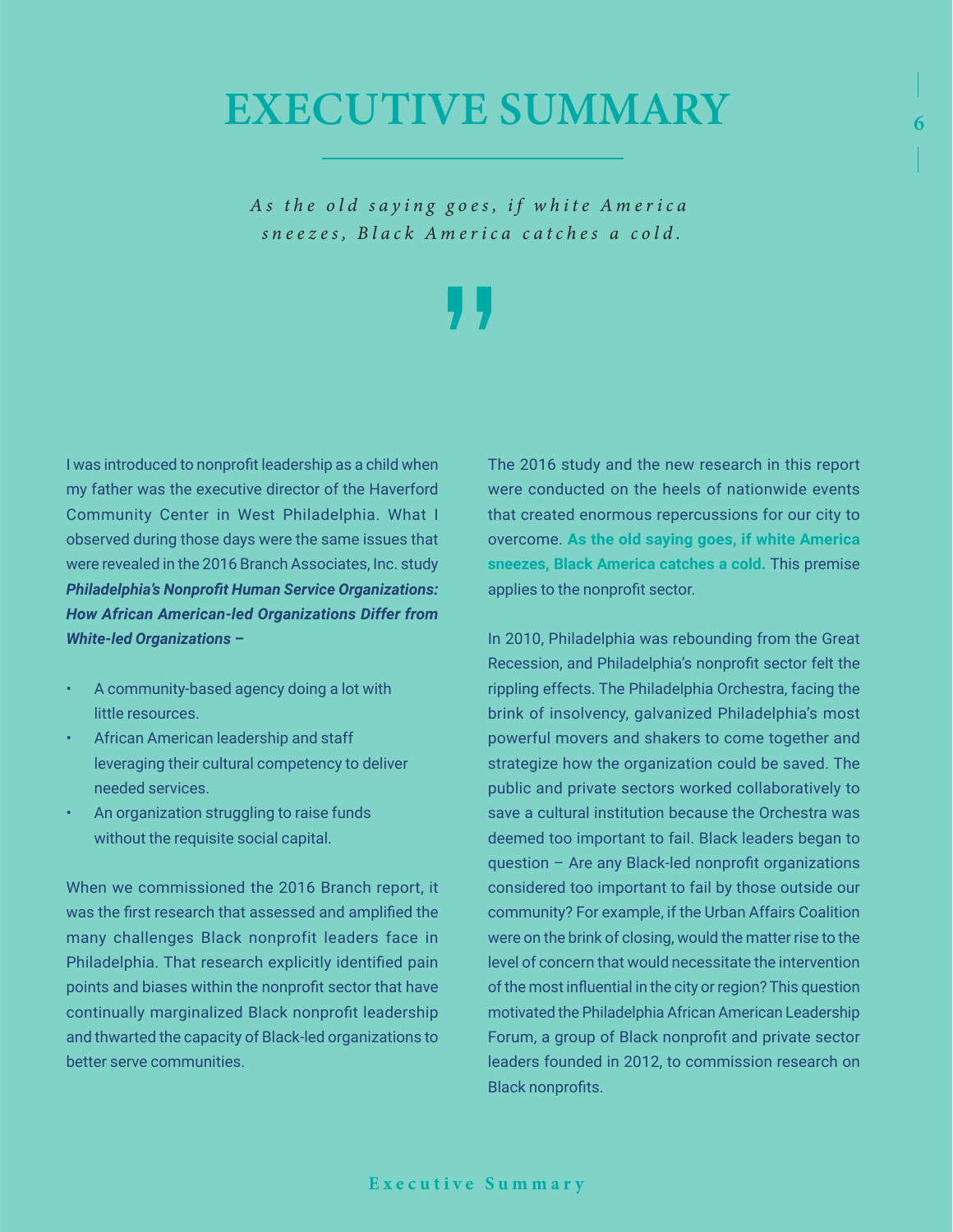7

7

The 2016 study serves as a baseline upon which this new report on Black nonprofit leadership rests. Fast forward, this new research was initiated in the wake of the COVID-19 and police murder of George Floyd in 2020. In both cases, race and equity were at the center as the events disproportionately impacted Black folks. Conversely, the events caused some cities, corporations, and philanthropy to examine their practices and determine how they could quell tensions and rectify past inequities. Locally, the city and philanthropy not only answered the call but led the way.

In response to the pandemic, regional philanthropy collaborated with the city to create substantive funding pools to support the operations of nonprofits and address the food and housing insecurity crises. Tactically, many funders allowed grantees to repurpose restricted grants to support their operating expenses. That said, the role philanthropy played conflicted with the general perception of funders being detached from the gritty realities of those in need and philanthropy's historical practices being unnecessarily rigid. In this instance, funders were nimble, conscientious, and accessible. During this period, many Black nonprofit leaders asked themselves, "how long will this benevolence last?" Too often, sensitivity to the issues of Black folks has a shelf life. How long would funders tolerate listening to concerns that made them uncomfortable? How long would the window stay open or cracked? What can be done to keep it open?

During the summer of 2020, a group of Black nonprofit leaders working in the Philadelphia region began convening, amongst ourselves, to unpack and process the complex range of problems and emotions created by the George Floyd murder and the insidious spread of COVID-19. The group was created after a few Black nonprofit leaders had become fatigued from the pressures of keeping the doors of their agencies open and wrestling with the prospect that their country had once again reminded them that they don't matter. The initial meeting of the Black nonprofit leaders was on June 26, 2020, with 24 attendees. There was no agenda. Our purpose was clear once we saw the Zoom screen filled with beautiful Black faces. It was refreshing and affirming at a time when we needed to be refreshed and affirmed.

That group of Black nonprofit leaders continues to meet monthly. The meetings are a nonjudgmental and supportive space for Black executive directors and CEOs to discuss common organizational concerns. We explore strategic partnerships, provide coaching and mentorship to one another, and impart information about funding opportunities. The group has since grown to 90 members, and its expansion has been 100% organic. As one member remarked, this group is like the "Black table" in the cafeteria in a predominantly white institution (PWI). The Black table exists in every PWI. No one tells us to congregate at this table. We gravitate to the table to decompress from the stressors of managing our impressions and the duality of being Black in America.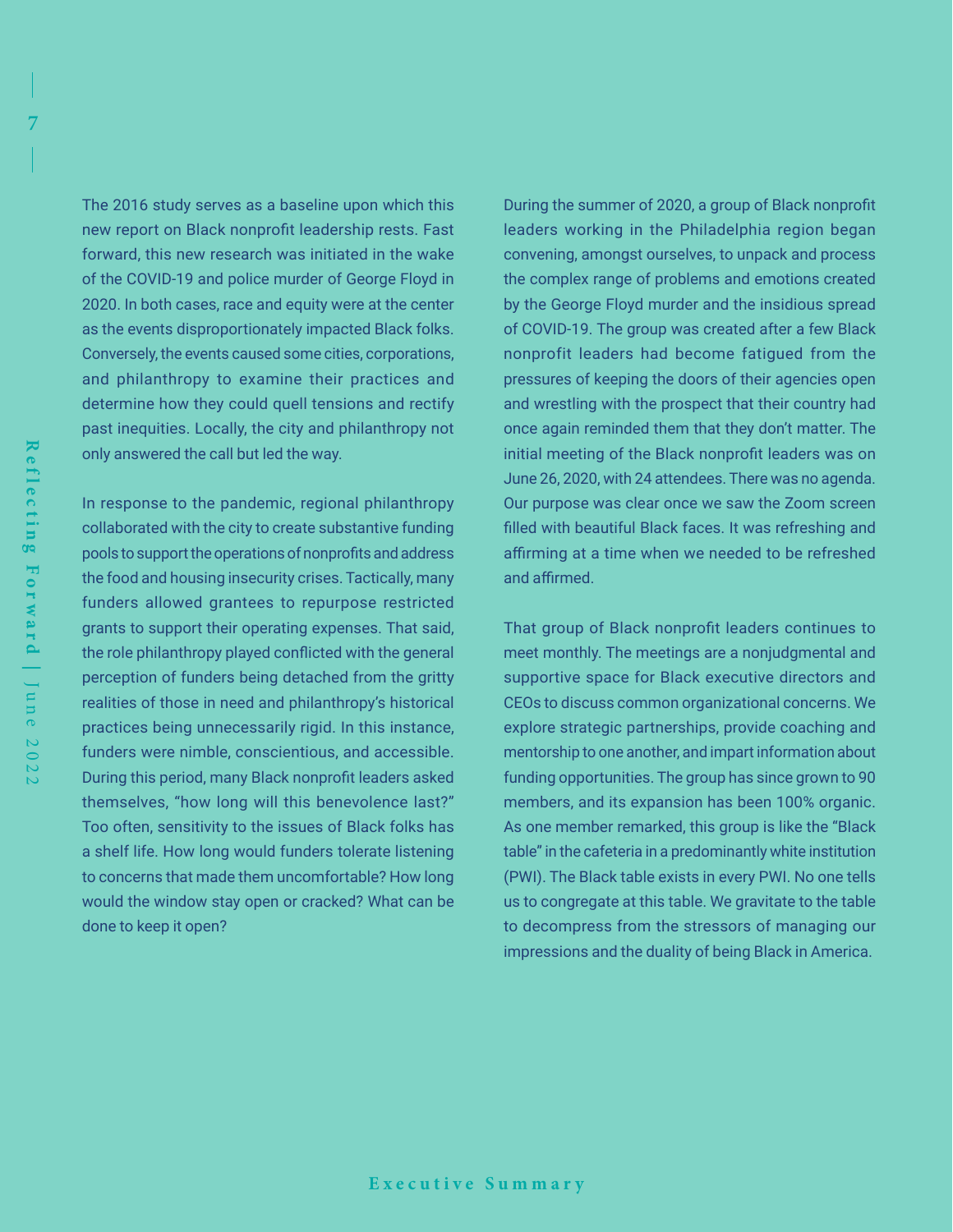The release of this new report coincides at a time when Black nonprofit leaders are organizing and committed to pushing for racial equity in the sector. Black nonprofit leaders will leverage the findings from this research to work with Philadelphia-region philanthropy to make sustainable change. Whereas the 2016 Branch study created a serious conversation around a set of viable findings, this report is intended to move the needle toward tangible, equitable change. We believe this is possible as the Branch study has already provided a great launching pad. Susan Gooden, Ph.D., used the 2016 Branch study to research the value Black-led nonprofits offer youth program participants and argue for increased focus on Black-led organizations in public policy courses.<sup>1</sup> It was cited by the Association of Black Foundation Executives (ABFE) to make a case for philanthropy to support Black-led and Black-serving organizations nationally.2 And the 2016 research was cited when the Philadelphia Foundation established the Black Leadership Fund. 3

Black nonprofit leadership matters. We can no longer be satisfied with simply existing and taking solace in the fact that we've managed to keep the lights on in our organizations by being resourceful and doing more with less. We are innovative and cutting edge and do not regard our work as fixing people and families. We create access to opportunities that level the playing field.

Accountability from regional funders will reside in data collection, goal setting, and partnership. Appropriately, we want to express our gratitude to Kate Houstoun, Chief Impact Officer for the United Way of Greater Philadelphia and Southern New Jersey, who has been a valuable thought partner on this journey.

3

8

This report is dedicated to all the Black nonprofit leaders upon whose shoulders we stand. Leaders, like my Dad, who strove to make their work and their organizations matter. The names are too many to list, but the work of Black leaders today honors those who came before us.

Kelly S. Stordland

Kelly S. Woodland Executive Director After-School All-Stars Philadelphia and Camden

2 Emergent Pathways, LLC (Firm). 2019. *The Case for Funding Black-led Social Change.* [http://www.blacksocialchange.org/wp-content/uploads/2020/05/BSCFN\\_BLSCO\\_Report.pdf](http://www.blacksocialchange.org/wp-content/uploads/2020/05/BSCFN_BLSCO_Report.pdf)

<sup>1</sup> Dr. Gooden is Dean and Professor of the L. Douglas Wilder School of Government and Public Affairs at Virginia Commonwealth University. See Gooden, Susan T., Evans, Lindsey L., Perkins, Michael L., Gooden, Caper, & Pang, Yali. 2018. *Examining Youth Outcomes of African American-led Nonprofits.* Nonprofit and Voluntary Sector Quarterly; and, Gooden, Susan, Evans, Lindsey E., & Pang, Yali. 2018. *Making the Invisible Visible in Nonprofit Courses: A Case Study of African American-led Nonprofits.* Journal of Public Affairs Education.

<sup>3</sup> <https://www.philafound.org/press-releases/philadelphia-foundation-announces-fund-focused-on-black-led-nonprofits-serving-black-communities-in-greater-philadelphia/>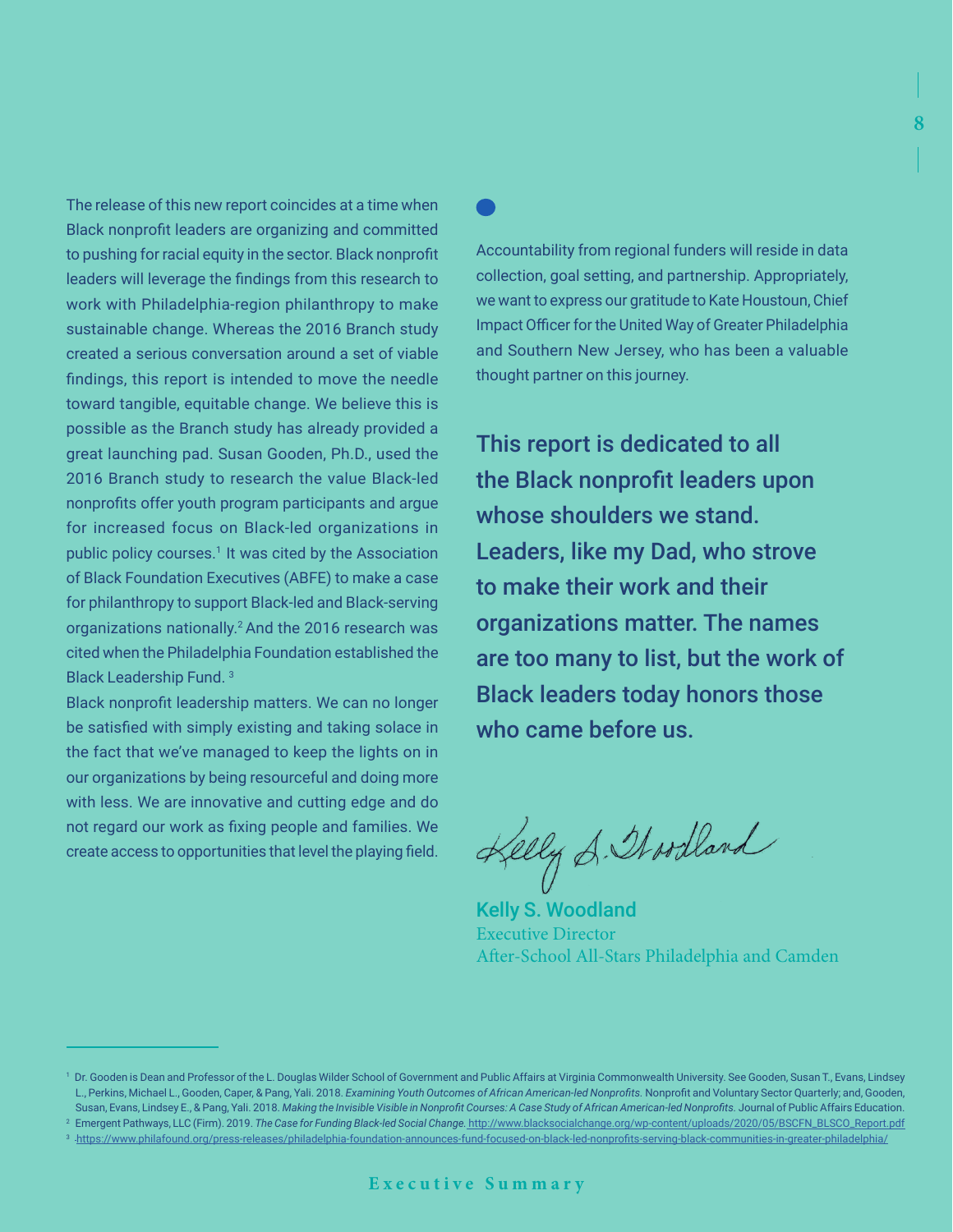# REPORT INTRODUCTION

In 2013, with financial support from the United Way and the Philadelphia Foundation and administrative support from the Urban Affairs Coalition, the Philadelphia African American Leadership Forum (PAALF) commissioned a study about Black nonprofit leadership.

The overarching goal of that groundbreaking project was to develop a better understanding of the challenges faced by Black leaders and the value Black-led organizations contribute to Philadelphia's nonprofit ecosystem. Branch Associates, Inc. (Branch Associates), a Philadelphia-based research and evaluation firm, produced the 2016 report *Philadelphia's Nonprofit Human Service Organizations: How African American-led Organizations Differ from White-led*  **Organizations.**<sup>4</sup> The Association of Black Foundation Executives (ABFE) described the 2016 Branch report as "one of the most comprehensive scans" exploring Black-led organizations to date.<sup>5</sup> In 2021, the leadership of a new affinity group (Black Nonprofit Chief Executives of Philadelphia) commissioned research to offer fresh insight about Black-led and Black-serving nonprofits during this momentous period in time.

The research design for this project intentionally centers the views, expertise, professional and personal lived experience of Black nonprofit leaders. Our findings are not generalizable, in part, because Black nonprofit leaders work within a context where the majority of nonprofit executive directors, foundation leaders, boards of directors, and staff are white. The knowledge and perspective of Black leaders and other leaders of color deserve to be privileged – particularly during a period when commitments to institutional and social change have reached a fever pitch. How can allies know what action to take without input and guidance from leaders of color?

# **SUMMARY OF RECOMMENDATIONS**

This report is based on semi-structured interviews with a diverse group of sixteen Black nonprofit leaders.<sup>6</sup> The goal was to better understand their perspective on the COVID-19 pandemic, the police murder of George Floyd and other Black Americans in 2020, the ongoing racial justice and criminal justice reform campaigns, and reflection on some of the 2016 report findings. The report captures three overarching recommendations made by the leaders for regional funders about how they can best support Black-led and Black-serving nonprofits operating in greater Philadelphia.

 $\bullet$ 

Retrieved from<https://uac.org/wp-content/uploads/2020/12/PAALF-Branch-Associates-Full-Report-web.pdf>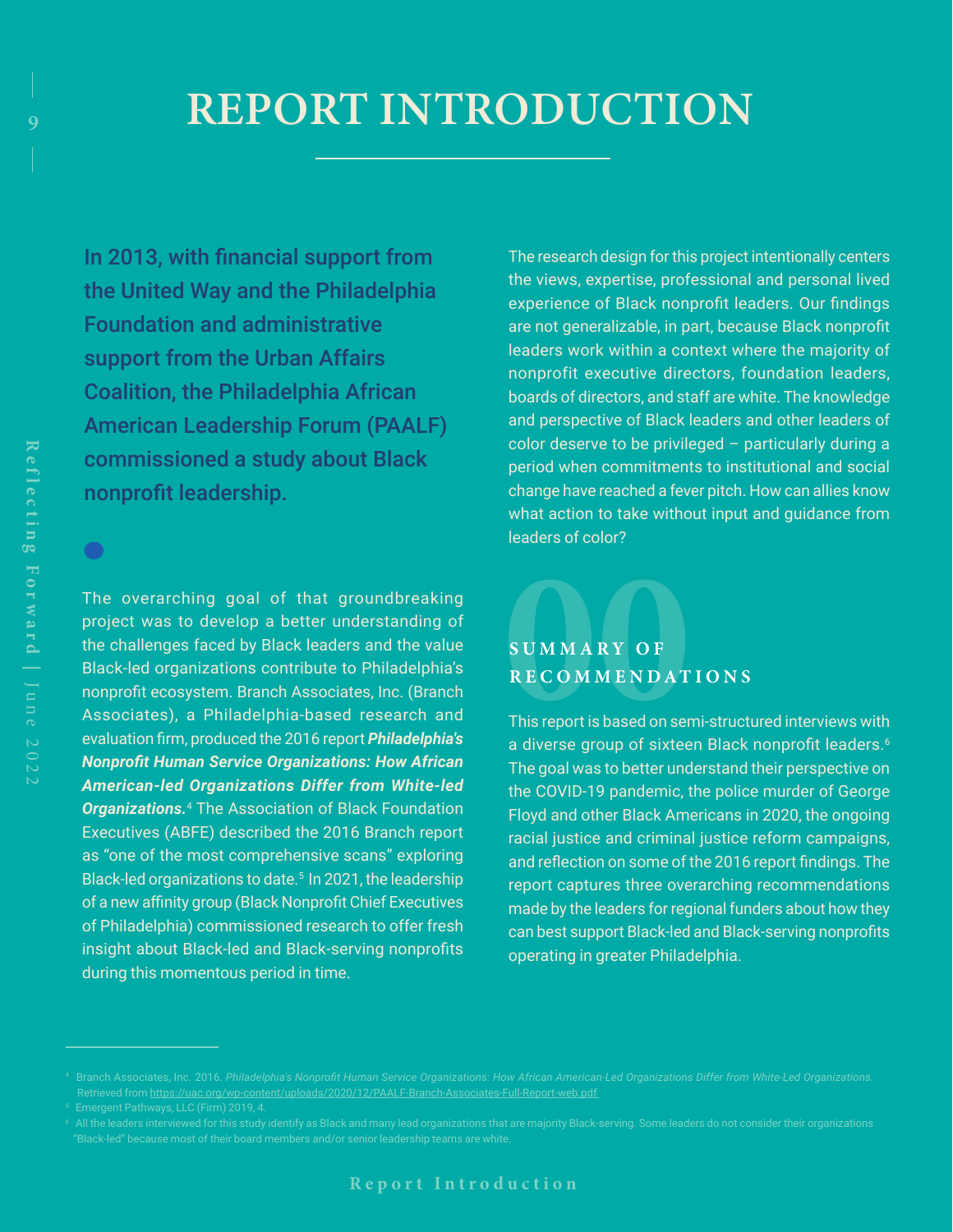# RECOMMENDATIONS

# **GET TO KNOW US**

During interviews with Philadelphia-based Black nonprofit leaders for this study, **one of the key recommendations for regional funders can be summarized as simply "get to know us."** Many leaders reported significant challenges with developing respectful and fruitful relationships with regional funders and were hopeful that intentional relationship building, networking opportunities, and shared agenda setting are recommendations funders would embrace. This section of the report considers how the lack of diversity in the nonprofit sector, constrained social and professional networks, and limited networking opportunities potentially contribute to the challenges some of Philadelphia's Black nonprofit leaders experience with fundraising.

# **E M B R A C E T R U S T - B A S E D PHILANTHROPY**

**10** 

All the leaders interviewed for this study recommend that regional funders begin or continue breaking with grantmaking orthodoxies and embrace trust-based philanthropy as the sector grapples with COVID-19 recovery and equitable grantmaking practices. **Among the tenets of trust-based grantmaking, the leaders in our sample universally reported that regional funders can best support Black leaders and Black-serving organizations with general operating support, including multi-year, unrestricted, and transformational gifts.** The leaders also suggested funders embrace other tenets associated with trust-based philanthropy like getting to know nonprofit leaders, simplifying grant applications and reporting, investing in nonprofit organizational and leadership capacity building and development, and committing to transparency and accountability.

# **T R U S T BLACK LEADERS**

Nearly all the leaders participating in this project reported being subjected to racial bias and stereotyping during their tenure as executives. Their examples ranged from daily microaggressions to more wounding encounters and involved their staff, leadership teams, board members, national leadership, and regional funders. **The overarching recommendation in this section is for regional funders to trust Black nonprofit leaders.** The nonprofit leaders interviewed recommend that regional funders stop treating Black leaders and Black-serving organizations as incompetent and risky. They ask regional funders to prioritize Black-led and Black-serving organizations unapologetically. These nonprofit leaders recommend regional funders support Black leaders during leadership transitions. They ask regional funders to increase Black representation in philanthropic leadership. Finally, they recommend regional funders unequivocally support Black women leaders.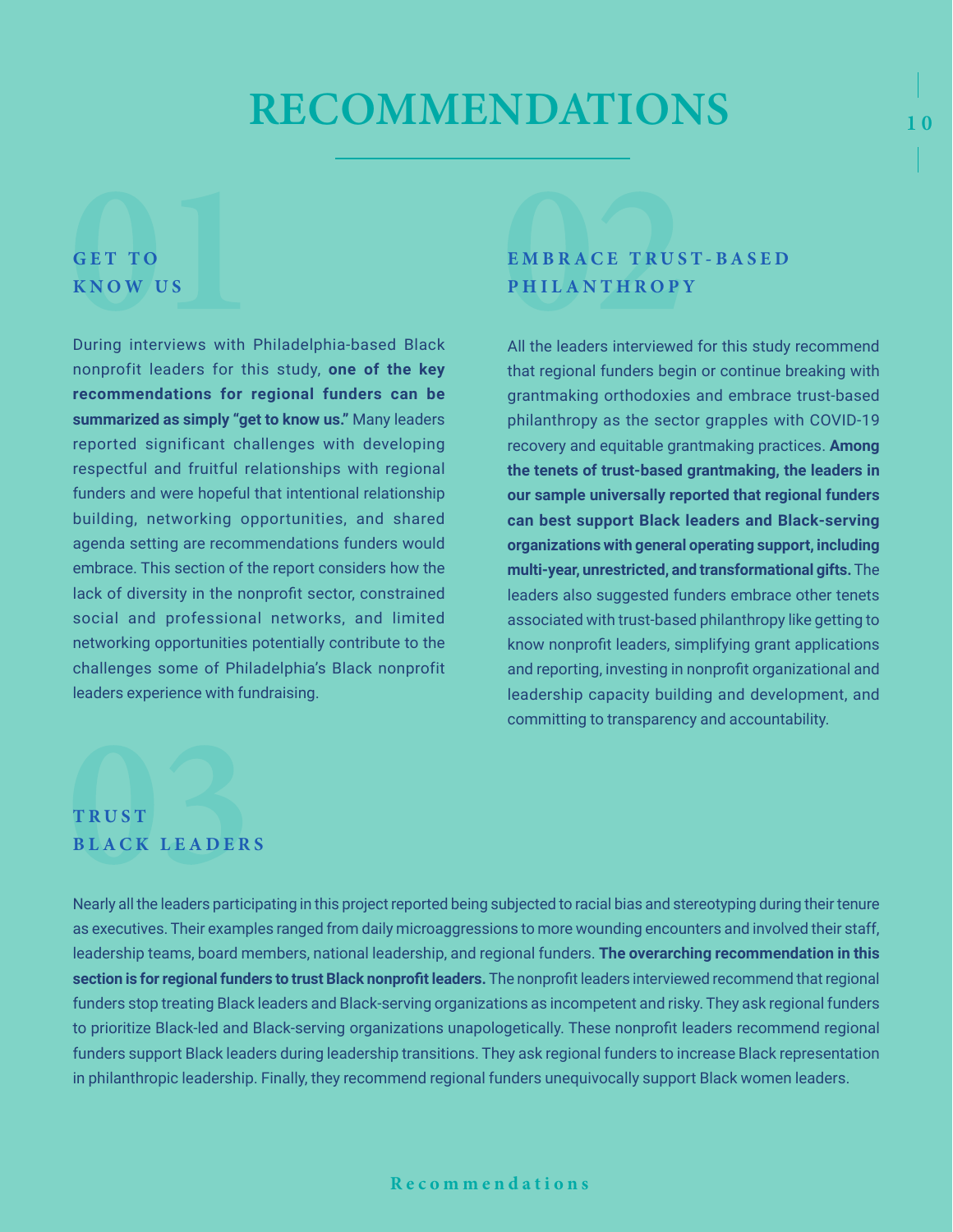# Groundbreaking 2016 REPORT

In 2013, with financial support from the United Way and the Philadelphia Foundation and administrative support from the Urban Affairs Coalition (UAC), the Philadelphia African American Leadership Forum (PAALF) commissioned a study about Black nonprofit leadership. The overarching goal of that groundbreaking project was to develop a better understanding of the challenges faced by Black leaders and the value Blackled organizations contribute to Philadelphia's nonprofit ecosystem. Branch Associates produced the 2016 report *Philadelphia's Nonprofit Human Service Organizations: How African American-led Organizations Differ from White-led Organizations*. Most of the report findings were based on a survey conducted in 2014-2015 with 145 executive directors of human service-oriented nonprofit organizations operating in Philadelphia. The project also incorporated qualitative research, including two focus groups with Black executive directors and interviews with regional philanthropic leaders.

Key research findings included similarities "in the background and experiences of [executive directors], in what [executive directors] do in their daily work, in several organizational characteristics such as age and budget, and in the gender composition and expertise of board members and senior staff."7 The research also identified challenges with fundraising, board diversity, talent pipelines, and organizational vulnerabilities associated with limited cash reserves and reliance on government funding.

- $\bullet$ Black-led nonprofits were smaller, as defined by the number of staff and volunteers.
- Black-led nonprofits had fewer cash reserves.  $\bullet$
- Black-led nonprofits were more dependent upon  $\bullet$ government grants.
- $\bullet$ Black-led nonprofits were more likely to track data and program outcomes.
- Black-led nonprofits were more likely to have Black  $\bullet$ board members and senior staff.
- $\bullet$ White-led nonprofits were more likely to have white board members and senior staff.
- Black-led organizations were more likely to ō serve teens, Black Philadelphians, and lowincome residents than white-led organizations.
- $\bullet$ Black-led organizations were more likely to serve and be located in low-income Philadelphia neighborhoods.
- Black leaders reported more significant challenges with fundraising than white leaders.<sup>8</sup>

**Some of the critical differences between Black and white-led nonprofits participating in the 2016 research report include:** 

<sup>7</sup> Branch Associates 2016, 5.

<sup>8</sup> Branch Associates 2016, 6.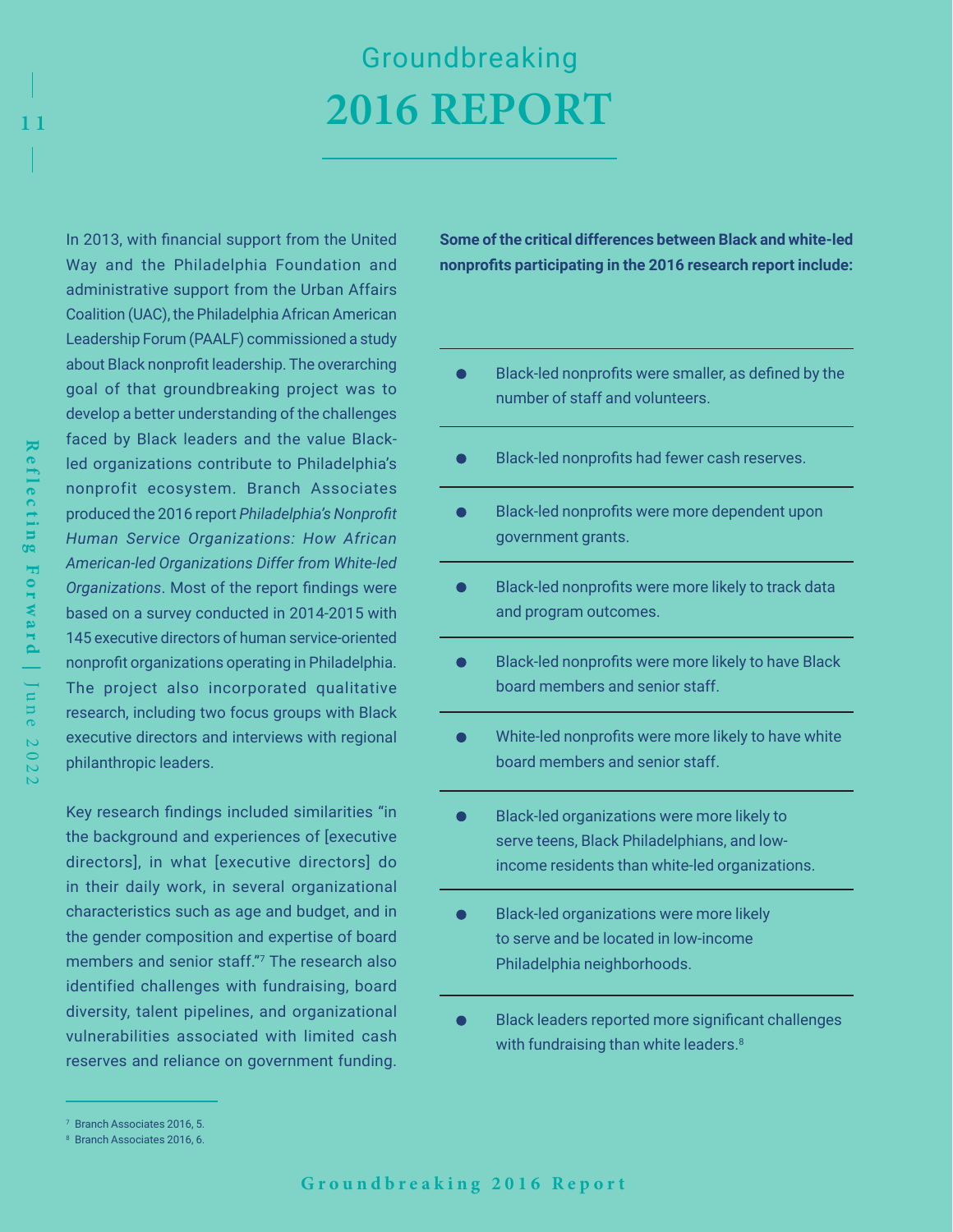# 2021 INTERVIEWS with Philadelphia-based Nonprofit Leaders

During the summer of 2020, a group of Black executive directors and CEOs of Philadelphia region nonprofits began meeting informally via Zoom. In early 2021, the leadership of that affinity group (Black Nonprofit Chief Executives of Philadelphia) commissioned new research about Philadelphia-based Black-led and Black-serving nonprofit organizations. Sixteen nonprofit leaders participated in semi-structured interviews on topics including the COVID-19 pandemic, the current campaigns for racial justice and criminal justice reform, and reflection on some of the 2016 report findings. Each leader offered recommendations about how regional funders can best support Black-led and Black-serving organizations. This report documents some of the unique challenges experienced by individuals who are the first Black leaders of their respective organizations and exposes the daunting professional context endured by some Black women leaders working in the nonprofit sector.<sup>9</sup>

## **I N T E R V I E W S A M P L E**

The purposive sample of leaders interviewed for this project are deeply accomplished individuals – having served as the executive director, CEO, or president of their current organization between one and 38 years. Representing organizations founded between 1915 and 2019, the average age of the nonprofit organizations included in this research is 33 years. There is significant variance in programs, services, and organizational size and capacity. The individuals interviewed for this report lead nonprofits employing between one (a start-up) and 250 paid staff and operating budgets (2020-2021) ranging between \$5,000 (a start-up) and \$35 million. These leaders' organizations collectively served more than 800,000 Philadelphians during the last year.

Consistent with the findings from the 2016 Branch Associates report, most of the leaders interviewed for this study helm organizations that serve children (6-12 years), youth (13-18 years), and young adults (19-24 years). Around half the organizations also serve infants and young children (0-5 years), adults (25-65), and seniors (65+ years). The sample of leaders participating in this study are geographically dispersed, and most offer services in Northwest, West, Southwest, South, and Center City Philadelphia. At least half of the Black-led organizations represented in this study provide services city-wide. Several are regional providers working in communities spread throughout the surrounding counties. One operates state-wide, and another is a national provider.10

<sup>&</sup>lt;sup>9</sup> Half the leaders interviewed for this project identify as women and slightly more than half are the first Black executive director of their respective organization.

<sup>&</sup>lt;sup>10</sup> A complete description of the interview sample can be found in the Research Design section.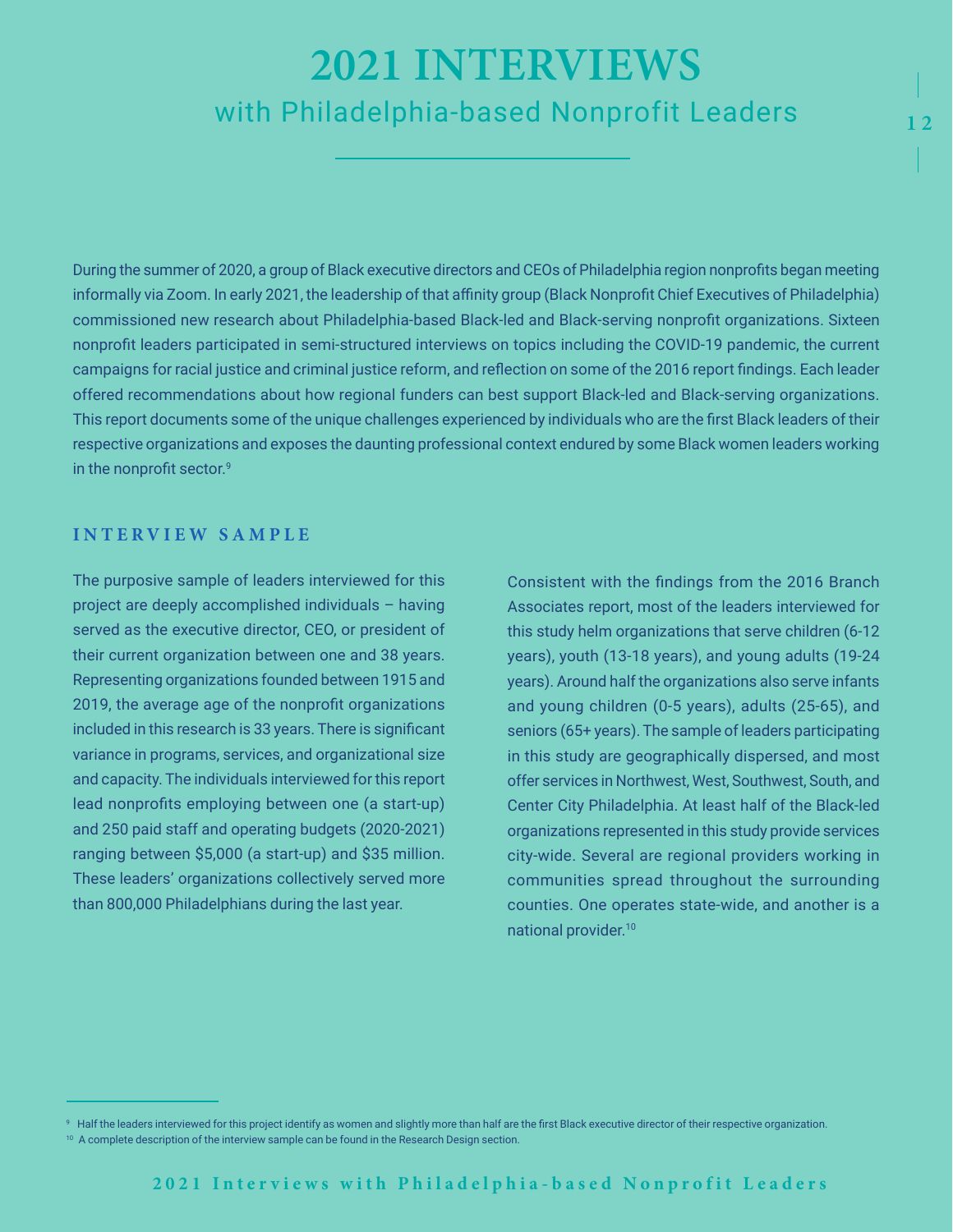# RECOMMENDATION #1: Get to Know Us

*Start with looking at your own history. Then raise your own awareness of the [nonprofit] landscape in Philadelphia of Black-led organizations and what they're doing. Then question, 'So why have I not heard of them? W hy am I not interacting w ith them? How does what they do align with what we're funding? How do I take an asset-based approach? '* 

- Philadelphia-based Nonprofit Leader

## **INTRODUCTION**

During interviews with Philadelphia-based Black nonprofit leaders for this study, one of the key recommendations for regional funders can be summarized as simply "get to know us." Many leaders reported significant challenges with developing respectful and fruitful relationships with regional funders and were hopeful that intentional relationship building, networking opportunities, and shared agenda setting are recommendations funders would embrace. This section of the report considers how the lack of diversity in the nonprofit sector, constrained social and professional networks, and limited networking opportunities potentially contribute to the challenges some of Philadelphia's Black nonprofit leaders experience with fundraising.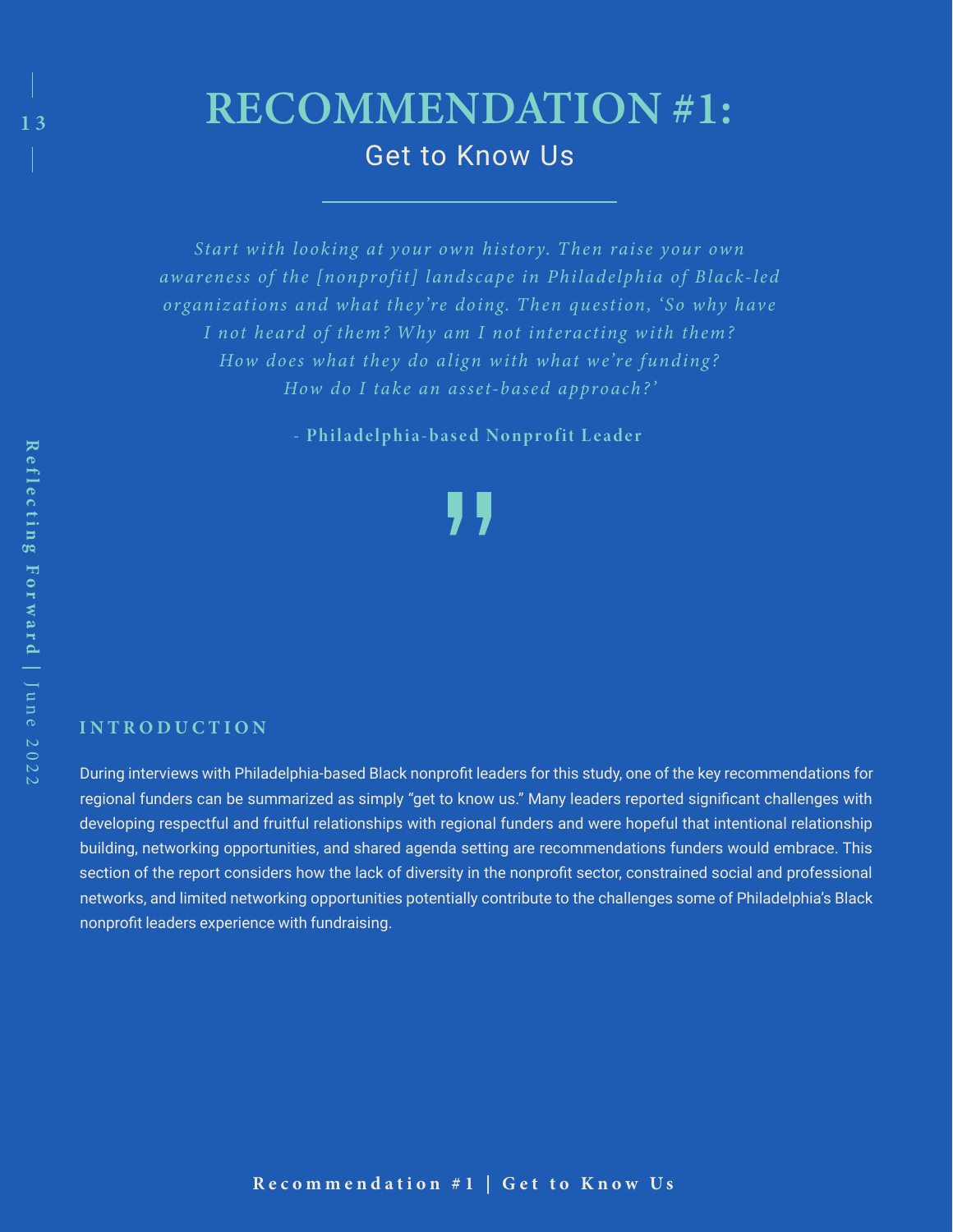## **THE SECTOR**

There were 1.5 million nonprofits (including charitable organizations and foundations) operating in the U.S. in 2016 – three-quarters of which were registered with the IRS as a 501(c)(3).11 As researchers from the Urban Institute note, **"the total number of nonprofit organizations operating in the United States is unknown"** as **"religious congregations and organizations with less than \$5,000 in gross receipts are not required to register with the IRS, although many do."**<sup>12</sup> While there are nearly 120,000 foundations with assets totaling \$1.2 trillion, foundations were responsible for roughly 18% of overall giving in the United States in 2018.13 Individual donors overwhelmingly represent the majority of overall giving at 68%.14

## **LACK OF DIVERSITY IN THE SECTOR**

There has been growing scrutiny of the lack of racial and ethnic diversity in U.S. nonprofits and foundations during the last several years.15 In 2015, Community Wealth Partners reported that "only 18% of non-profit staff and 22% of foundation staff is comprised of people of color."16 In 2017, the executive search firm Battalia Winston reported that 87% of the executive directors of the 315 largest foundations and nonprofits operating in the United States were white.<sup>17</sup> Based on a subset of data collected in their 2017 Leading with Intent survey, BoardSource found that 85% of foundation board members were white.18 Notably, among those BoardSource surveyed, "the lack of [foundation] board diversity [was] most concentrated in family and community foundations, which report[ed] that board members are 91 and 90 percent white, respectively." <sup>19</sup> And much of the Building Movement Project's work is driven by the nonprofit sector's "racial leadership gap." 20

12 Urban Institute 2020.

13 Candid. 2020. *Key Facts on U.S. Nonprofits and Foundations.* Retrieved from <https://candid.issuelab.org/resource/key-facts-on-u-s-nonprofits-and-foundations.html>

- <sup>15</sup> This report privileges the perspective of Black nonprofit leaders and is primarily attentive to racial diversity. The third section of the report addresses Black women leaders' experiences with racial and gender bias and discrimination.
- 16 Fernandez, Idalia, & Brown, Allison. 2015. *The State of Diversity in the Nonprofit Sector. Community Wealth Partners.* Retrieved from <https://communitywealth.com/the-state-of-diversity-in-the-nonprofit-sector/>
- 17 Battalia Winston (Firm). 2017. *The State of Diversity in Nonprofit and Foundation Leadership.*
- Retrieved from [https://www.battaliawinston.com/wp-content/uploads/2017/05/nonprofit\\_white\\_paper.pdf](https://www.battaliawinston.com/wp-content/uploads/2017/05/nonprofit_white_paper.pdf)  <sup>18</sup> BoardSource. 2019. Foundation Board Leadership: A Closer Look at Foundation Board Responses to Leading with Intent 2017: 17. Retrieved from https://leadingwithintent.  [org/foundations/](https://leadingwithintent.org/foundations/)
- <sup>19</sup> BoardSource 2019, 17

<sup>11</sup> Urban Institute. 2020. *The Nonprofit Sector in Brief 2019.* Retrieved from <https://nccs.urban.org/publication/nonprofit-sector-brief-2019>

<sup>14</sup> Candid 2020.

<sup>20</sup> Thomas-Breitfeld, Sean. & Kunreuther, Frances. 2017. *Race to lead: Confronting the Nonprofit Racial Leadership Gap*. Building Movement Project. Retrieved from<https://racetolead.org/race-to-lead/>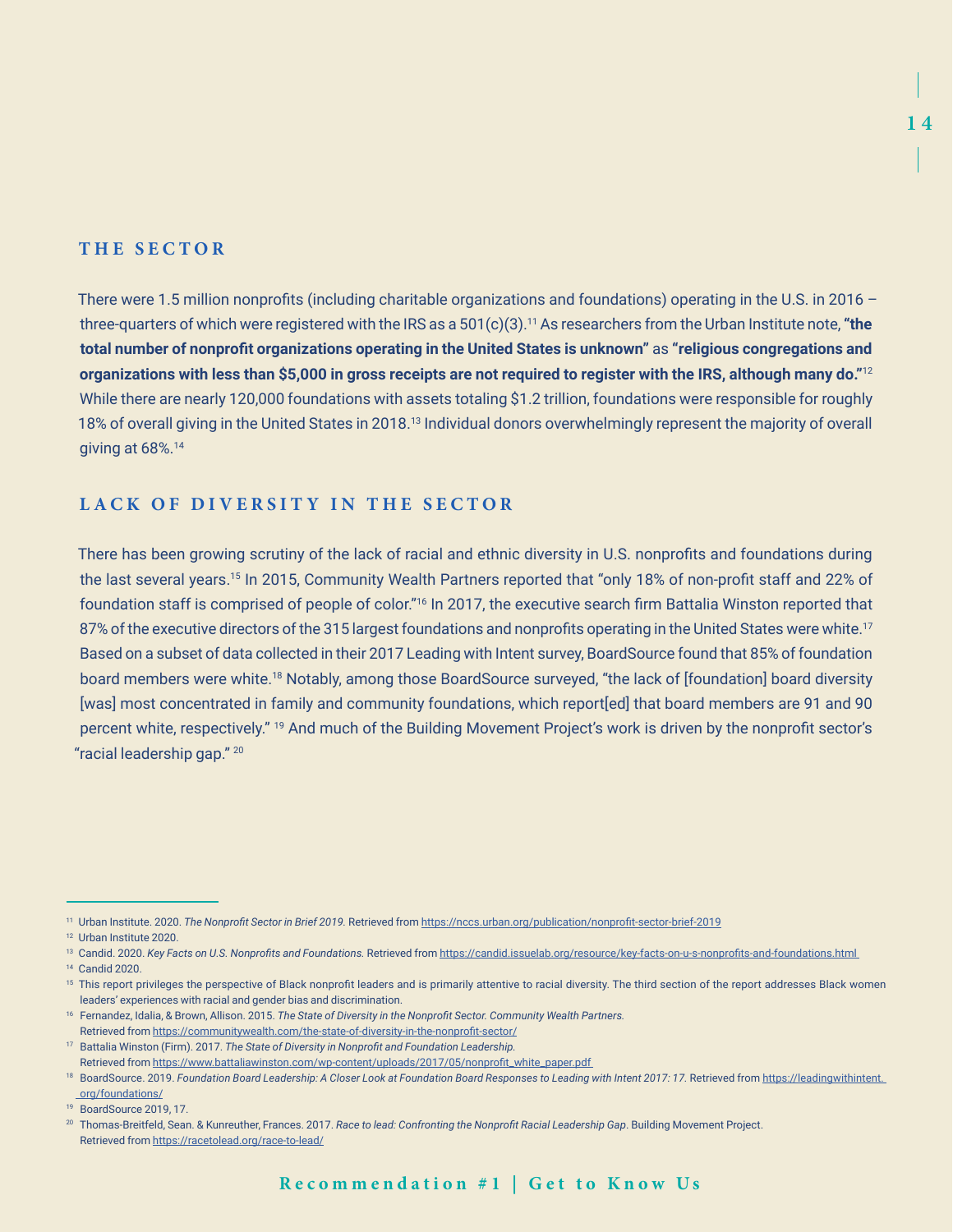## **PHILADELPHIA'S NONPROFIT SECTOR**

44

In some ways, maybe this is the scarcity model of being African American in this political economy. I feel that our strength comes really from knowing that we are needed. Knowing that we are useful. Knowing that we are useful allows us to do things to survive because we know that there's a need, and we feel that.

- Philadelphia-based Nonprofit Leader

There are currently 9,855 Philadelphia-based, IRS-recognized tax-exempt nonprofits with profiles in the Candid/Guide Star (Candid) database.<sup>21</sup> ProPublica's nonprofit database indicates there are 10,828.<sup>22</sup> The state of racial and ethnic diversity in Philadelphia area nonprofits and philanthropy is difficult to quantify because there is a lack of publicly available demographic data for nonprofits and funders.<sup>23</sup> For example, for the 2016 study about Philadelphia's nonprofit sector, Branch Associates received data from the National Center for Charitable Statistics identifying Philadelphia County nonprofits. Still, they had to enlist African American Leadership Forum members to identify Black nonprofit leaders.<sup>24</sup>

We do not know how much regional grantmaking is devoted to Black-led and Black-serving nonprofits. We can hypothesize that many Black-led and Black-serving organizations are small, grassroots, and neighborhood-based entities that do not have profiles in the Candid database. We can also presume that in a city where 40% of residents identify as Black or African American, 25 the racial and ethnic diversity of leadership and staff in Philadelphia area nonprofits and foundations does not reflect the population and more likely mirrors the lack of diversity that exists nationally.

<sup>21</sup> Candid. N.D. *GuideStar Search*.<https://www.guidestar.org/search>

<sup>22</sup> ProPublica. N.D. *Nonprofit Explorer.* [https://projects.propublica.org/nonprofits/search?utf8=%E2%9C%93&q=Philadelphia&state%5Bid%5D=PA&ntee%5Bid%5D=&c\\_](https://projects.propublica.org/nonprofits/search?utf8=%E2%9C%93&q=Philadelphia&state%5Bid%5D=PA&ntee%5Bid%5D=&c_code%5Bid%5D=)  [code%5Bid%5D=](https://projects.propublica.org/nonprofits/search?utf8=%E2%9C%93&q=Philadelphia&state%5Bid%5D=PA&ntee%5Bid%5D=&c_code%5Bid%5D=) 

<sup>&</sup>lt;sup>23</sup> Candid encourages nonprofits and foundations to voluntarily enter demographic data. See Candid. N.D. How to Earn Your 2022 Seal of Transparency. Retrieved from <https://help.guidestar.org/en/articles/2743836-how-to-earn-your-2022-seal-of-transparency>

<sup>&</sup>lt;sup>24</sup> Branch Associates 2016, 45.

<sup>25</sup> Hachadorian, Jason, Maxwell, LaDeshia, and Martin, Katie. 2021. *How Black Philadelphians View Their City.* Pew Charitable Trusts.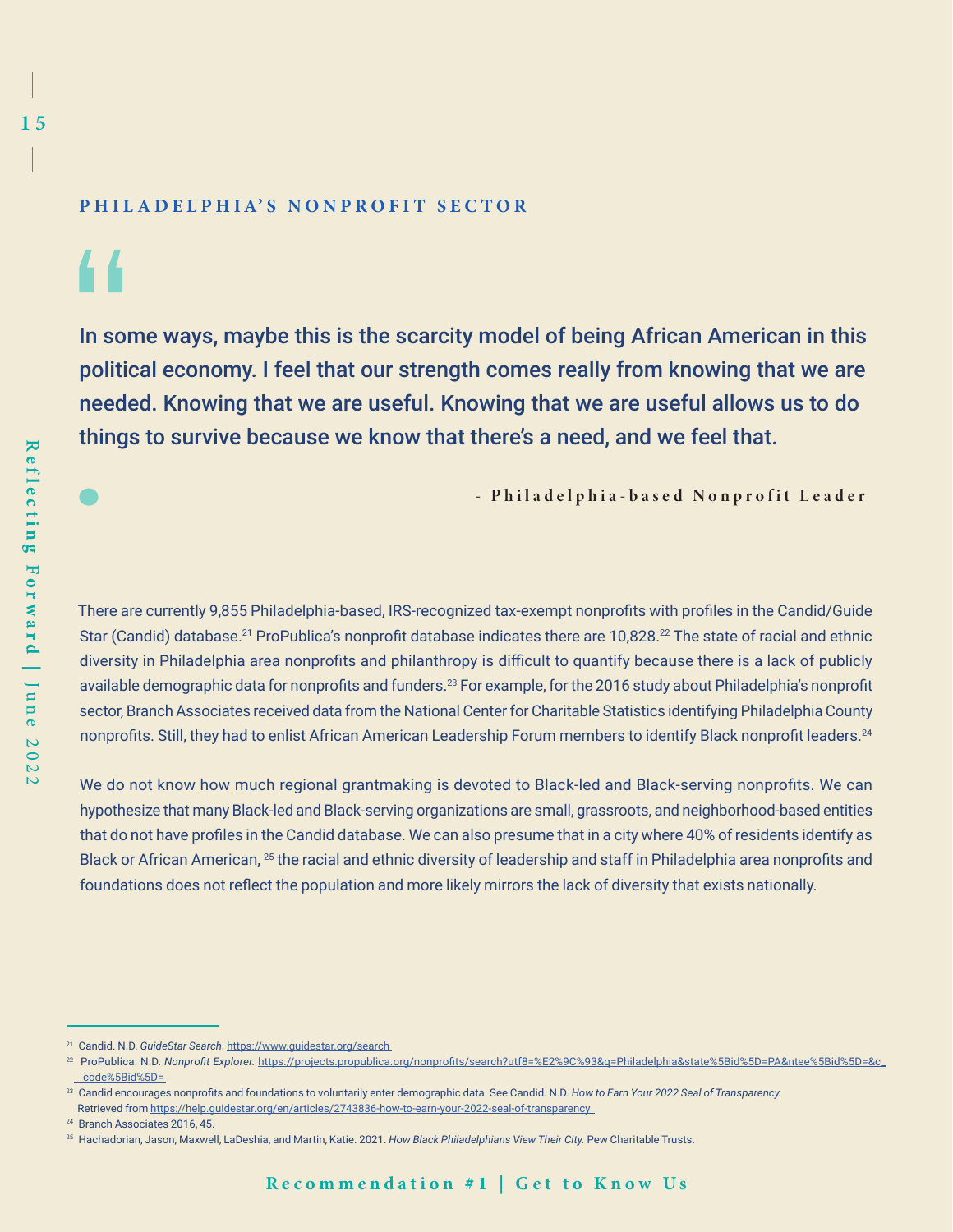## **CONSTRAINED SOCIAL & PROFESSIONAL NETWORKS**

# "

People give money to who they know, and it's one of the reasons why we see white-led organizations getting more money. It's not that their work is any more important than ours. They have the relationships.

- Philadelphia-based Nonprofit Leader

There is ample research indicating that social and professional networks are overdetermined by race, ethnicity, class, and other identifiers.<sup>26</sup> Highlighting the relevance of networks and relationships between nonprofit leaders and grantmakers, in a recent Center for Effective Philanthropy survey, 31 percent of program officers reported that the most significant factor in determining multi-year general operating support was "the foundation's relationship with the grantee." <sup>27</sup> And according to BoardSource, the top two methods for identifying potential board members are "board members' personal or professional networks" (96%) and executive directors' personal or professional networks (88%).<sup>28</sup> On fundraising and constrained social networks, other researchers have found that "Whether due to bias or other factors, respondents of color were more likely than whites to agree it is harder for people of color to fundraise."<sup>29</sup>

<sup>26</sup> Cox, Daniel, Navarro-Rivera, Juhem, & Jones, Robert P. 2016. *Race, Religion, and Political Affiliation of Americans' Core Social Networks.* Public Religion Research Institute. Retrieved from<https://www.prri.org/research/poll-race-religion-politics-americans-social-networks/>; Pedulla, David, S., & Pager, Devah. 2019. *Race and Networks in the Job Search Process.* American Sociological Review. Vol. 84(6) 983-1012.

<sup>27</sup> Buteau, Ellie, Marotta, Satia, Martin, Hannah, Orensten, Naomi, & Gehling, Kate. 2020. *New Attitudes, Old Practices: The Provision of Multiyear General Operating Support*: 11. The Center for Effective Philanthropy. Retrieved from<https://cep.org/portfolio/new-attitudes-old-practices/>

<sup>28</sup> BoardSource. 2021. *Leading with Intent: Reviewing the State of Diversity, Equity, and Inclusion on Nonprofit Boards*: 5.

Retrieved from <https://leadingwithintent.org/diversity-equity-and-inclusion-findings/>

<sup>&</sup>lt;sup>29</sup> Thomas-Breitfeld & Kunreuther 2017, 3.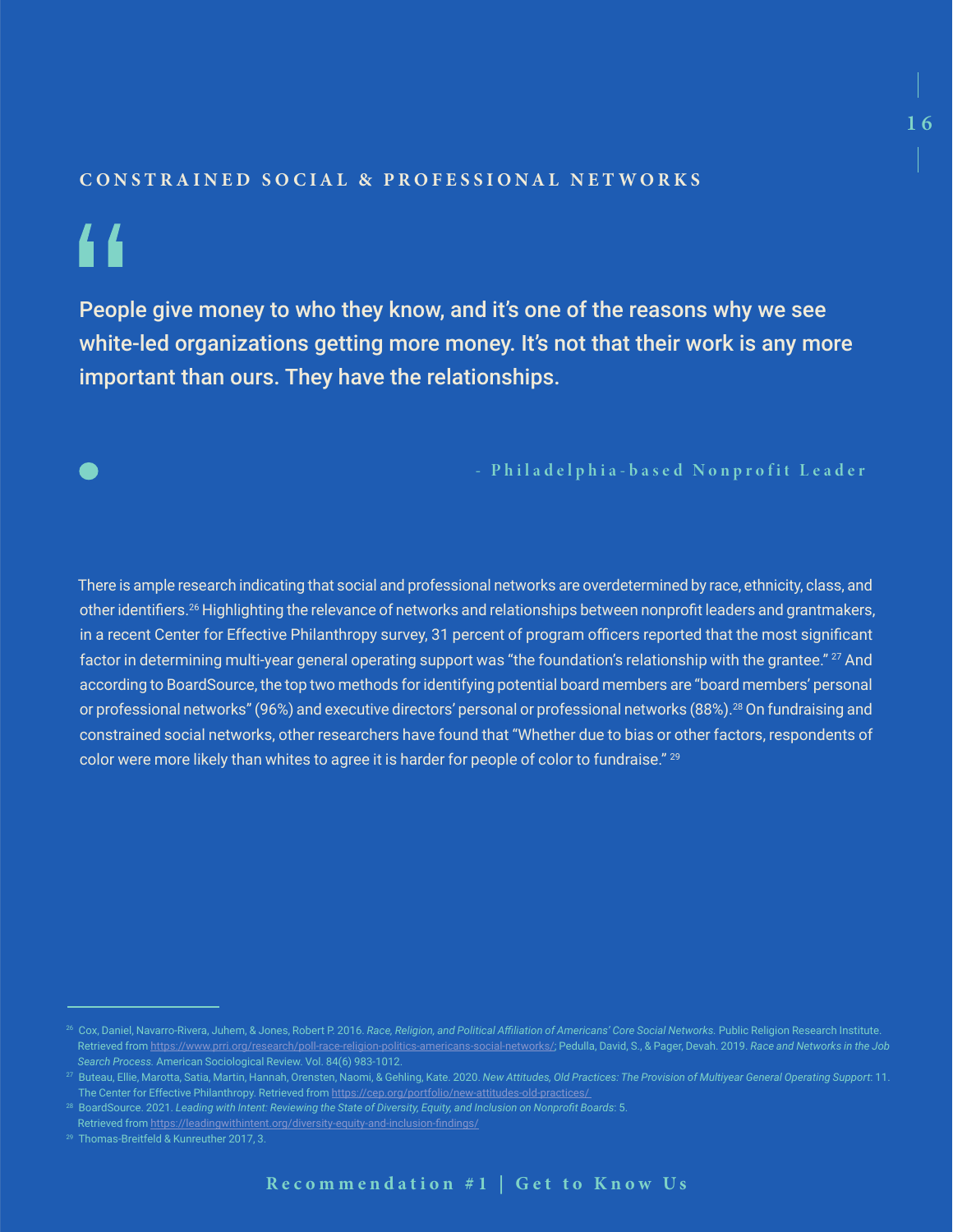In a widely disseminated 2021 report from leaders at Echoing Green and Bridgespan, the authors argue that barriers to funding for leaders of color include unequal social networks, bias and mistrust, and challenges with sustainable relationship building between nonprofit leaders of color and philanthropic leaders.<sup>30</sup> The 2016 Branch Associates study similarly found "a degree of segregation and isolation between African American-led and white-led organizations," including a "lack of diverse professional and social networks, which can negatively impact access to funding." 31

Many of the leaders interviewed in 2021 for this report shared that one of the principal fundraising challenges they face is that their social and professional networks are often constrained by race and further limited by gender, sexuality, age, class, national origin, faith, and education.<sup>32</sup> These findings do not suggest that nonprofit leaders are to blame for the barriers they encounter. Instead, the unequal power relations between funders and nonprofit executives demonstrate that remedying this problem depends on philanthropic leaders. Some in philanthropy have already started encouraging their peers to examine their own biases and work to intentionally expand "grant pipelines beyond [foundation staff and leadership's] personal and professional circles." 33 Networking opportunities are undoubtedly critical for all nonprofit leaders. That said, if Philadelphia's regional funders want to intentionally confront the challenges articulated by the leaders in our sample, their recommendations offer the opportunity for growth and change.

# "

We suffer in terms of not having the same kinds of networks or relationships with funders. And we need to make great progress with trying to create and cultivate those relationships. And, to the extent that foundations can help cultivate and grow and make introductions? I think that's important.

- Philadelphia-based Nonprofit Leader

<sup>30</sup> Dorsey, Cheryl, Bradach, Jeff, & Kim, Peter. 2020. Racial Equity and Philanthropy: Disparities in Funding for Leaders of Color Leave Impact on the Table. Echoing Green and Bridgespan Group: 12. Retrieved from https://www.bridgespan.org/bridgespan/Images/articles/racial-equity-and-philanthropy/racial-equity-and-philanthropy.pdf

 $32$  Several nonprofit leaders interviewed for this study indicated that the school(s) they attended either broadened or limited their social and professional networks and ability to make in-roads with regional funders.

<sup>&</sup>lt;sup>33</sup> Allen, Tonya, Enright, Kathleen, & Pennington, Hilary. 2021. Sharing Power and Curbing Racial Inequities: How Grant Makers Can Commit to Real Change a Year After Covid. The Chronicle of Philanthropy. Retrieved from [https://www.philanthropy.com/article/sharing-power-and-curbing-racial-inequities-how-grant-makers-can-commit-to-real](https://www.philanthropy.com/article/sharing-power-and-curbing-racial-inequities-how-grant-makers-can-commit-to-real-change-a-year-after-covid)   [change-a-year-after-covid](https://www.philanthropy.com/article/sharing-power-and-curbing-racial-inequities-how-grant-makers-can-commit-to-real-change-a-year-after-covid)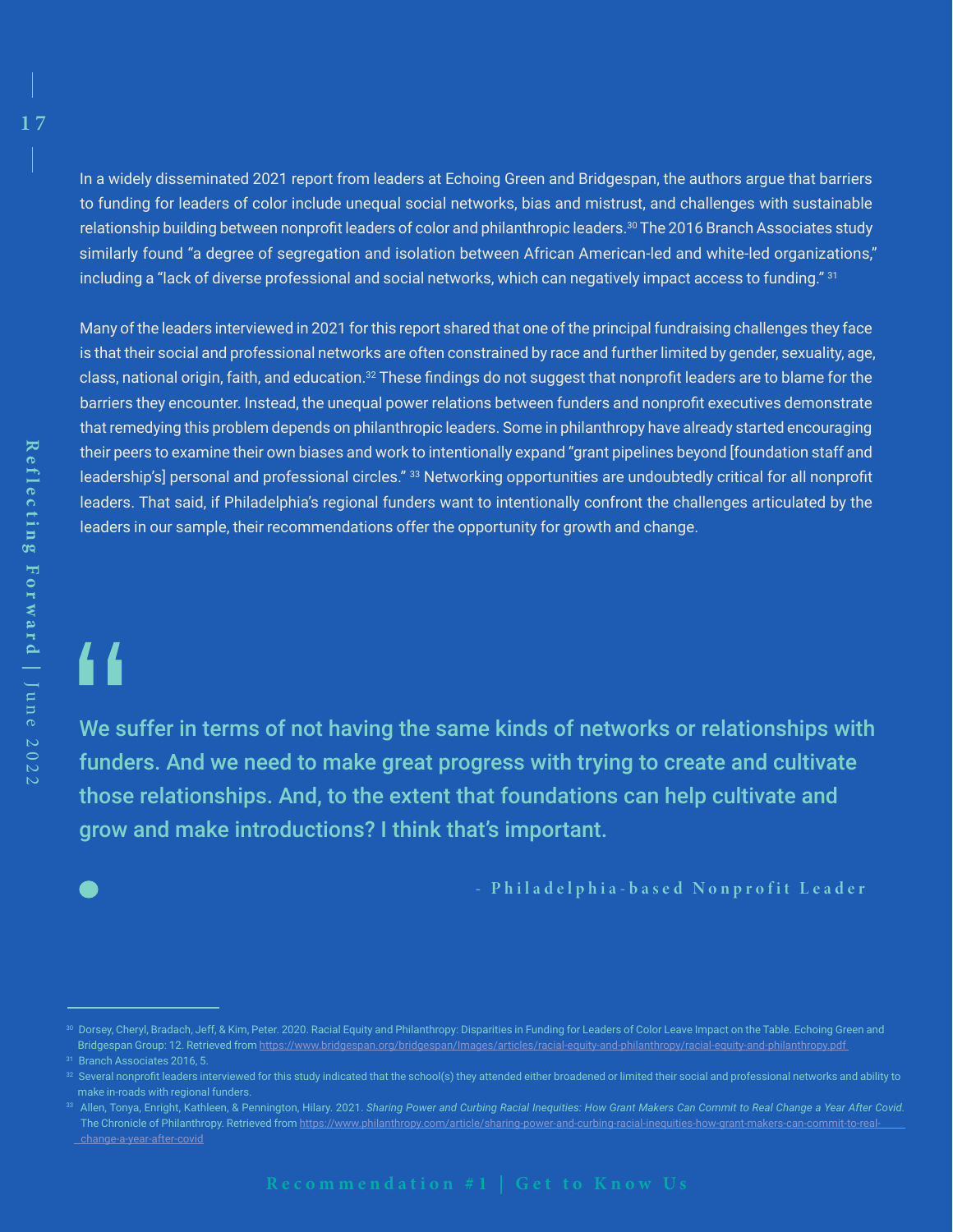## **THE OPPORTUNITY**

When discussing how regional funders might approach "getting to know" Philadelphia-based Black leaders and Black-serving organizations, the most frequent recommendation was intentional networking opportunities between philanthropic leadership and Black nonprofit leaders. **One leader stressed it was important for funders to host events with prospective grantees and philanthropic leadership because, "We need people to create the time, create the space, to get to know our leadership."** Some leaders cited events they'd participated in before the pandemic hosted by the United Way and others where they enjoyed the opportunity to meet regional funders and capacity building practitioners. The leaders in our sample recommend networking events - not for high-stake pitches but rather to genuinely get to know one another and begin relationship building for the long term.

Finally, leaders expressed the need for funders to actively consult with and invite Black nonprofit executives to participate in agenda-setting for the Philadelphia region. **As one leader interviewed for this study shared, "Black nonprofit leaders are not a monolith."** Instead, Philadelphia's Black-led organizations are incredibly diverse in organizational size, fundraising capacity, operating budget, and mission. There is also great diversity among individual leaders in age, gender, sexual orientation, length of tenure, and proximity to the individuals and communities their respective organizations serve. Whether networking opportunities or agenda-setting, regional funders should take care not to repeatedly tap into a small pool of Black nonprofit leaders as doing so can lead to group-think and could be detrimental to those excluded. **Ultimately, the nonprofit leaders interviewed for this report want opportunities to engage with regional funders who wish to learn, invest, and grow in partnership with them as they work to aid, educate, strengthen, empower, and bring joy and healing to the individuals, businesses, and communities they serve.**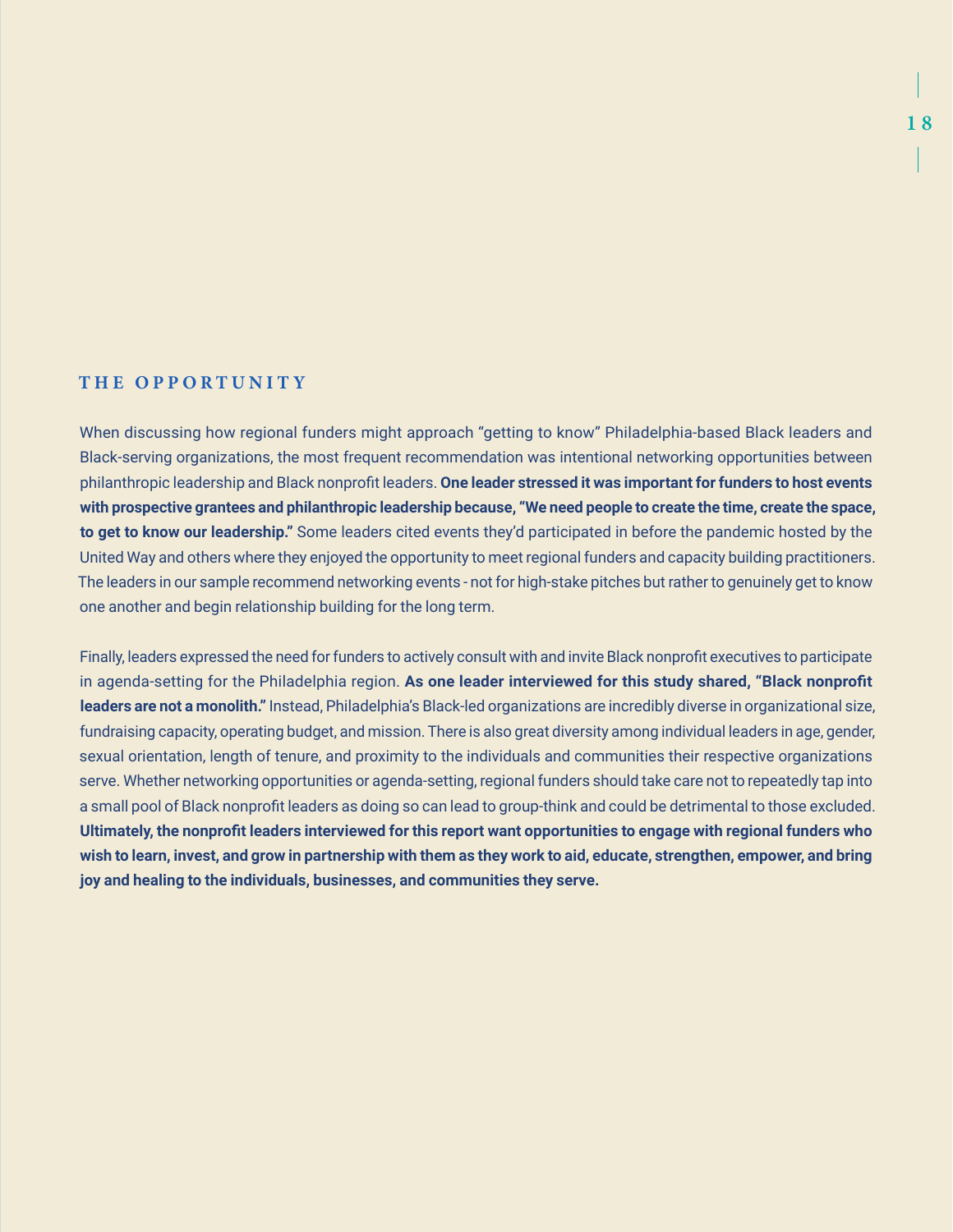# RECOMMENDATION #2: Embrace Trust-based Philanthropy

Listen to these smaller, Black-led nonprofits because we are often the ones serving the families who need the most. We are *deliberately ser v ing the families w ith the most need and families of color. I think [ funders] need to take the time to listen because if they really want to have an impact on communities, that's where they've got to go.*

- Philadelphia-based Nonprofit Leader

## **INTRODUCTION**

This report section considers trust-based philanthropy, nonprofit leaders' views on COVID-19 impacts and relief, general operating support, capacity building, data gathering, transparency, and shared accountability. All the leaders interviewed recommend that regional funders begin or continue breaking with grantmaking orthodoxies and embrace trust-based philanthropy as the sector grapples with COVID-19 recovery and equitable grantmaking practices. For organizations engaged in critical human service program delivery that operate with budgets funded with majority government grants, leaders ask regional funders to reconsider how their eligibility requirements exclude their organizations from funding opportunities. While their budgets may appear large, they provide vital services and operate with little to no cash reserves.

Among the tenets of trust-based grantmaking, the leaders in our sample universally reported that regional funders can best support Black leaders and Black-serving organizations with general operating support, including multi-year, unrestricted, and transformational gifts. The leaders also suggested funders embrace other tenets associated with trust-based philanthropy like getting to know nonprofit leaders, simplifying grant applications and reporting, investing in nonprofit organizational and leadership capacity building and development, and committing to transparency and accountability. 34

<sup>&</sup>lt;sup>34</sup> Trust-Based Philanthropy Project. N.D. 6 Practices of Trust-Based Grantmaking.<https://www.trustbasedphilanthropy.org/>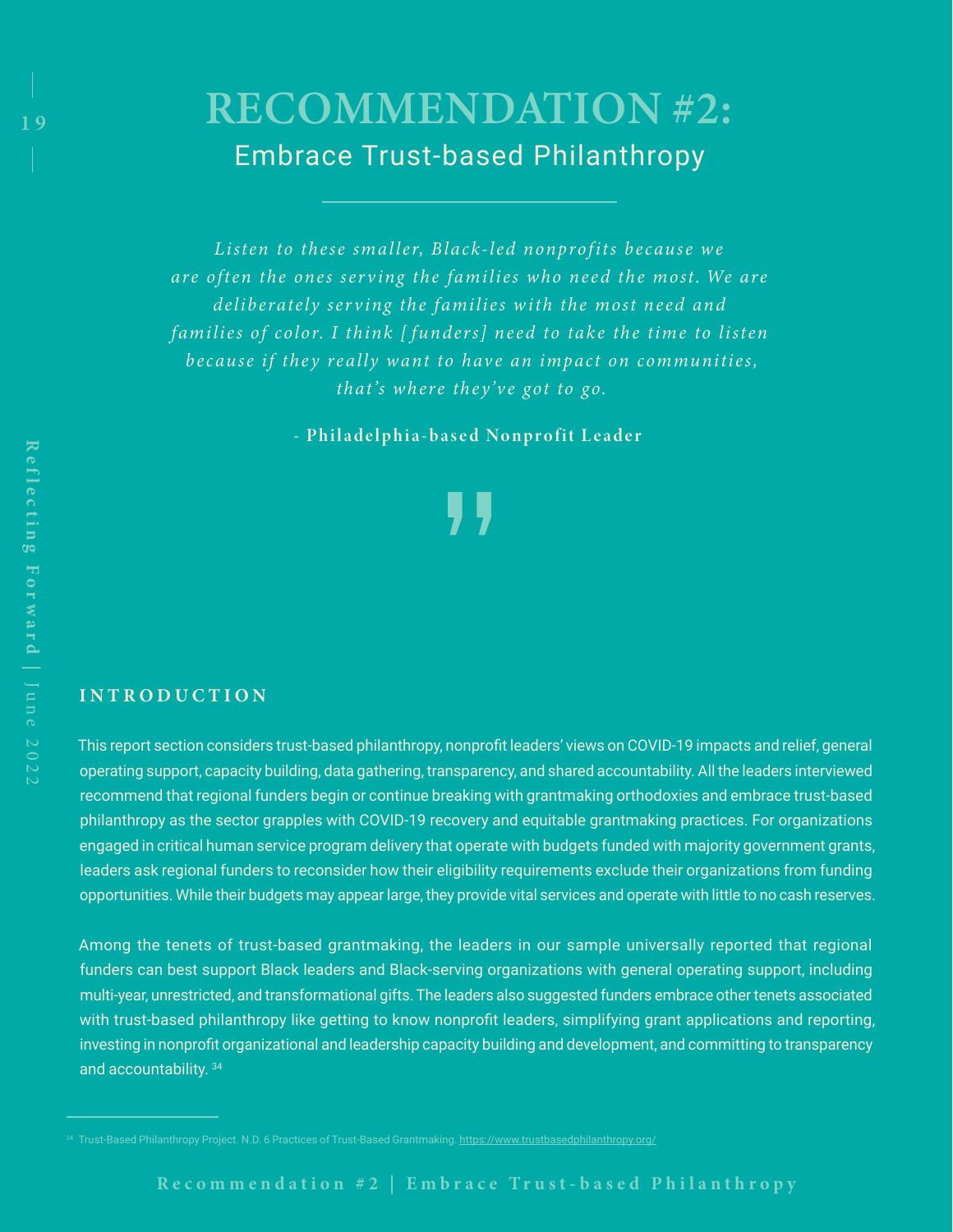## **KEY TENETS**

[Funders] want to attach their name or their philanthropic dollars to a program. [Nonprofit] staff need to heal and plan and think about programming. But there's really no space in a philanthropic setting to get dollars like that.

## - Philadelphia-based Nonprofit Leader

### **According to the Trust-Based Philanthropy Project, the fundamental tenets of trust-based grantmaking practices include:**

| Giving multi-year, unrestricted funding.                                                | Being transparent and accountable to<br>grantee partners and communities. |
|-----------------------------------------------------------------------------------------|---------------------------------------------------------------------------|
| Developing familiarity with the nonprofits<br>and issues in your grantmaking geography. | Soliciting feedback from grantees<br>and communities.                     |
| Reducing grant application and                                                          | And offering nonmonetary support to help                                  |

*reporting processes.*

*A n d o f f e r i n g n o n m o n e t a r y s u p p o r t t o h e l p grow nonprofit capacity. 3 5*

Trust-based philanthropy recognizes that nonprofit leaders and staff are not only knowledgeable about their respective community and constituent needs but are, in fact, experts whose perspectives should be respected and valued. Trust-based grantmakers believe in their grantees' decision-making and ability to manage their finances. They also strive to increase grantee self-determination and autonomy. If funders want to advance equitable grantmaking practices, one philanthropic leader advises, "A trust-based, equity-centered philanthropy, centers the solutions of those most impacted, rejects traditional philanthropy's rampant excuses for underfunding BIPOC leadership, and does this all without onerous process." 36

<sup>35</sup> Trust-Based Philanthropy Project N.D.

<sup>36</sup> Infante, Pia. 2020. Dear Mackenzie Scott, Thank You for Your Trust-Based Philanthropy. Trust-Based Philanthropy Blog. Retrieved from [https://thewhitmaninstitute.org/](https://thewhitmaninstitute.org/twi-blog/dear-mackenzie-scott-thank-you-for-your-trust-based-philanthropy/)  [twi-blog/dear-mackenzie-scott-thank-you-for-your-trust-based-philanthropy/](https://thewhitmaninstitute.org/twi-blog/dear-mackenzie-scott-thank-you-for-your-trust-based-philanthropy/)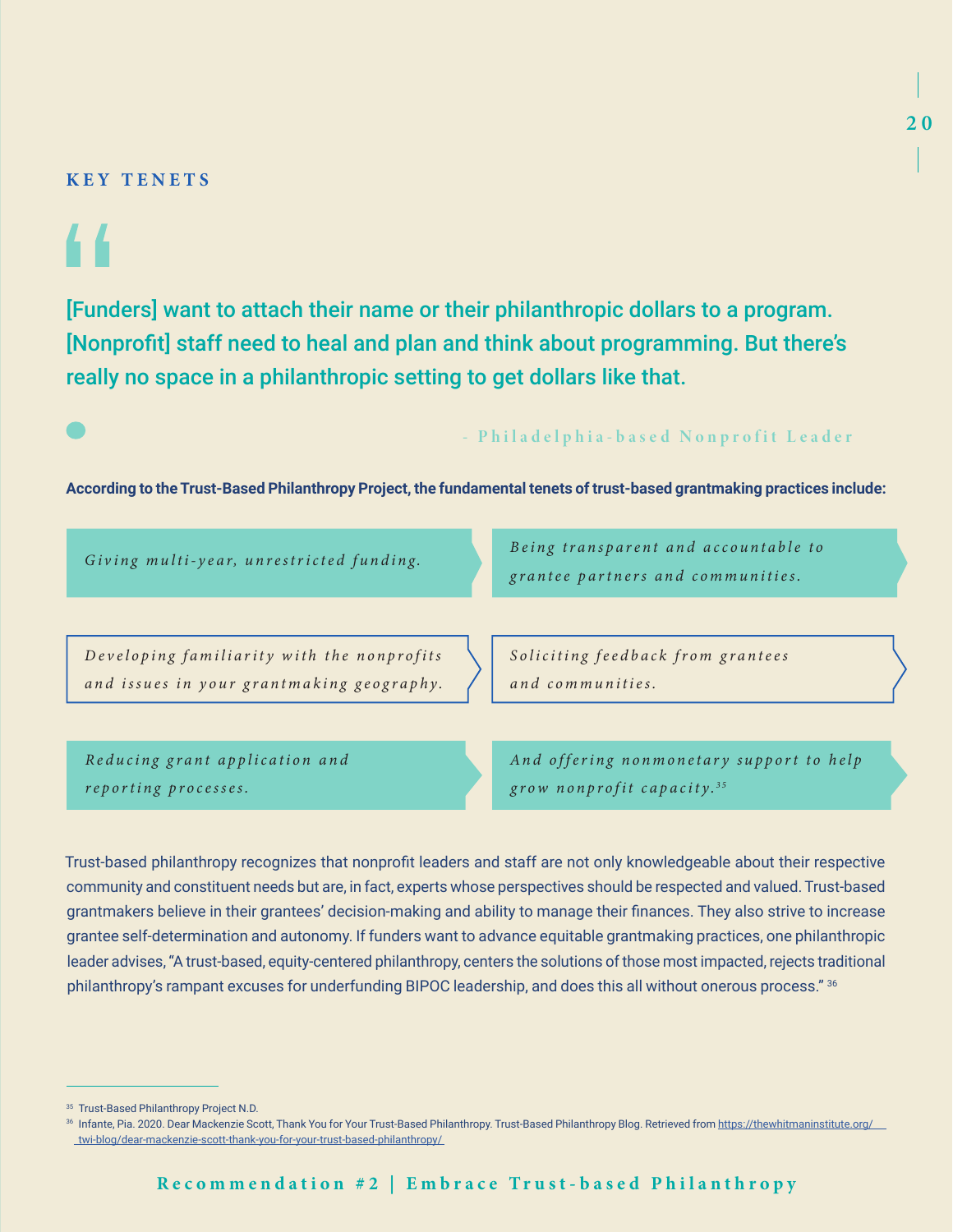$21$ **C O V I D - 1 9 I M PA C T S** 

> Early in the pandemic, the Center for Disease Control and Prevention (CDC) reported what many professionals working in the nonprofit sector anticipated: that the impact of COVID-19 would be unequal. When reporting on health equity in the U.S. in 2020, the CDC warned that "The COVID-19 pandemic has brought social and racial injustice and inequity to the forefront of public health. It has highlighted that health equity is still not a reality as COVID-19 has unequally affected many racial and ethnic minority groups, putting them more at risk of getting sick and dying from COVID-19." 37 The unequal effects of COVID-19 extended to "first-responder" nonprofit leaders and staff. Researchers at the Building Movement Project explained that "POC-led nonprofits are on the frontlines of response and recovery efforts related to both the pandemic and the calls for systemic change." 38

> Many of the nonprofit leaders interviewed for this study pivoted their organizations dramatically to address the immediate needs of Philadelphians in critical realms ranging from education to healthcare and housing and food insecurity. Several developed neighborhood-based mutual aid efforts to help distribute food and household essentials. Some implemented trauma-informed leadership practices to help meet the needs of their staff and model self-care. Others introduced technological innovations to their established service delivery models that may lead to increased revenue in a post-COVID-19 world.

### **C O V I D - 1 9 R E L I E F**

Nationally, the philanthropic response to the pandemic was robust. In response to growing alarm about the hardship caused by the pandemic, the Ford Foundation and others pledged to support nonprofits and people impacted by relaxing grant restrictions, making new grants "as unrestricted as possible," and reducing demand on grantee reporting.<sup>39</sup> By June 2020, more than 1,000 community-based COVID-19 response funds were created – primarily by United Ways and community foundations  $-$  to provide regional relief.<sup>40</sup>

Though our findings are not generalizable, in interviews with Black nonprofit leaders, the majority reported that most of the regional funders who invest in their work broke traditional grantmaking orthodoxies during the pandemic. Funders offered relief by relaxing restricted funding designations and grant reporting requirements, and some increased their gifts.41 Several nonprofit leaders working in critical direct service areas (food, housing, and healthcare) reported that increased unrestricted funding allowed them to shore up their organization's cash reserves.

<sup>37</sup> Centers for Disease Control and Prevention. 2021. Health Equity Considerations and Racial and Ethnic Minority Groups. Retrieved from https://www.cdc.gov/  [coronavirus/2019-ncov/community/health-equity/race-ethnicity.html](https://www.cdc.gov/coronavirus/2019-ncov/community/health-equity/race-ethnicity.html)

<sup>38</sup> Douglas, Jen, & Iyer, Deepa. 2021. On the Frontlines: Nonprofits Led by People of Color Confront COVID-19 and Structural Racism: 2. Building Movement Project. Retrieved from<https://buildingmovement.org/reports/on-the-frontlines/>

<sup>&</sup>lt;sup>39</sup> Ford Foundation. 2020. A Call to Action: Philanthropy's Commitment During COVID-19. Retrieved from [https://www.fordfoundation.org/campaigns/a-call-to-action](https://www.fordfoundation.org/campaigns/a-call-to-action-philanthropy-s-commitment-during-covid-19/)  [philanthropy-s-commitment-during-covid-19/](https://www.fordfoundation.org/campaigns/a-call-to-action-philanthropy-s-commitment-during-covid-19/)

<sup>40</sup> Candid, & the Center for Disaster Philanthropy. 2021. Philanthropy and COVID-19: Measuring One Year of Giving: 10. Retrieved from https://www.issuelab.org/  [resources/38039/38039.pdf](https://www.issuelab.org/resources/38039/38039.pdf)

<sup>&</sup>lt;sup>41</sup> This does not align with findings from the Building Movement Project. They reported that, "About one-third of organizations across race reported no change in public and/ or foundation grant revenue because of the pandemic. For the two-thirds that did experience changes, Black-led groups were the most likely to report grant losses. Nearly half (46%) of Black-led organizations reported a loss in grant revenue with less than a quarter (23%) experiencing an increase." See Douglas & Iyer 2021, 13.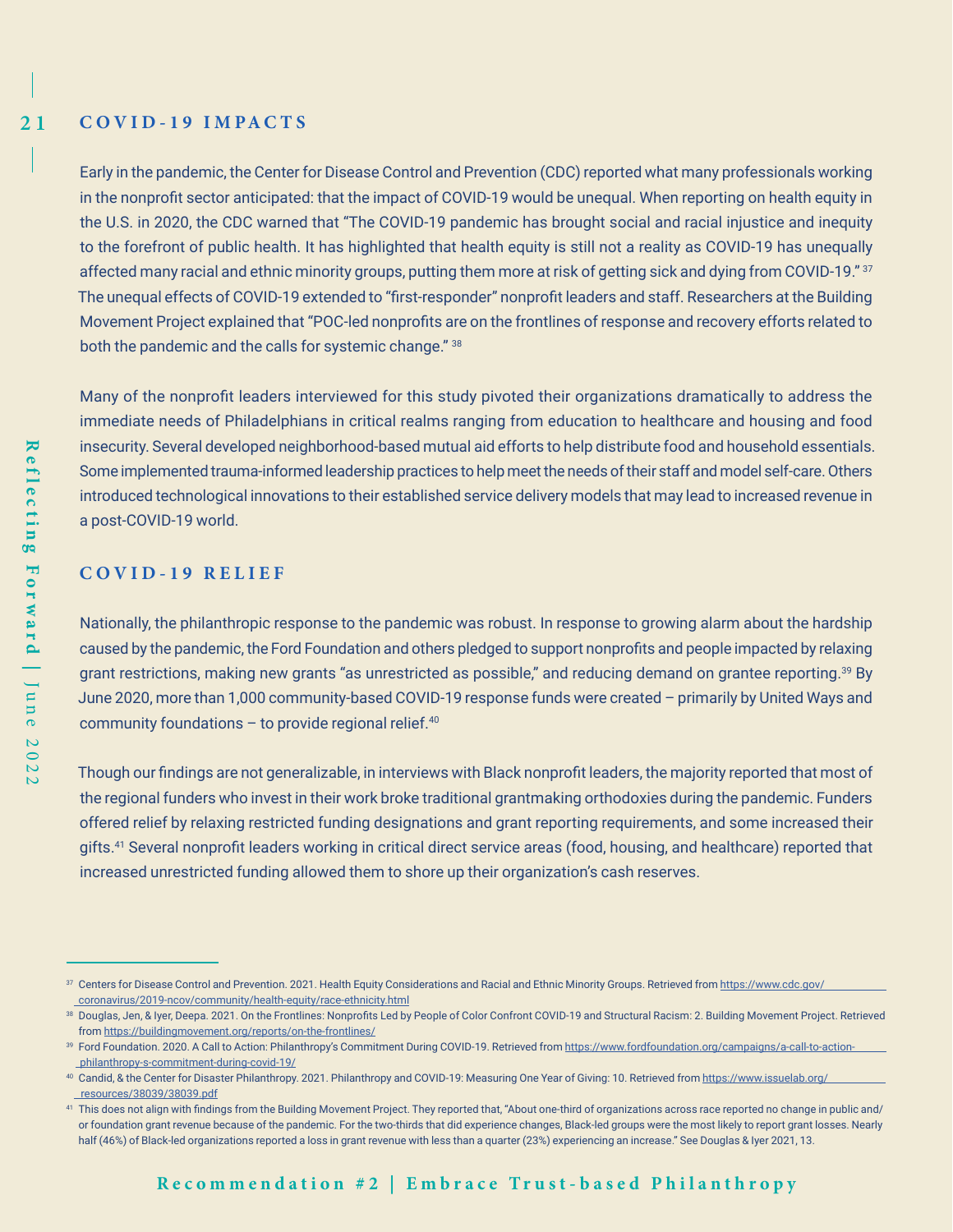Several leaders in our sample reported that their organizations lost funding or simply did not see an increase in unrestricted funding during the first year of the pandemic. Most of those executives believe this was due to the nature of disaster philanthropy and the importance of privileging organizations providing critical, frontline human services. Some nonprofit leaders that rely on majority government funding reported that their organizations were economically decimated during the first year of the pandemic and left with little or no cash reserves. Nonetheless, at least one of those organizations increased programming and service provisions during the first wave of the pandemic when their team was determined to find ways "to do more with less."

# **C O V I D - 1 9 R E L I E F D A T A L I M I T A T I O N S**

Though COVID-19 relief was quick and hearty and funders widely embraced the "pledge," new concerns emerged about equitable and intentional grantmaking practices.<sup>42</sup> In 2020, the Philanthropy Network Greater Philadelphia partnered with the Center for High Impact Philanthropy (CHIP) at the University of Pennsylvania School of Social Policy and Practice to create a dashboard documenting the regional philanthropic response to the COVID-19 pandemic.<sup>43</sup> The researchers found that "Between March 18 and June 29, 2020, 13 COVID-19 response funds in Southeastern PA and Southern New Jersey made 4,892 grants totaling \$40,133,289 in grant awards across ten counties in the region." <sup>44</sup> Like Candid & the Center for Disaster Philanthropy, CHIP researchers reported that a lack of data prevented accurately assessing how well funding was targeted. Without nonprofit grantee demographic and geographic service area data, it was impossible to know if funds reached organizations led by people of color serving Philadelphia residents and communities with the greatest needs.45

Philanthropy with Philadelphia Network Greater Philadelphia. Retrieved from [https://www.impact.upenn.edu/charting-impact-findings-from-the-covid-dashboard-and](https://www.impact.upenn.edu/charting-impact-findings-from-the-covid-dashboard-and-lessons-for-the-road-ahead/)  [lessons-for-the-road-ahead/](https://www.impact.upenn.edu/charting-impact-findings-from-the-covid-dashboard-and-lessons-for-the-road-ahead/)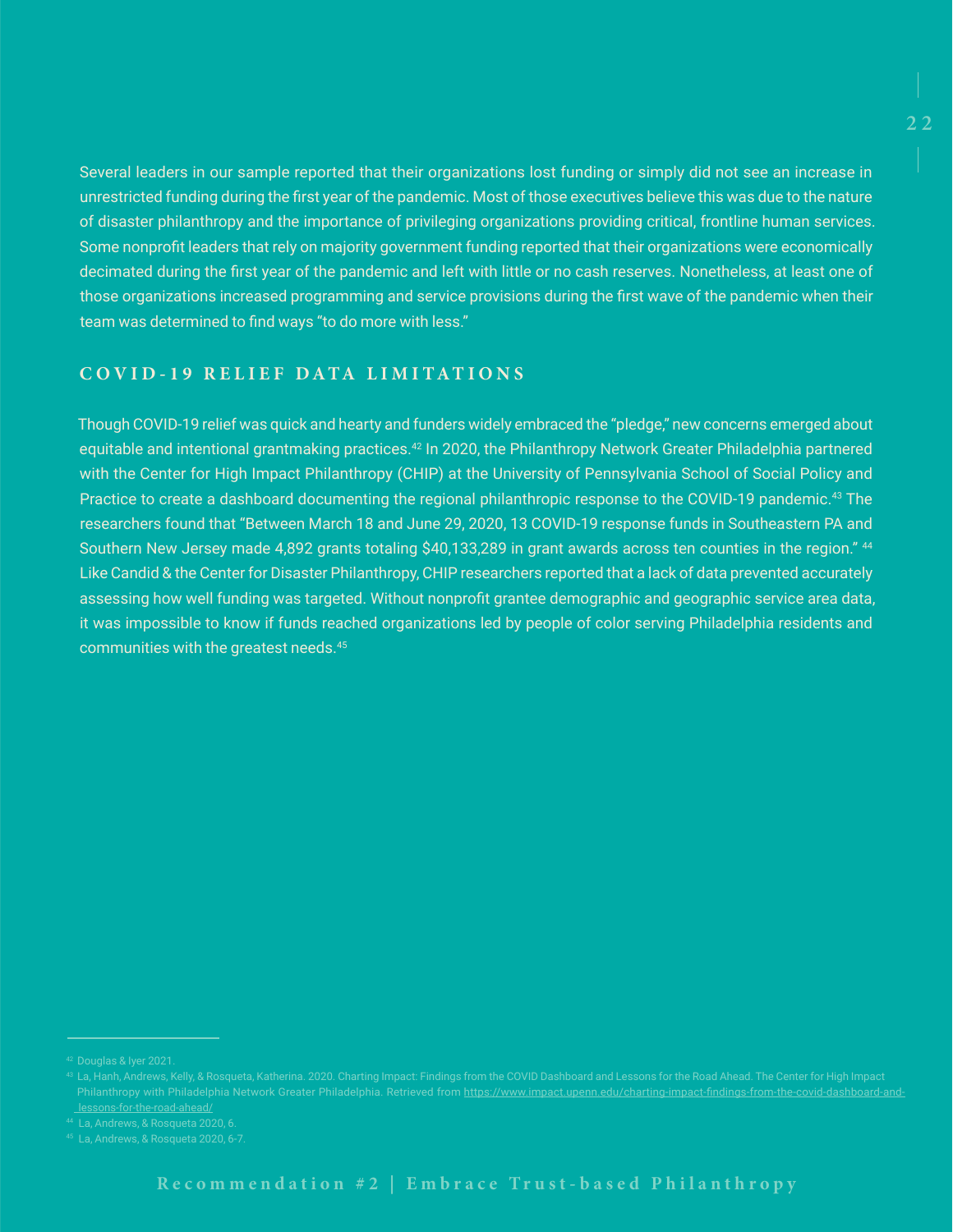## **C H A L L E N G E O R T H O D O X I E S**

Back in 2017, the Philadelphia Foundation commissioned research to assess the fiscal health of Philadelphia-area nonprofits. In that report, the researchers addressed various factors impacting nonprofits operating in the five-county region, including structural challenges like cost-minus funding, inflexible funding, and zero-sum philanthropy.<sup>46</sup> Notably, the report's authors were skeptical about the possibility of increasing unrestricted funding because "the amount of available private philanthropy is relatively fixed — it varies little year to year, and has demonstrated no ability to grow at a faster rate than GDP. While individual nonprofits may succeed in their mission to raise more, the sector in aggregate won't. And it is just as unlikely that public sources of support will increase any time soon." <sup>47</sup>

Despite their pessimism about expanding unrestricted funding in the Philadelphia region, the researchers also made a case to regional funders that their grantmaking orthodoxies were unsustainable. They explained, Nonprofits simply cannot build necessary reserves when substantially all revenue comes in the form of restrictive grant and cost-minus contracts. Funders must begin to explore more sustainable funding models — more flexible and less restrictive terms, provision of general operating support to vital nonprofit partners, addition of specific overhead funding vehicles, or creation of "rescue" funds to shore up distressed nonprofits. Without these steps, too much vital capacity is likely to fail out of the system in the coming years, with too much adverse impact on the collective good of society. <sup>48</sup> Based on this analysis, grantmaking orthodoxies endanger the fiscal health of individual nonprofits and the sustainability and capacity of the region's nonprofit sector. Robust COVID-19 disaster relief efforts and new funds devoted to Blackled and Black-serving organizations demonstrate that Philadelphia regional funders can break with orthodoxies by embracing trust-based grantmaking.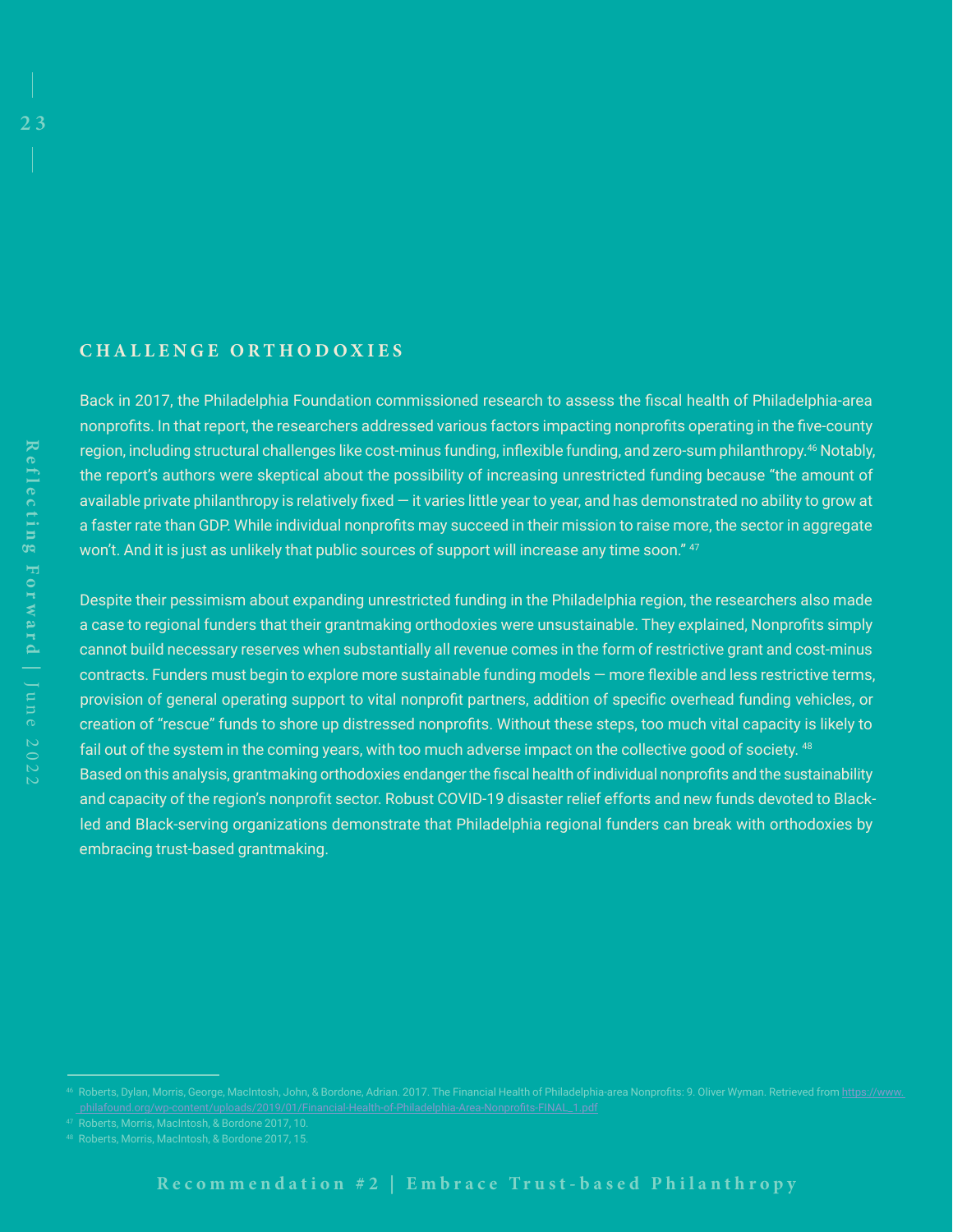# 44

44

Having the ability to use a grant for operations and be flexible? If you give me an operational grant that is going to support a position on the development team, then we can raise money. There are ways to support us and give us flexibility.

- Philadelphia-based Nonprofit Leader

Please consider non-discretionary funding. Please consider that to run a program, you want to have solid infrastructure. The limitations on discretionary funding mean there's nothing there for payroll. There's nothing for an audit. How are we intended to survive?

- Philadelphia-based Nonprofit Leader

In a 2020 report, the Center for Effective Philanthropy (CEP) surveyed CEOs and program officers of foundations giving at least \$5 million annually and nonprofit grantees. The authors write that "While we sought to understand what is getting in the way of the provision of multi-year [general operating support], we were unable to identify a clear theme or major barrier. We are left to conclude that a majority of foundation leaders simply have not felt it a fit with their approach or important enough to prioritize shifting their funding practices."49 Nonprofit grantees told CEP that the value and benefit of general operating support include "the ability to plan for the future, the opportunity to focus on their work, and the capacity to invest in staff - and ultimately, increase the impact they can have on society."50

<sup>49</sup> Buteau et al New Attitudes 2020, 6.

<sup>50</sup> Buteau et al New Attitudes 2020, 7.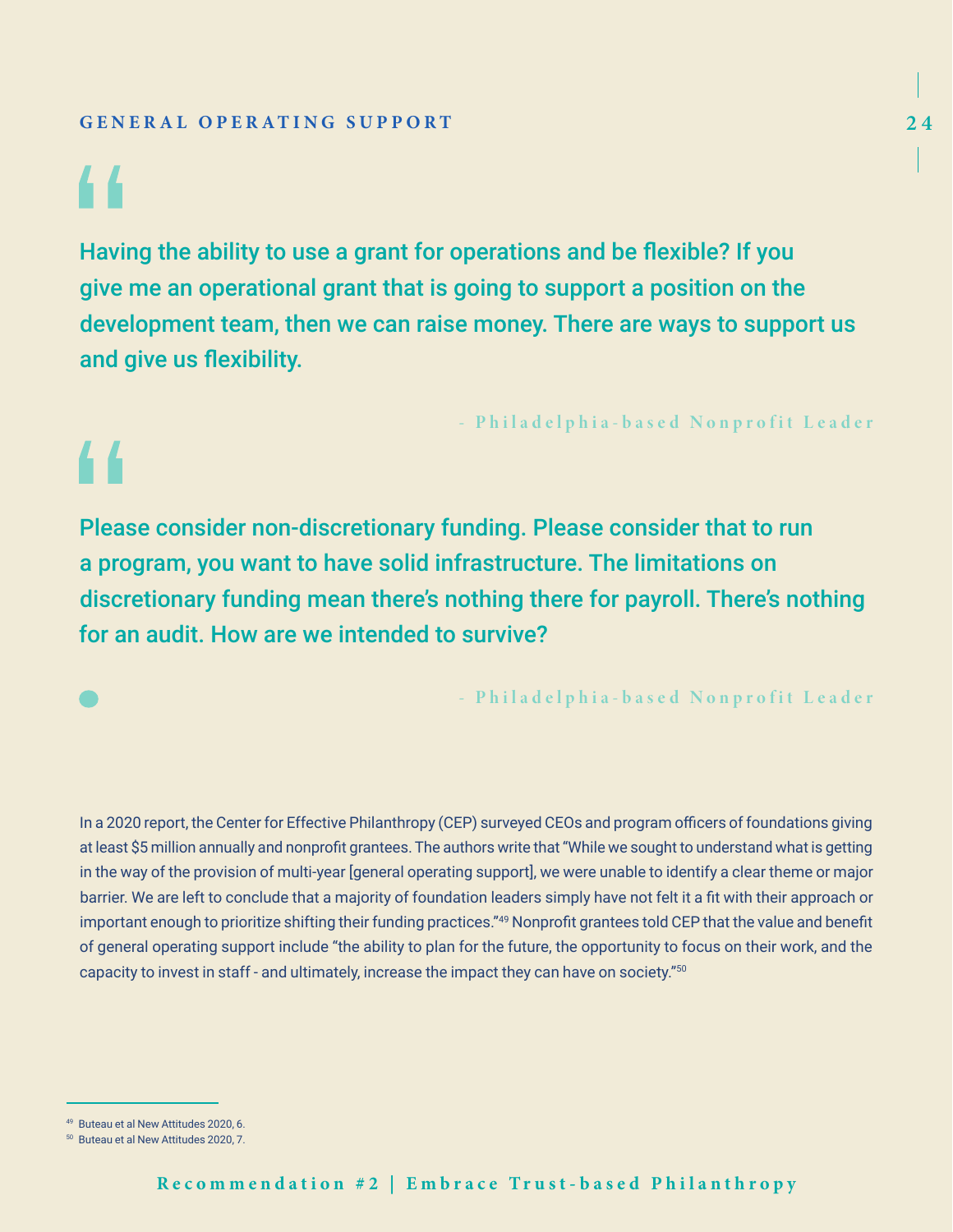**All the leaders interviewed in 2021 for this report cited general operating support as the most impactful way regional funders can support Black leaders and Black-serving organizations. Reflecting Forward |**

In their study of the Philadelphia region's nonprofit sector, Roberts et al. explained that restricted funds "[impose] huge administrative burden on nonprofits, as every penny of program spending needs to be documented. It also leaves nonprofits scraping to pay for critical functions like IT, finance, and executive management that do not qualify as "program" expenses — but are in fact vital to the health and survival of the institution."51 **As one nonprofit executive who has been leading and growing their organization for more than twenty years insisted, regional funders should "Fund operations. Period."**

In addition to broad recommendations for general operating support, nonprofit leaders suggest that regional funders increase long-term gifts as they will contribute to organizational fiscal stability and strategic development. During interviews, unrestricted, multi-year, and "transformational" gifts were regarded as trust indicators. Leaders recommend that regional funders ask nonprofit grantees questions like "what do you need?" for the long-term instead of insisting, "here's what we're going to do." **One executive recommends regional funders "Ask nonprofit leaders what they need to be successful in five years. I would ask philanthropists to stop looking at year-to-year funding. Make a commitment. Make a three-to-five-year commitment."52**

<sup>51</sup> Roberts, Morris, MacIntosh, & Bordone 2017, 9.

<sup>52</sup> One of the key tenets of trust-based grantmaking is the provision of multi-year, unrestricted funding. See Trust-Based Philanthropy Project N.D.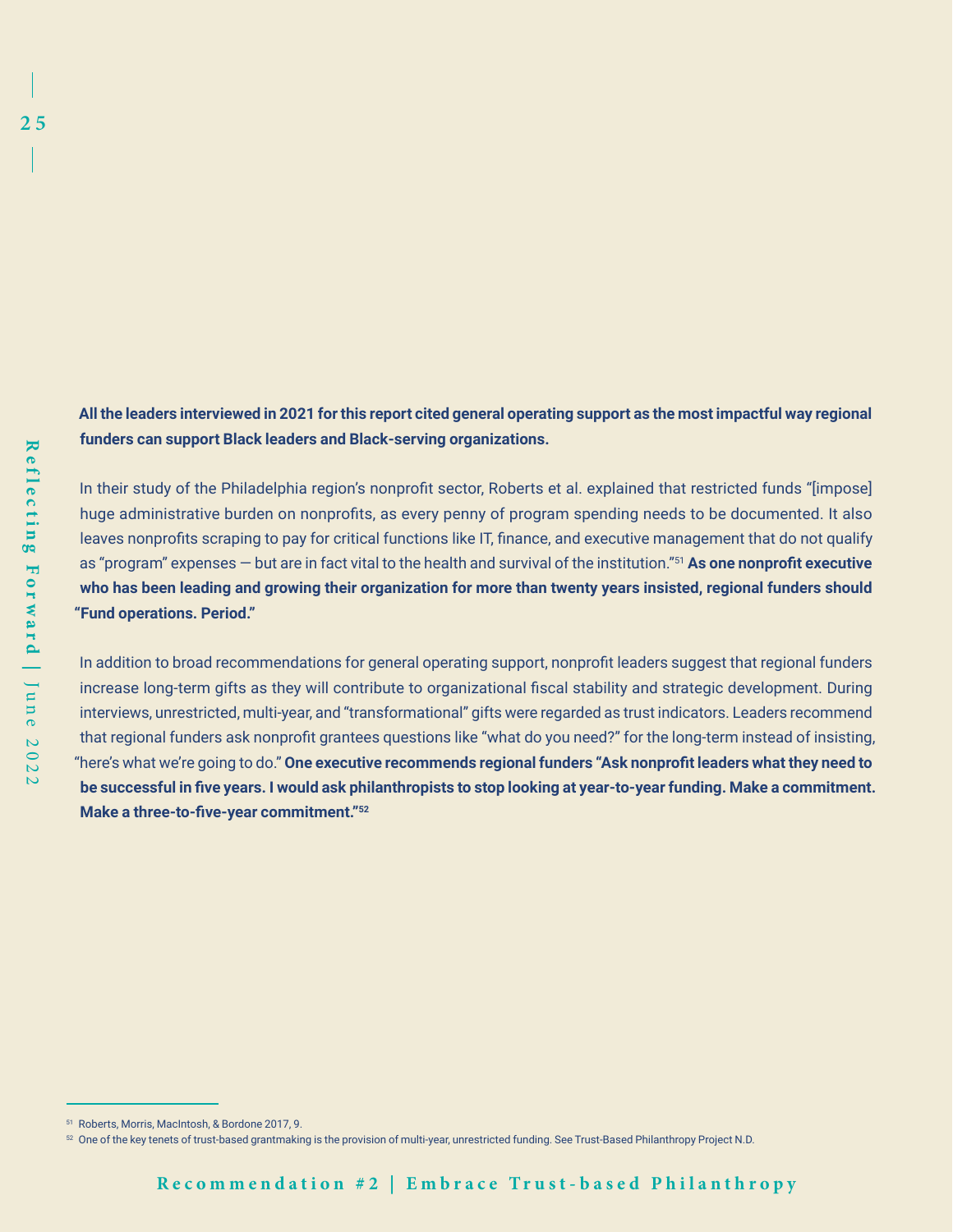## **C A PAC I T Y BU I L DI NG**

# 44

44

Not a lot of funders or foundations are funding capacity building. If you want to create a stable and growing, thriving Black leader pipeline, there must be some thought in this, and attention paid toward making sure that we are undergirding these leaders with some capacity building. Whether it is strategic planning or fundraising. It is harder for Black leaders to raise money from a predominantly white, wealthy community. We need capacity building that helps Black leaders to catch up with their white peers. Or even give them an advantage.

Support professional development for Black nonprofit leaders specifically. I would love to be able to do some more development activities and networking, but I just don't have the budget for it. If you want us to be able to grow and be more independent, be able to compete, that sort of support would be really helpful.

- Philadelphia-based Nonprofit Leader

Many nonprofit leaders interviewed for this study recommend that regional philanthropists increase funding for capacity building, another key tenet of trust-based philanthropy. More than half of the leaders suggest that funders invest in capacity building to help increase the professionalization of their staff, improve their fundraising strategies, contribute to the skills-building required to diversify revenue streams, and cultivate the pipeline of talent in Philadelphia's nonprofit ecosystem. According to nonprofit leaders, investments in capacity building and general operating support will strengthen Black-led nonprofits and benefit their staff, program participants, and communities served. Several leaders noted that increased funding for capacity building for Black leaders and their respective organizations should be understood as an investment in individual organizations and the capacity and sustainability of the region's nonprofit sector.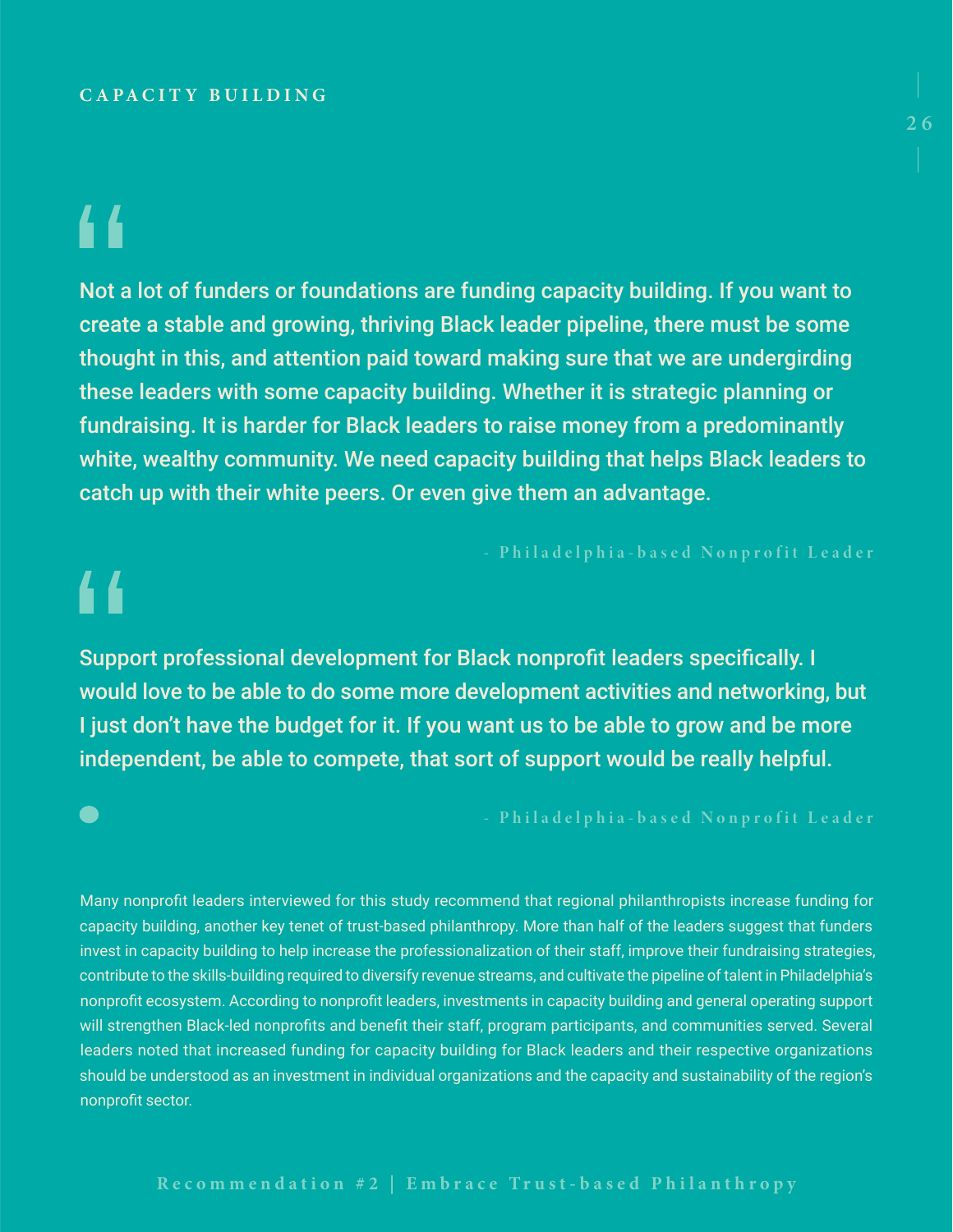# **T R A N SPA R E NC Y A N D SHA R E D AC C OU N TA BI L I T Y**

Foundations hold nonprofits accountable. Turn that on yourselves.

44

How cool would it be if foundations got together and did the kind of advocacy that we are thinking and talking about? If they looked at the Echoing Green<sup>53</sup> framework and said 'Hey, we want to change something here. And we're going to hold ourselves accountable and each other accountable.

- Philadelphia-based Nonprofit Leader

One of the key findings reported in the 2016 Branch study was that Black nonprofit leader survey respondents reported more significant challenges with fundraising than their white peers. However, it was uncertain if Philadelphia-based "African American nonprofit organizations receive less funding than white-led organizations" due to a lack of available data.<sup>54</sup> The nonprofit leaders interviewed for this study want to partner with regional funders committed to equitable grantmaking and shared accountability. As several noted, nonprofits have always been subject to data and accountability measures, and they would like to see similar levels of accountability and transparency from regional funders.

Recent reports about COVID-19 relief from Candid and the Center for Disaster Philanthropy and the Philanthropy Network of Greater Philadelphia and the Center for High Impact Philanthropy brought greater attention to the value and importance of data collection to establish goal setting and more equitable grantmaking.<sup>55</sup> Leaders from Bridgespan and Echoing Green similarly encourage philanthropists to use data disaggregated by race to assess their grantmaking.<sup>56</sup>

s3 Echoing Green. 2019. Building Resources for Echoing Green's Leadership Development Framework. Retrieved from <u>https://echoinggreen.org/news/building-resources-fo</u>r  [echoing-greens-leadership-development-framework-2/](https://echoinggreen.org/news/building-resources-for-echoing-greens-leadership-development-framework-2/)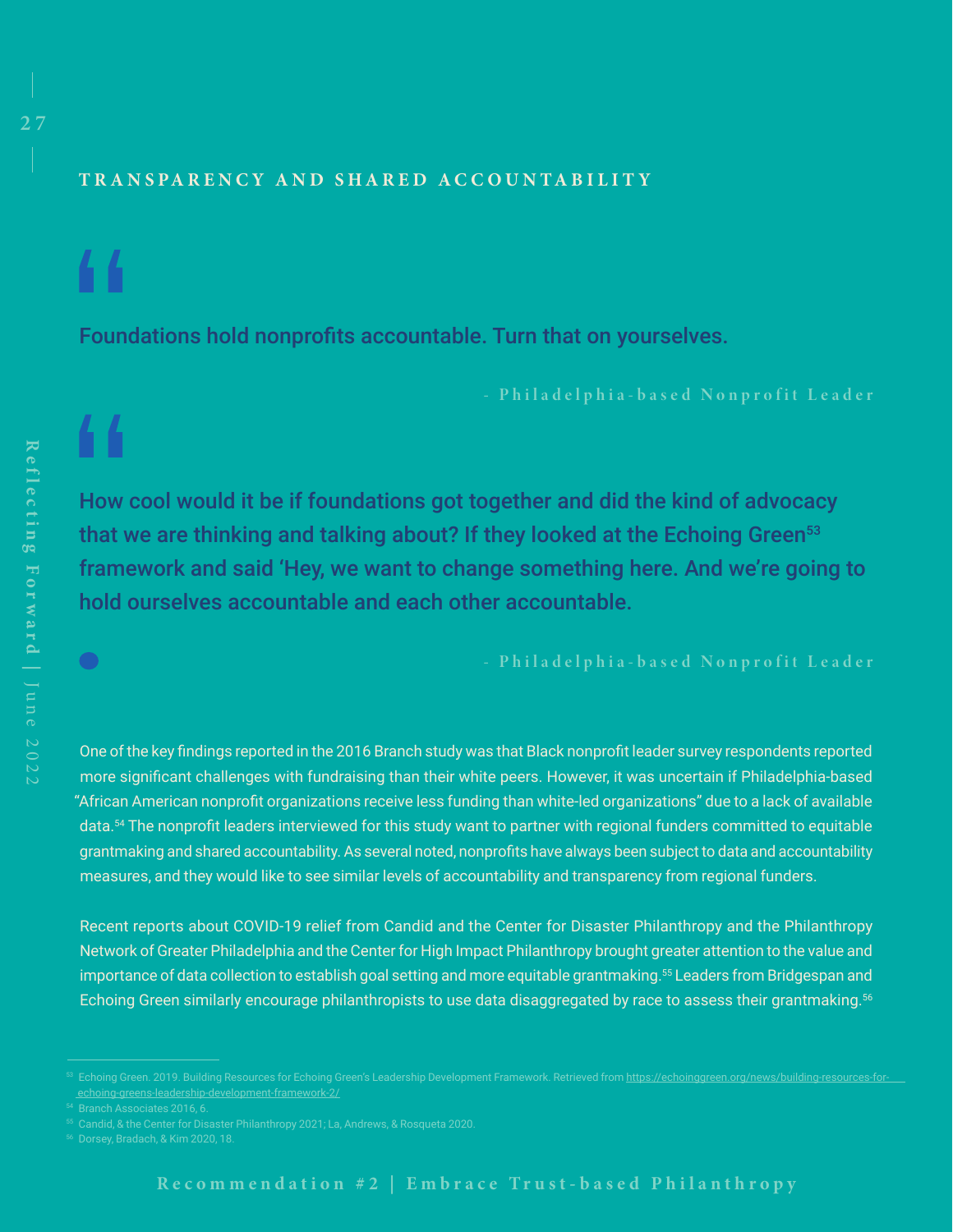They also suggest that funders correct for historically biased grantmaking by "set[ting] racial equity goals to build power among community members and leaders proximate to the problems you seek to address." 57, 58 Setting, monitoring, and meeting racial equity goals will require data collection and transparency.

Many nonprofit leaders believe that Black-led and Black-serving organizations are underfunded. But grantmakers cannot effectively implement solutions to problems that are not measured. Several leaders interviewed for this study recommend that regional funders make their grantmaking data, including grantee demographic and service area data, easily accessible to the public.<sup>59</sup> Philanthropists should also consider suggestions from PEAK Grantmaking, like the importance of making demographic data public for funded organizations *and* declined applicants.<sup>60</sup> Data collection and analysis will make it possible to assess, set goals, and monitor giving to Black-led and Black-serving nonprofits.

During interviews, nonprofit leaders also recommended that grantmakers make foundation diversity data public to help assess, monitor, and close racial leadership gaps in philanthropy. Some funders might be reluctant to collect or make such information public. **However, as former D5 Director Kelly Brown has cautioned, "One may believe that intersectional identities are not relevant to their grantmaking practice, but our identities play a large role in how we perceive the world around us and act within it. It doesn't become irrelevant because we choose not to collect data to understand how this data impacts our mission". <sup>61</sup>**

As a starting point, nonprofits and foundations can conduct DEI surveys with their staff and boards and voluntarily complete their Candid Nonprofit Profile.<sup>62</sup> However, this will not entirely remedy data collection and availability problems. A more comprehensive accounting of Black-led and Black-serving organizations will require an alternative data collection strategy that targets small, grassroots, and neighborhood-based nonprofits lacking profiles in Candid's database. Effecting material change over time will require work like developing a theory of change, conducting new surveys and research with Black nonprofit leaders and other leaders of color, data analysis, progress monitoring, and reporting on the Philadelphia region. This endeavor will necessitate a sustained commitment to change, staff, and long-term administrative and financial support.

<sup>&</sup>lt;sup>57</sup> Dorsey, Bradach, & Kim 2020, 18.

<sup>&</sup>lt;sup>58</sup> A similar effort is already underway in Philadelphia. Last year, the city implemented the Transparency in Business Act which "requires vendors with City contracts to disclose past contract experience, as well as demographic and compensation information for their workforce and board members. It also requires this information for subcontractors and labor sources on these contracts." See [https://www.phila.gov/services/business-self-employment/bidding-on-a-city-contract/file-transparency-in](https://www.phila.gov/services/business-self-employment/bidding-on-a-city-contract/file-transparency-in-business-act-disclosure-forms/)  [business-act-disclosure-forms/](https://www.phila.gov/services/business-self-employment/bidding-on-a-city-contract/file-transparency-in-business-act-disclosure-forms/) 

<sup>59</sup> With their GlassPocket transparency initiative, "The Foundation Center is cataloging foundations' online transparency and accountability practices." They recommend that foundations implement either a searchable grants database or categorized grants list that is accessible to the public including "recipient name, grant amount, and recipient location information." Candid (Firm). N.D. "Who has GlassPockets?" Indicators. Retrieved from [https://glasspockets.org/glasspockets-gallery/who-has](https://glasspockets.org/glasspockets-gallery/who-has-glasspockets/indicators)  [glasspockets/indicators](https://glasspockets.org/glasspockets-gallery/who-has-glasspockets/indicators) 

<sup>60</sup> Greanias, Michelle. (2018). Foreword. Insight, Impact, and Equity: Collecting Demographic Data. PEAK Grantmaking. Washington D.C. Retrieved from https://www.  [peakgrantmaking.org/wp-content/uploads/2019/01/EP-Docs-PG-Demographic\\_Data\\_Report.pdf](https://www.peakgrantmaking.org/wp-content/uploads/2019/01/EP-Docs-PG-Demographic_Data_Report.pdf)

<sup>&</sup>lt;sup>61</sup> Brown, Kelly. 2018. Insight, Impact, and Equity: Collecting Demographic Data: 16. PEAK Grantmaking. Washington D.C. Retrieved from [https://www.peakgrantmaking.org/](https://www.peakgrantmaking.org/wp-content/uploads/2019/01/EP-Docs-PG-Demographic_Data_Report.pdf)  [wp-content/uploads/2019/01/EP-Docs-PG-Demographic\\_Data\\_Report.pdf](https://www.peakgrantmaking.org/wp-content/uploads/2019/01/EP-Docs-PG-Demographic_Data_Report.pdf)

<sup>62</sup> Visit <https://help.guidestar.org/en/articles/3156343-how-to-complete-the-demographics-section-of-your-nonprofit-profile>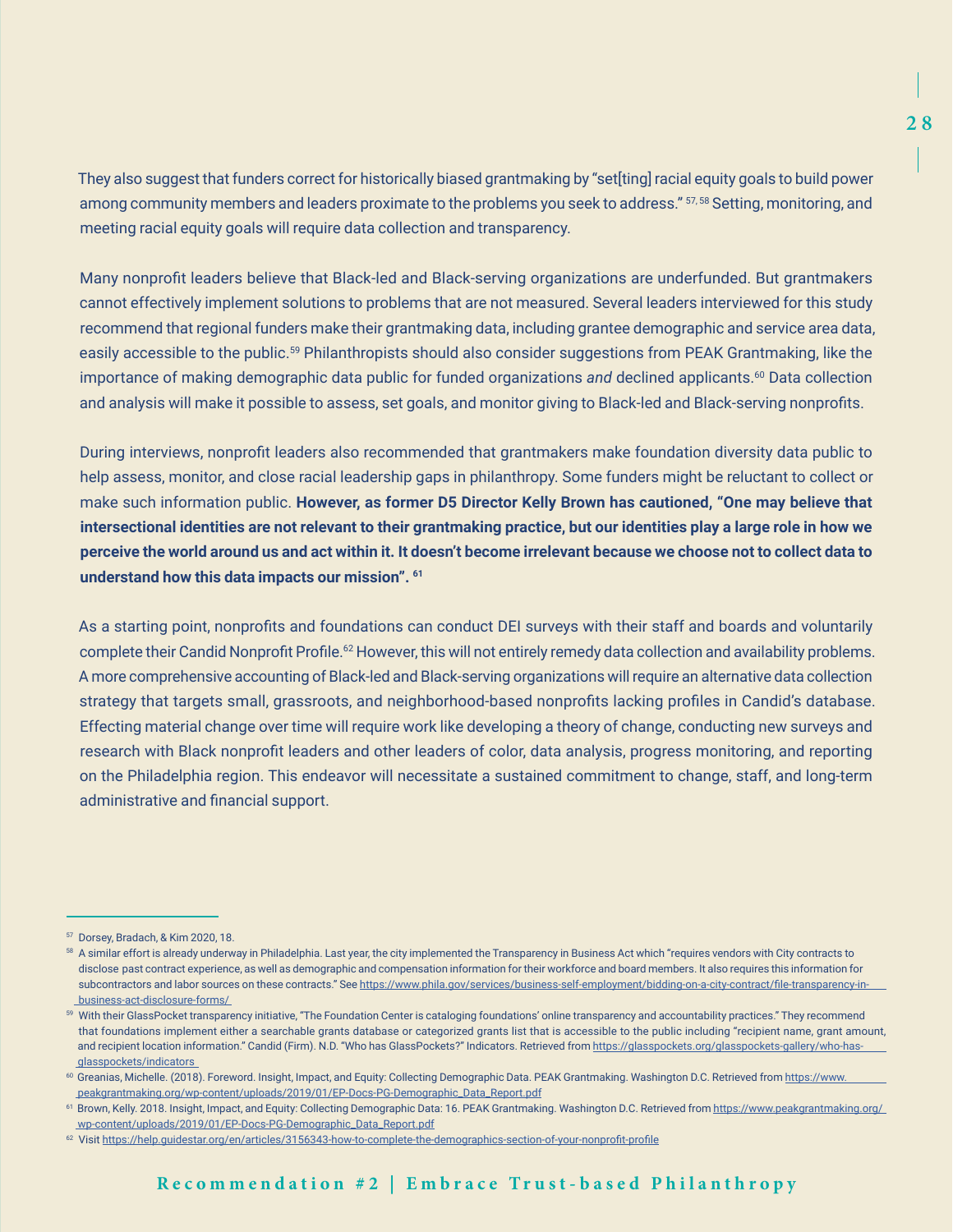# RECOMMENDATION #3: Trust Black Leaders

*I live this as most Black leaders live this every day. Coming into the office, you're thinking about racism and the impact of it . T his is one of those things that we are probably gonna have to deal with for a very, very long time as Black leaders. How do we navigate it? And, at the same time, have a psychological safety to be able to discern it? To deal with it? The trauma that it causes all of us? It is not an easy notion to say, 'I'm going to be a Black leader of an organization .' T hat's why e v er y time I see my Black*  sisters and brothers, I just got to respect them because I know they go *through some stuff. No matter how w ell the organization is doing , I know each and every one of those brothers and sisters are going through some stuff. Right? Simply because they're Black or Black and female.*

- Philadelphia-based Nonprofit Leader

## **I N T R O D U C T I O N**

In this section of the report, nonprofit leaders interviewed for this study shared some of their experiences with racial and gender bias and discrimination and how they would like to see regional funders show up for Black leaders and Black-serving organizations.<sup>63</sup> Nearly all the leaders reported being subjected to racial and gender bias and discrimination during their tenure as executives. Their examples ranged from daily microaggressions to more wounding encounters and involved their staff, leadership teams, board members, national leadership, and regional funders. The overarching recommendation made in this section is for regional funders to trust Black nonprofit leaders.

The nonprofit leaders interviewed for this project recommend that regional funders stop treating Black leaders and Black-serving organizations as incompetent and risky.They ask regional funders to prioritize Black-led and Black-serving organizations unapologetically. These nonprofit leaders recommend regional funders support Black leaders during leadership transitions. They ask regional funders to increase Black representation in philanthropic leadership. Finally, they recommend regional funders unequivocally support Black women leaders.

9

 $\begin{array}{c} \hline \phantom{0}1\ 29 \end{array}$ 

<sup>63</sup> Racial discrimination is "The unequal treatment of members of various groups based on race, gender, social class, sexual orientation, physical ability, religion and other categories." Biases "are negative associations that people unknowingly hold. They are expressed automatically, without conscious awareness." See [https://www.](https://www.racialequitytools.org/glossary#power)  [racialequitytools.org/glossary#power](https://www.racialequitytools.org/glossary#power)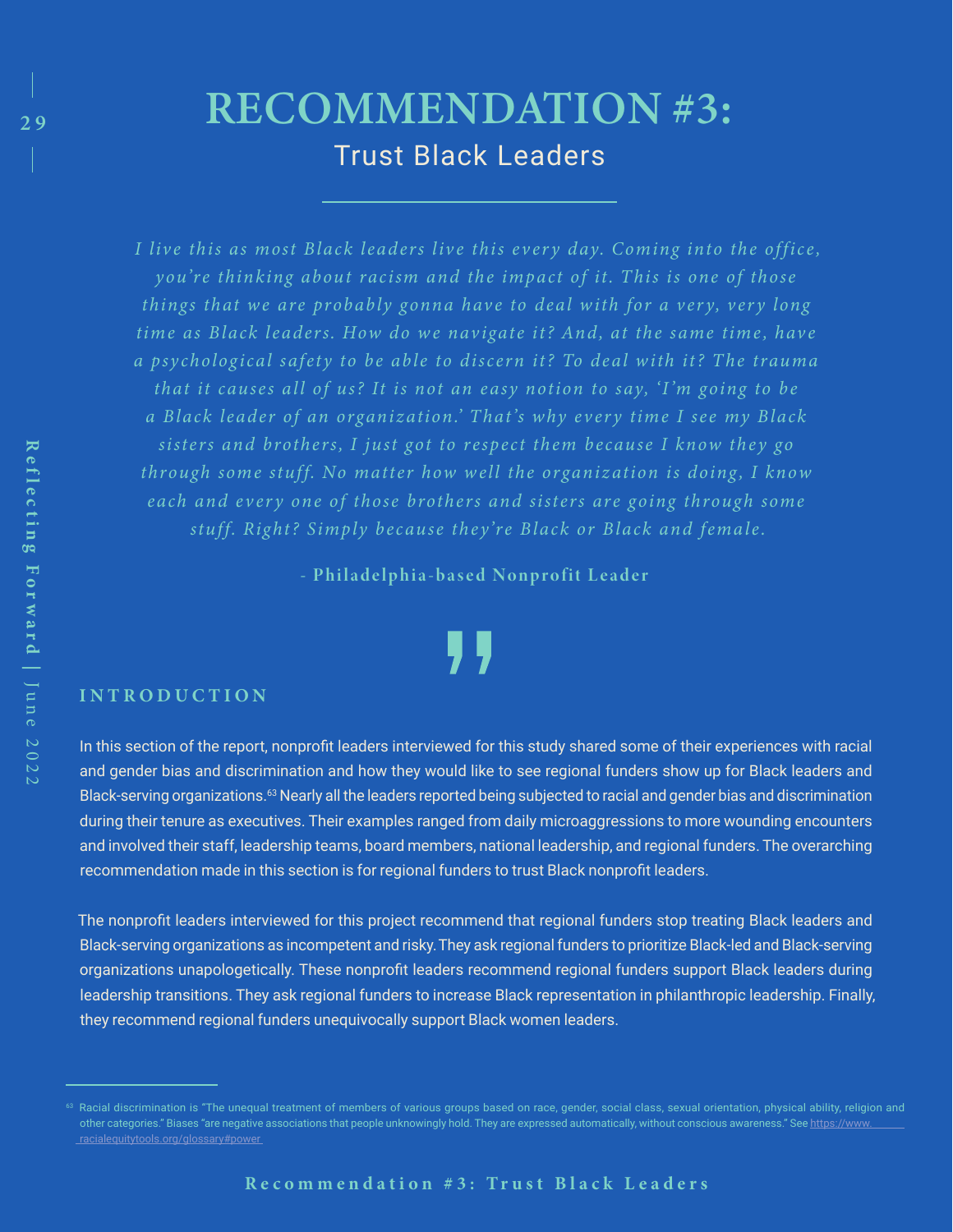## **DON'T CALL IT A RECKONING**

# 44

44

 $\bullet$ 

When white people don't know any Black people in a real way- not like the receptionist at work. When they don't have relationships, when they don't understand anything about the culture, it is difficult to value Black leaders and people.

- Philadelphia-based Nonprofit Leader

# I was trying to put up a good face, but I mean, it was hurtful when people were like, 'You got the CEO job?'

## - Philadelphia-based Nonprofit Leader

As 2020 came to a close, acclaimed journalist Michele Norris penned a brief and insightful op-ed in The Washington Post. She wrote, "As the year ends, some will proclaim 2020 as a year of racial reckoning. I understand why. The phrase carries weight and gravitas and sounds important. But we cannot lull ourselves into thinking that the progress made this year deserves a victory lap. The race toward equality isn't over. It has barely begun."64 Since the summer of 2020, there have been hundreds, if not thousands, of claims and declarations that the murder of George Floyd was a turning point in America's willingness to begin "reckoning" with race and racism. Like Norris, Hakeem Jefferson, professor of political science at Stanford University, argues against that notion. He explains that in 2020, while there was a "sizable jump in Americans' support for [Black Lives Matter] after Floyd's death and reported increases that suggest Americans were prioritizing race and racism more" that support "quickly decline[d] in the days and weeks following Floyd's murder." <sup>65</sup>

**Concerning the so-called "reckoning," Jefferson clarifies, "I was always cynical about the endurance of white Americans' commitment to racial equality post-Floyd. Racial attitudes are sticky and white Americans' attitudes about race and justice are notoriously fickle, subject to change as the conditions change."66** Jefferson shares a perspective rooted in evidence and his experience as a Black academic, public opinion analyst, and American. Though there have been countless anti-racism pledges and commitments since the summer of 2020, Black nonprofit leaders are also skeptical because they continue to be subjected to racial and gender bias and discrimination.

<sup>66</sup> Five-Thirty-Eight 2021.

<sup>64</sup> Norris, Michele. 2020. Don't Call it a Racial Reckoning: The Race Toward Equality Has Barely Begun. The Washington Post.

<sup>&</sup>lt;sup>65</sup> Five-Thirty-Eight. 2021. What Has - And Hasn't - Changed Since George Floyd Was Murdered. Five-Thirty-Eight Chat. Retrieved from [https://fivethirtyeight.com/features/](https://fivethirtyeight.com/features/what-has-and-hasnt-changed-since-george-floyd-was-murdered/)  [what-has-and-hasnt-changed-since-george-floyd-was-murdered/](https://fivethirtyeight.com/features/what-has-and-hasnt-changed-since-george-floyd-was-murdered/)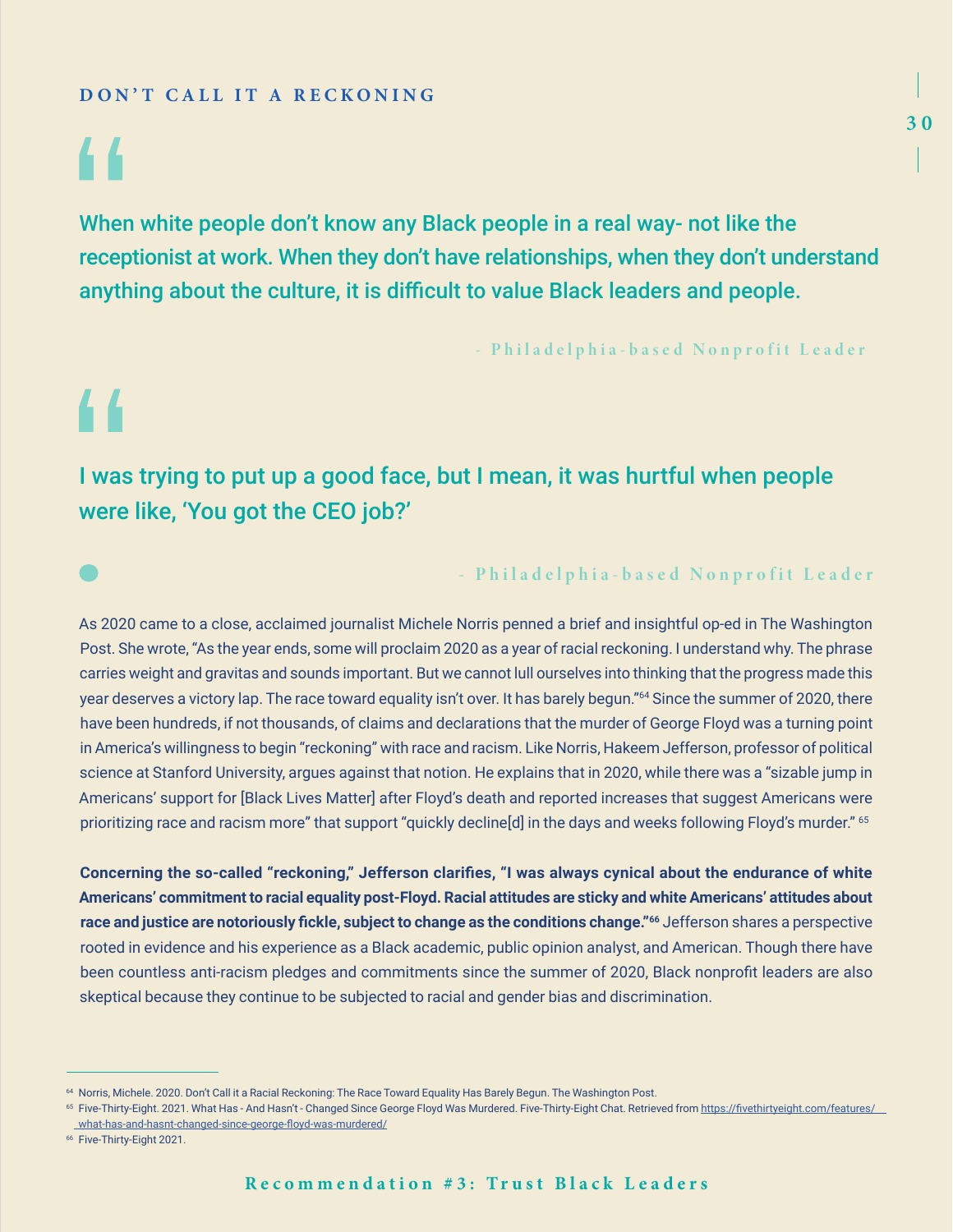### **CHANGE OVER TIME**

Since the 2016 Branch Associates report about Philadelphia's human services nonprofits, there have been significant changes in the region's nonprofit sector. In 2016, the Philanthropy Network of Greater Philadelphia (Philanthropy Network) approved the formation of a Diversity, Equity, and Inclusion Committee. The Philanthropy Network has since offered workshops and learning sessions for regional funders "exploring the intersection of philanthropy, racial equity and social justice." <sup>67</sup> This year, they will partner with Philanthropy New York and the Trust-Based Philanthropy Project to offer members a three-month learning and action cohort.<sup>68</sup> DiverseForce began a partnership with ImpactED in 2017 to create the DiverseForce on Boards training program for leaders of color to help "address the lack of racial/ethnic diversity on nonprofit boards." <sup>69</sup>

The Philadelphia Black Giving Circle was established in 2018 to distribute pooled funds to Black-led, Black-serving nonprofits operating in the Philadelphia region.<sup>70</sup> And as several of the leaders interviewed for this study reported, nonprofits led by people of color have significantly benefited from Compass Philadelphia's strategic consulting pro-bono services, including board development and funding strategies.<sup>71</sup> Finally, the Urban Affairs Coalition (UAC) is the oldest and largest Black-led fiscal sponsor in the country and serves as a Home for Nonprofits, including Black-founded and Black-led nonprofit organizations. Since 1969, UAC has sought to "strengthen nonprofits through fiscal sponsorship, shared services, program development, and capacity building" and is currently home to more than 80 organizations.<sup>72</sup>

In June 2020, a group of Black executive directors and CEOs of Philadelphia region nonprofit organizations began meeting monthly via Zoom. These virtual meetings have provided a space for leaders to share concerns, discuss strategic partnerships, provide coaching and mentoring, sponsor professional development and training workshops, and impart information about funding opportunities and other resources needed for organizations to be impactful and sustainable. The group currently includes approximately 90 Black nonprofit leaders.

<sup>&</sup>lt;sup>67</sup> Philanthropy Network Greater Philadelphia. N.D. Diversity, Equity & Inclusion. https://philanthropynetwork.org/diversity-equity-inclusion

<sup>68</sup> Philanthropy Network Greater Philadelphia. 2022. FAQ: Trust-Based Philanthropy Cohort with a Racial Equity Lens. [https://philanthropynetwork.org/news/faq-trust](https://philanthropynetwork.org/news/faq-trust-    based-philanthropy-cohort-racial-equity-lens)  [based-philanthropy-cohort-racial-equity-lens](https://philanthropynetwork.org/news/faq-trust-    based-philanthropy-cohort-racial-equity-lens)

<sup>69</sup> ImpactED. N.D. DiverseForce on Boards.<https://impact-ed.sas.upenn.edu/featured-projects/diverseforce-boards>

<sup>&</sup>lt;sup>70</sup> Philadelphia Black Giving Circle. N.D. About. https://www.phillyblackgiving.org/about

<sup>71</sup> Compass Philadelphia. N.D. Consulting.<https://compassprobono.org/philadelphia/consulting/>

<sup>72</sup> Urban Affairs Coalition. N.D. About. https://uac.org/about/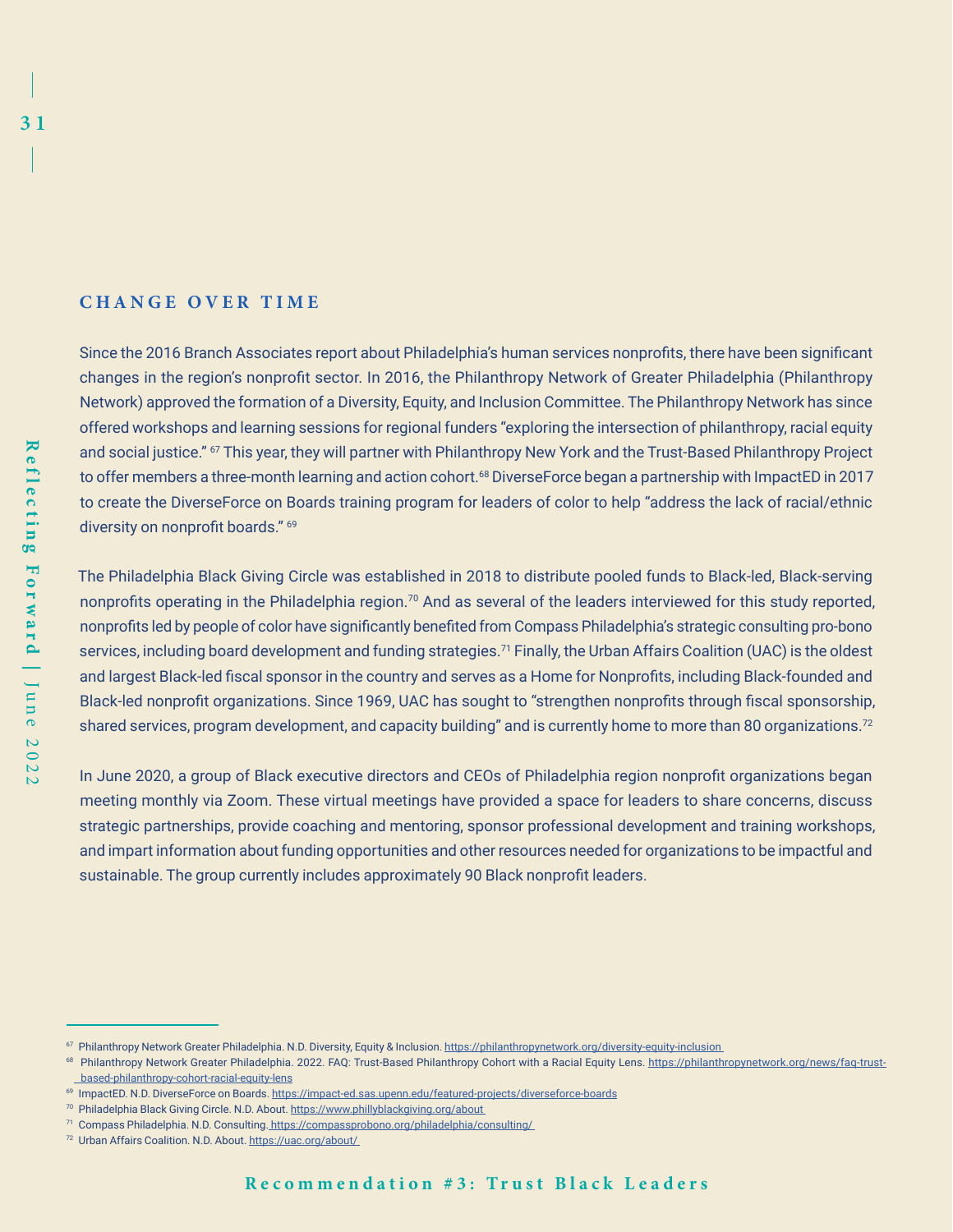# REGIONAL PHILANTHROPIC INVESTMENT IN BLACK-LED, **B L A C K - S E R V I N G O R G A N I Z A T I O N S**

Since the 2020 police murder of George Floyd and subsequent protests for racial justice and criminal justice reform, there have been several significant regional funder investments for Black-led and Black-serving organizations operating in greater Philadelphia. In 2021, the Patricia Kind Family Foundation announced a round of one-time, general operating support grants for Black-led organizations. The Kind Foundation typically funds smaller human services organizations. For this special fund, the foundation awarded 32 grants ranging between \$10,000 and \$25,000 to Black-led nonprofits. Notably, most grants were \$25,000. In keeping with their history of transparent grantmaking announcements, the foundation identified the grantees, dollar amounts, mission statements, and hyperlinks to their respective organizations.<sup>73</sup>

Also launched during the spring of 2021 with \$1 million in seed money from Facebook, the Philadelphia Foundation launched The Black Community Leaders Fund to support Black-led, Black-serving nonprofits in greater Philadelphia. <sup>74</sup>With a goal of \$5 million, additional regional funders have since contributed to the fund, including \$1 million from the William Penn Foundation.<sup>75</sup> According to a November 2021 press release, 29 organizations have been granted \$1.15 million to date. Though grantees are identified on the Philadelphia Foundation's website, award amounts were not public.76 The general operating support and capacity building grants range between \$5,000 and \$100,000. These investments in Black-led and Black-serving organizations offer significant material change. Nonetheless, the leaders interviewed for this study question whether such commitments will continue to be grown and sustained over time.

<sup>73</sup> Patricia Kind Family Foundation. 2021. Black-led Organization Grants – June 2021.<https://pkindfamilyfoundation.org/grants-blo>

<sup>&</sup>lt;sup>74</sup> Philadelphia Foundation. 2021. Black Community Leaders. https://www.philafound.org/nonprofits/available-grants/special-initiative-grants/black-community-leaders/ <sup>75</sup> William Penn Foundation. 2021. William Penn Foundation Joins Other Funders to Support Black Community Leaders Fund. [https://williampennfoundation.org/newsroom/](https://williampennfoundation.org/newsroom/william-penn-foundation-joins-other-funders-support-black-community-leaders-fund)

[william-penn-foundation-joins-other-funders-support-black-community-leaders-fund](https://williampennfoundation.org/newsroom/william-penn-foundation-joins-other-funders-support-black-community-leaders-fund) 

<sup>&</sup>lt;sup>76</sup> Philadelphia Foundation. 2021. Philadelphia Foundation's Black Community Leaders Fund Makes \$800,000 in Grants to 24 Organizations. <u>[https://www.philafound.org/press-](https://www.philafound.org/press-releases/philadelphia-foundations-black-community-leaders-fund-makes-700000-in-grants-to-24-organizations/)</u>  [releases/philadelphia-foundations-black-community-leaders-fund-makes-700000-in-grants-to-24-organizations/](https://www.philafound.org/press-releases/philadelphia-foundations-black-community-leaders-fund-makes-700000-in-grants-to-24-organizations/)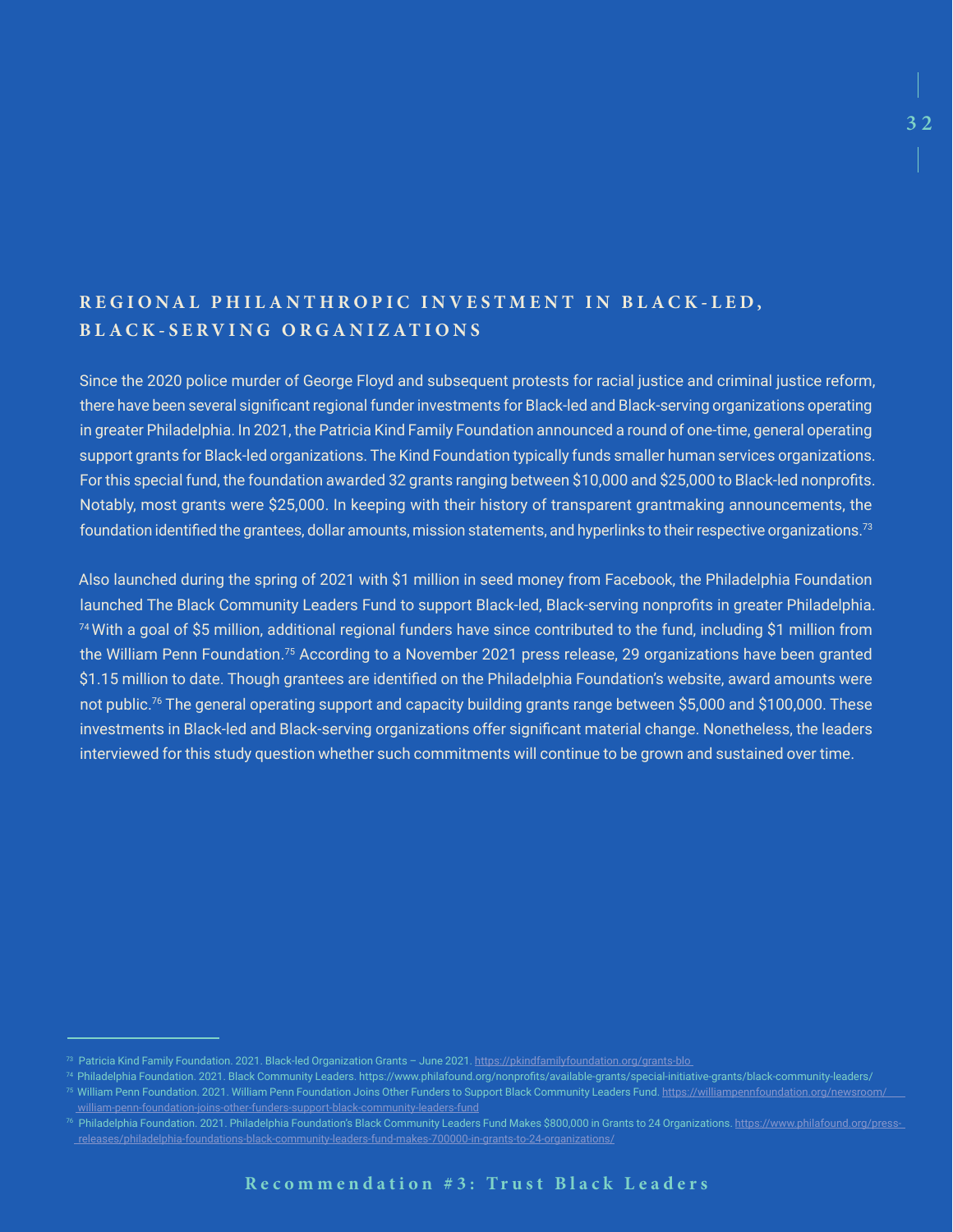# STOP TREATING BLACK LEADERS AND BLACK-SERVING **ORGANIZATIONS AS INCOMPETENT AND RISKY**

# 44

2 8 3 3

I think at the heart of it is trust. When you're a Black leader, it's like funders are asking, 'If I give you more money, can I trust you to be responsible? Do you even know what to do with that much money?'

### - Philadelphia-based Nonprofit Leader

As philanthropic leaders from Echoing Green and Bridgespan recently reported, racial bias is one of the most significant barriers to funding for non-white nonprofit leaders.<sup>77</sup> During interviews with Black nonprofit leaders for this study, several shared that some regional funders are resistant to funding their organizations because they regard Black leaders and organizations as risky investments. Their perspective is similar to those in a 2017 report about leaders of color experiences with biased perceptions around their capacity to lead.<sup>78</sup>

Some research suggests that the lack of diversity in the nonprofit sector leads to harsher assessments of people of color with credentials identical to their white colleagues.<sup>79</sup> The bias and mistrust Black leaders describe might also be attributed to a leadership prototype concept developed by Rosette, Leonardelli, and Phillips.<sup>80</sup> They theorized that most individuals are typically exposed to leaders who are white and subsequently "will conclude that the average leader, the prototypical leader, must be White." <sup>81</sup> One consequence of such a racialized view of leadership is that non-white leaders may be subject to closer scrutiny and biased assessments.<sup>82</sup>

As the 2016 Branch report documented, Black nonprofit leaders participating in that study had "background[s] and experiences" similar to their white peers.<sup>83</sup> Unfortunately, many leaders interviewed in 2021 believe that regional funders unfairly conflate race with competence and worthiness. Several recounted being subjected to intense scrutiny, dismissiveness, and ridicule during interactions with philanthropists. These leaders argue that the bias and discrimination they've been subjected to would never happen to their white peers. Regardless of the cause, nonprofit leaders ask that regional funders stop treating Black-led and Black-serving organizations as incompetent and risky.

<sup>77</sup> Dorsey, Bradach, & Kim 2020, 12.

<sup>78</sup> Thomas-Breitfeld and Kunreuther 2017, 12.

<sup>80</sup> Rosette, Ashleigh Shelby, Leonardelli, Geoffrey J., & Phillips, Katherine W. 2008. The White Standard: Racial Bias in Leader Categorization. Journal of Applied Psychology. Vol. 93, No. 4, 758-777.

<sup>81</sup> Rosette, Leonardelli, & Phillips 2008, 759-760.

<sup>82</sup> Rosette, Leonardelli, & Phillips 2008, 760.

<sup>83</sup> Branch Associates 2016, 5.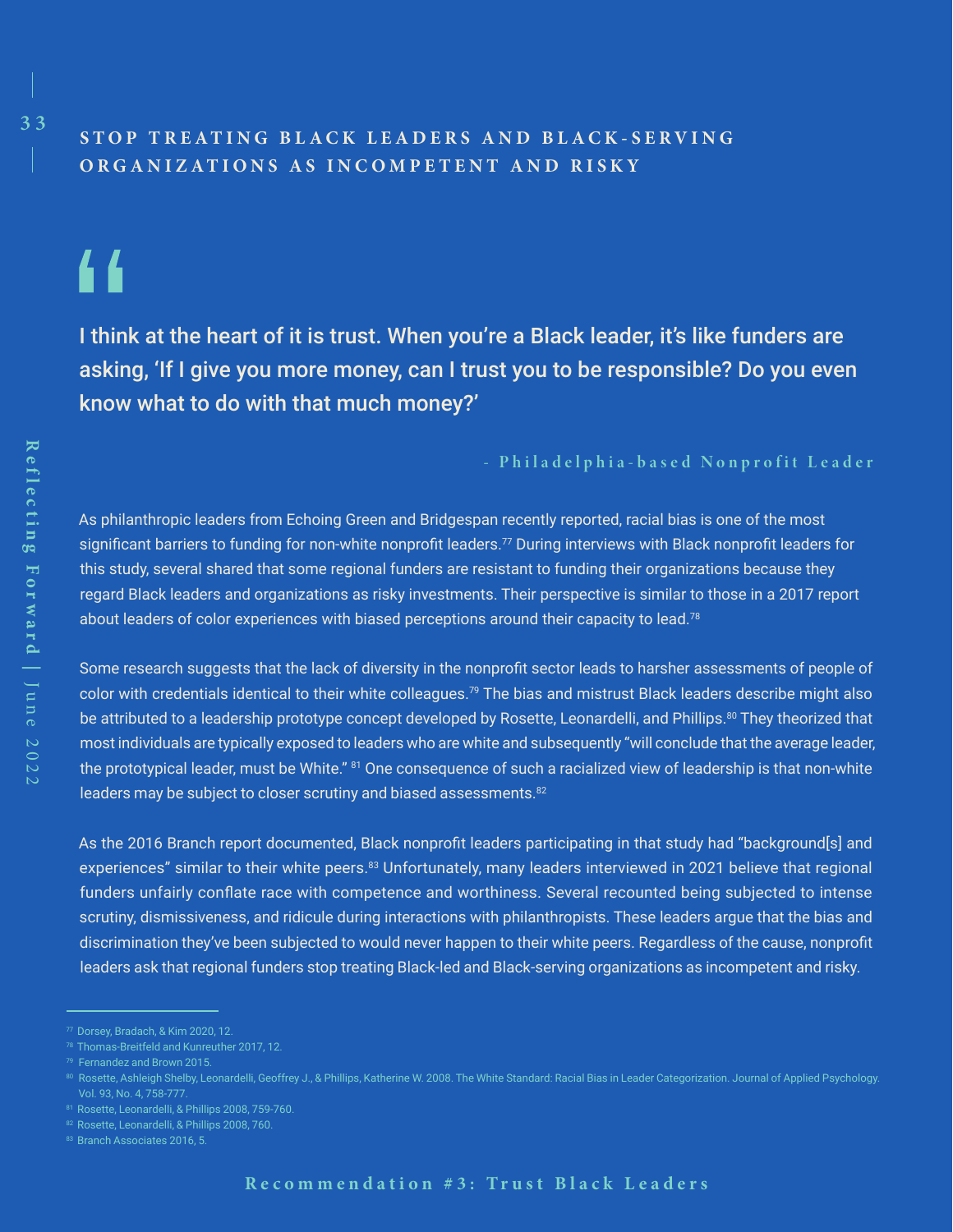# 44

Look at wanting to help [Black nonprofits] get to a yes for funding as opposed to, 'well, they don't have the size, they don't have the capacity. Does that leadership have the knowledge?' You know, how do we get to yes? What barriers can we remove to help get the yes.

- Philadelphia-based Nonprofit Leader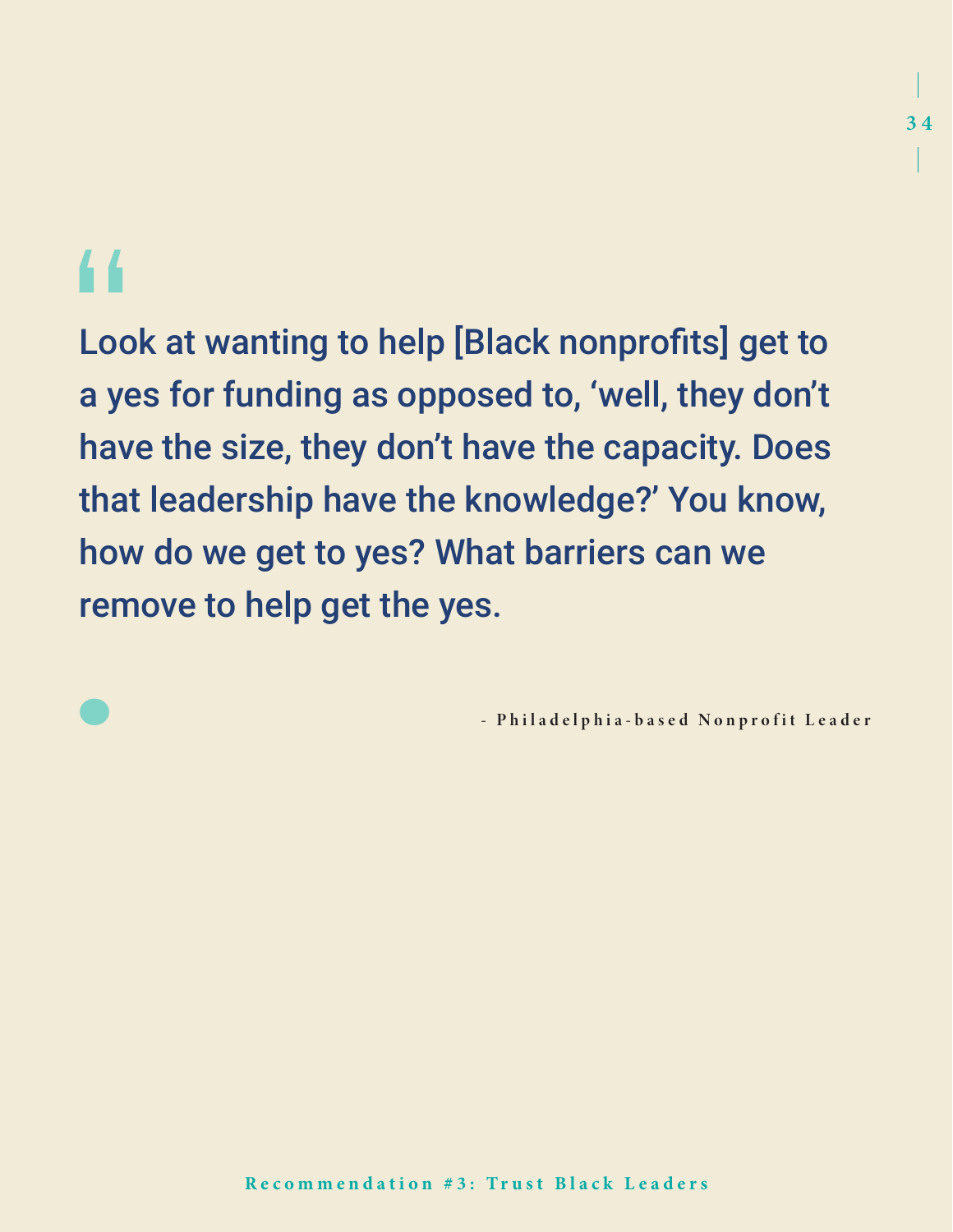# **U N A P O L O G E T I C A L L Y P R I O R I T I Z E BLACK-LED & BLACK-SERVING ORGANIZATIONS**

44

I think foundations could be supporting us. Do what the Philadelphia Foundation is doing. It's point-blank, 'We're going to support Black leaders.'

- Philadelphia-based Nonprofit Leader

Among the challenges identified in the 2016 Branch report were difficulties Black leaders faced with fundraising, including lingering impacts from the Great Recession, reduced government funding, and competition for limited funds.<sup>84</sup> Additionally, in the 2016 study, Black executive directors reported that "the interaction between race and fundraising or access to funding or capital" was a barrier to organizational growth.<sup>85</sup> During interviews with Black nonprofit leaders in 2021, it was clear that the intersection of race and funding remained a significant problem.<sup>86. 87</sup> As noted in the first section of this report, constrained social and professional networks create barriers to funding, networking, and relationship building. While constrained networks might be interpreted as the result of benign, unconscious bias and, therefore, relatively easy to remedy, the persistence of racial and gender discrimination reported by leaders is indicative of a more insidious problem the sector should not ignore.

Until the COVID-19 pandemic, it was largely presumed that if regional funders were making grants to Philadelphia-based nonprofits, they were investing in programs for Black children, youth, and families by default. The Philanthropy Networksponsored research about COVID-19 relief helped reveal why this assumption is no longer tenable.<sup>88</sup>

<sup>84</sup> Branch Associates 2016, 39.

<sup>85</sup> Branch Associates 2016, 40.

<sup>86</sup> The experiences of Black nonprofit leaders interviewed for this project align with Black nonprofit leaders working in the Bay Area and St. Louis metro. MWR Consulting. 2018. Follow the Leader: A Philanthropic Strategy for Effectiveness. Deaconess Foundation. Retrieved from [https://www.deaconess.org/sites/default/files/files/](https://www.deaconess.org/sites/default/files/files/FollowtheLeaderReport.pdf)  [FollowtheLeaderReport.pdf](https://www.deaconess.org/sites/default/files/files/FollowtheLeaderReport.pdf); Walker and Associates Consulting, LLC (Firm). 2015. Black-led Organizations in the Bay Area: From Crisis to Change. Bay Area Black United Fund. Retrieved from [saadandshaw.com/wp-content/uploads/2017/12/Shaw\\_BLOs\\_Crisis-To-Change.pdf.](http://saadandshaw.com/wp-content/uploads/2017/12/Shaw_BLOs_Crisis-To-Change.pdf)

<sup>87</sup> The experiences described by the sample of Black nonprofit leaders interviewed for this project also align with the those reported by nonprofit leaders of color in an expose published in the Chronicle of Philanthropy in 2019. Wallace, Nicole. 2019. 'I'm More Than One Identity': Nonprofit Leaders of Color Speak Out About Struggles and Triumphs. The Chronicle of Philanthropy. Retrieved from <https://www.philanthropy.com/article/nonprofit-leaders-of-color-speak-out-about-struggles-and-triumphs>

<sup>88</sup> La, Andrews, & Rosqueta 2020.

<sup>89</sup> Gooden, Susan T., Evans, Lindsey L., Perkins, Michael L., Gooden, Caper, & Pang, Yali. 2018. Examining Youth Outcomes of African American-Led Nonprofits. Nonprofit and Voluntary Sector Quarterly. Vol. 47, 34S-54S: 51S.

<sup>90</sup> Gooden et al. 2018, 51S.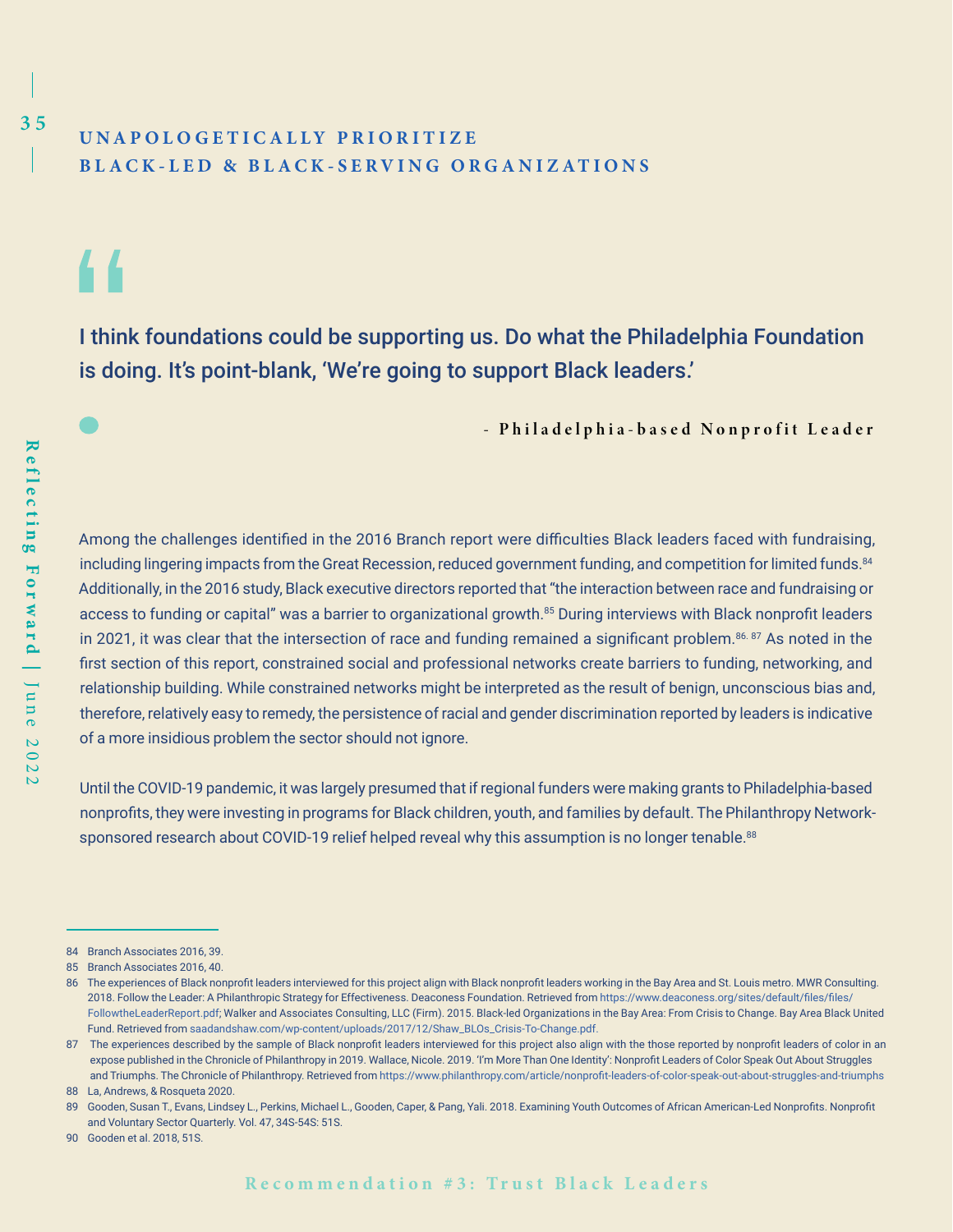Many Black leaders work with constituents and communities with whom they feel a kinship and bring expertise to their work that is rooted in "shared historical and cultural context." <sup>89</sup> Some academic researchers have also found that because "African American-led nonprofit leaders have first-hand knowledge navigating a path to personal success despite structural obstacles, they are able to infuse this expertise into their programming." <sup>90</sup> Increasing funding for Blackled and Black-serving organizations that have historically been under-resourced presents a choice for regional funders. **As one nonprofit leader explained, many Black executives would simply like to see more regional philanthropists "just flat out make a commitment that is unapologetic and more than symbolic."** 

# "

It might even be fair to say that smaller, Black-led nonprofits have a stronger ear to the ground in the community. If regional funders really want to have an impact on these communities, we may be the ones who can help them have that impact.

- Philadelphia-based Nonprofit Leader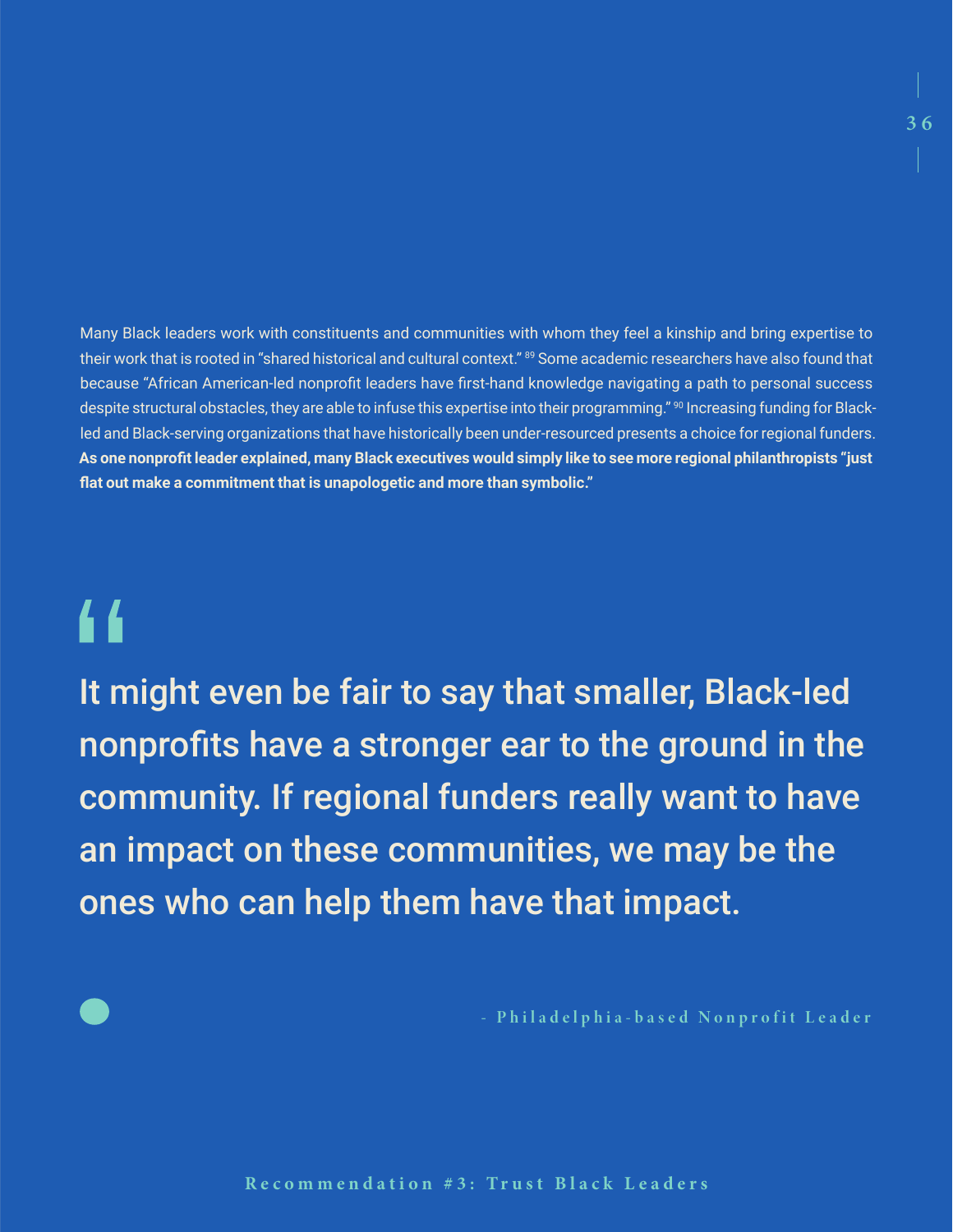# S U P P O R T B L A C K L E A D E R S D U R I N G **LEADERSHIP TRANSITIONS**

# 44

[As an executive director] literally no one is your exact peer in the organization. And then, as a Black E.D., the first Black E.D. in this role? It's really challenging. I mean, I think all the challenges that Black people experience in any context don't dissipate with an executive position in an organization.

- Philadelphia-based Nonprofit Leader

In a 2019 Building Movement Project report exploring the racial leadership gap in the nonprofit sector, only 37% of nonwhite leaders reported that their predecessor was of the same racial background.<sup>91</sup> Eighty-six percent of white leaders surveyed for the same study shared that their predecessor was also white.<sup>92</sup> The researchers advised that "As a sector, nonprofit organizations need more models, resources and support to develop the capacity for cross-racial executive transitions that minimize organization upheaval and support the success of incoming nonprofit executives of color."<sup>93</sup> Similarly, a philanthropic leader who predicted there would be a wave of executive director transitions in 2021 argued that for many funders, leadership change "translates into increased risk" when in fact, "holding back support and waiting for a new leader to prove themselves can create harm, and paradoxically, increases the risk that the transition won't be a smooth one." 94

While leadership transitions are challenging for all leaders and organizations, during interviews for this project, the racial and gender bias experienced by leaders who are the first Black executive directors of their respective organizations was particularly disheartening. Leaders described harmful and discriminatory encounters with staff, leadership teams, board members, and national leadership. Regarding regional philanthropy, several leaders shared that some corporate and foundation leaders significantly reduced or stopped making grants to their organizations when they stepped into their leadership roles. Black nonprofit executives participating in this project recommend regional funders exercise caution when determining whether to continue grantmaking to organizations going through a leadership transition. Further, they recommend funders recognize how damaging revoking financial support is – particularly during a leadership transition – to the organization's fiscal health and the leader's confidence and reputation.

<sup>91</sup> Thomas-Breitfeld, Sean, & Kunreuther, Frances. 2019. Nonprofit Executives and the Racial Leadership Gap: A Race to Lead Brief: 4. Building Movement Project. Retrieved from [https://www.buildingmovement.org/wp-content/uploads/2019/07/ED.CEO\\_Race\\_to\\_Lead\\_Brief\\_.pdf](https://www.buildingmovement.org/wp-content/uploads/2019/07/ED.CEO_Race_to_Lead_Brief_.pdf)

<sup>92</sup> Thomas-Breitfeld and Kunreuther 2019, 4.

<sup>93</sup> Thomas-Breitfeld and Kunreuther 2019, 14.

<https://www.trustbasedphilanthropy.org/blog-1/7-30-2021-shifting-our-stance-on-leadership-transitions>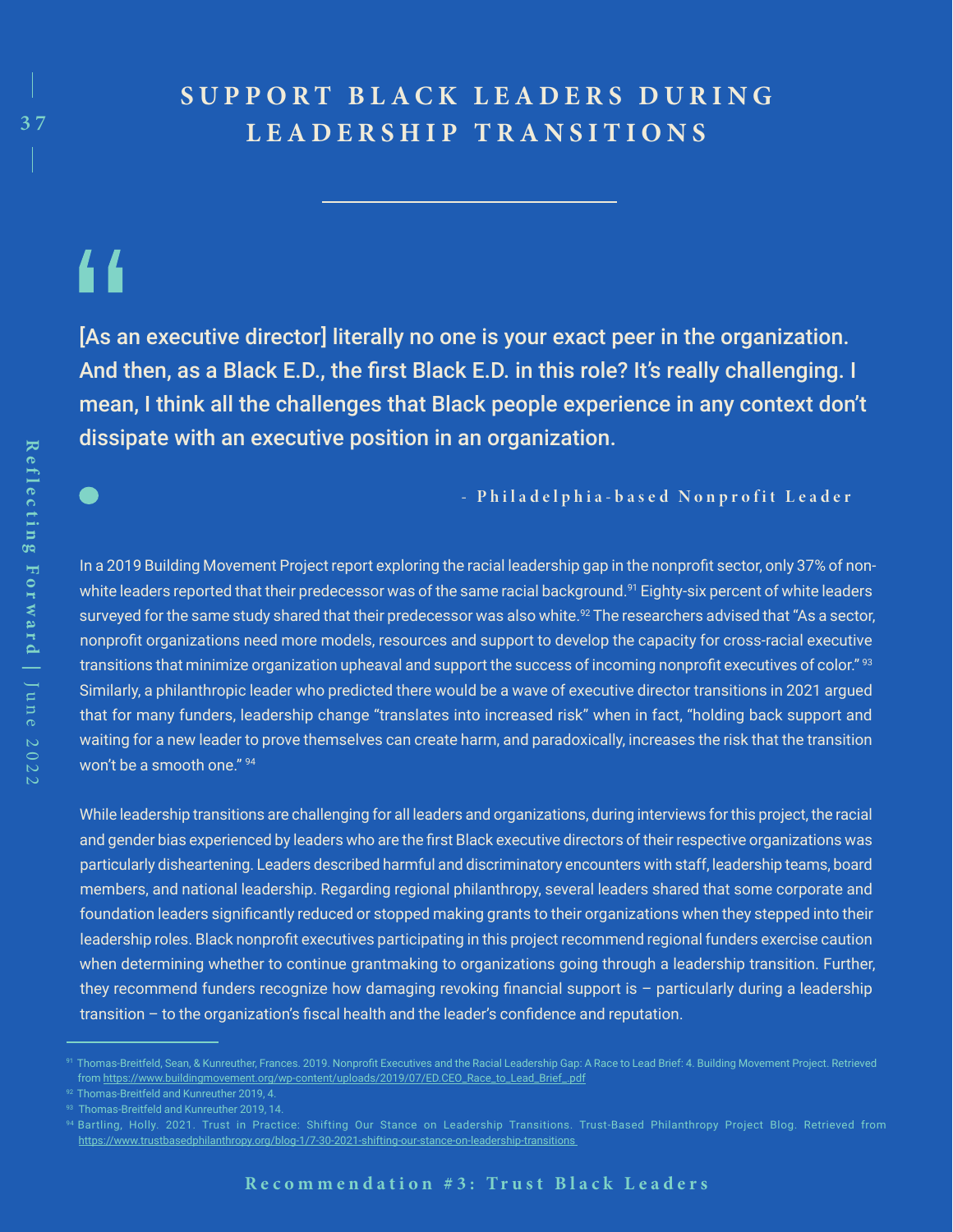# 44

Executive directors can become dehumanized in a way, meaning that their full humanity is not considered, but our position and our title are more likely to be considered rather than the full person. As a Black E.D., I often feel very constrained in what I can say, and how I can say it. Often, I have to moderate what I say, which can feel very demoralizing to me.

- Philadelphia-based Nonprofit Leader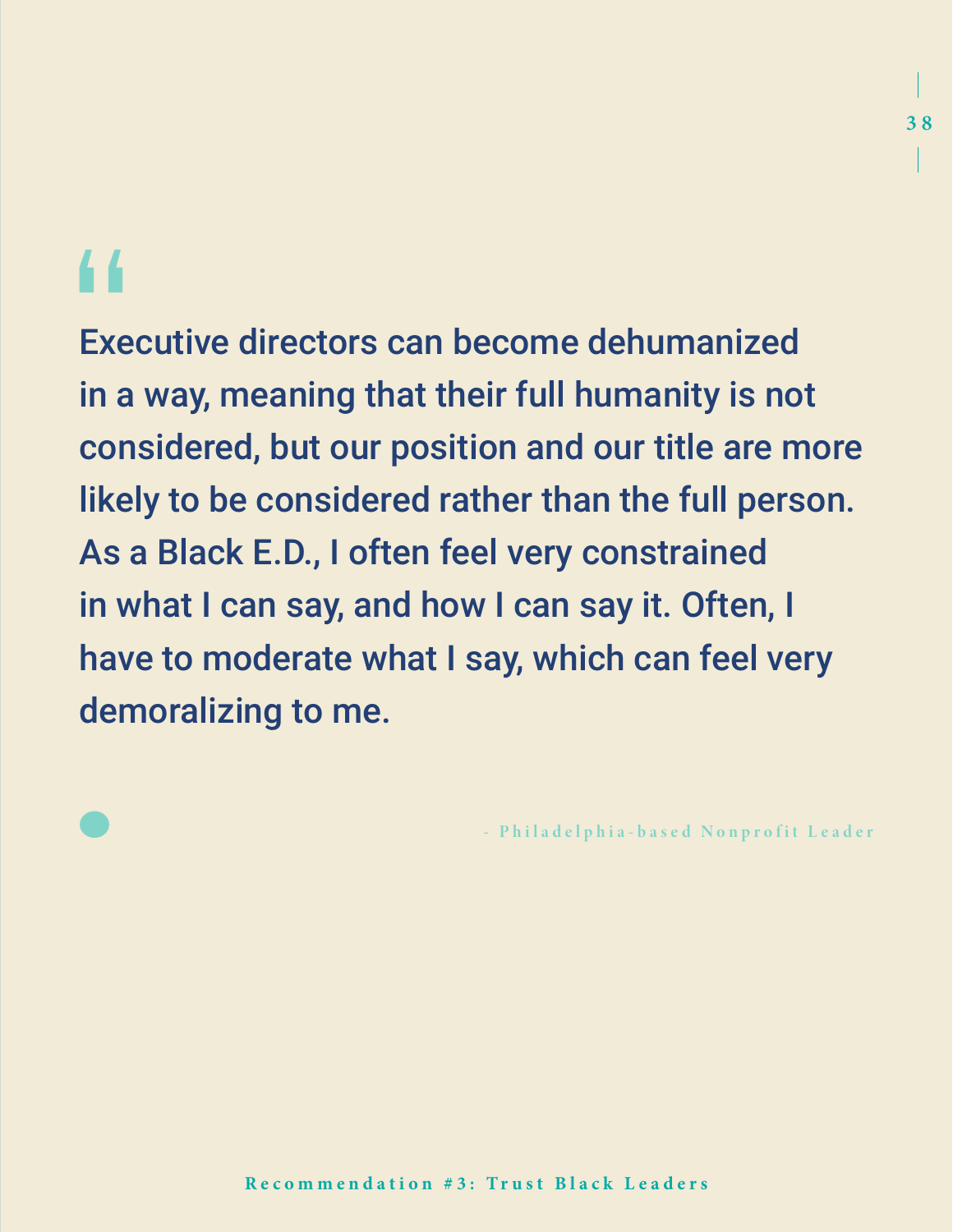# **INCREASE BLACK REPRESENTATION IN** P H I L A N T H R O P I C L E A D E R S H I P

# 44

Everybody can talk about diversity, equity, inclusion, or whatever the acronym. But foundations can really put a focus on those who are doing the work and bring those people to the table. Right? We can also look at bringing in more Black leadership to run foundations.

- Philadelphia-based Nonprofit Leader

A recommendation made by several leaders participating in this project was that regional funders should actively work to increase Black representation in philanthropic leadership. The premise of this recommendation is rooted in their belief that Black philanthropic leaders can contribute to more equitable grantmaking and relationship building with Black and other non-white nonprofit leaders. Further, some suggested that increasing Black philanthropic leadership would increase the visibility of Black-led and Black-serving organizations. Some researchers suggest that if people of color in leadership positions are "given autonomy, authority, resources, and support, and not undermined," they may be uniquely situated to help disrupt racial inequality.95 In addition to material compensation, other conditions are necessary for successful organizational change in majority-white contexts. They include "a relatively flat hierarchy, a culture of empowering paid organizers, and supportive white leaders." 96

BoardSource researchers suggest that "A [foundation] board's diversity - or lack thereof - is also a statement about organizational values. Whose perspectives are essential for defining community needs, shaping strategies, and allocating grants, and whose are not." <sup>97, 98</sup> Increasing Black representation in regional philanthropic leadership would not necessarily guarantee more funding for Black-led and Black-serving organizations. However, many of the leaders interviewed for this study believe the presence of Black leaders in regional philanthropy could help disrupt some of the barriers, discrimination, and discomfort they currently endure.

<sup>95</sup> Fulton, Brad R., Oyakawa, Michelle, & Wood, Richard L. (2019). Critical Standpoint: Leaders of Color Advancing Racial Equality in Predominantly White Organizations. Nonprofit Management and Leadership: 30, 255-276: 271.

<sup>96</sup> Fulton, Oyakawa & Wood 2019, 271.

<sup>97</sup> BoardSource 2019, 18[.](https://help.guidestar.org/en/articles/2743836-how-to-earn-your-2022-seal-of-transparency)

<sup>98</sup> Nonprofit and philanthropic leadership diversity will not improve organizational or sector outcomes if diversity is approached as merely a reputational strategy. BoardSource researchers pointedly ask, "Are boards primarily viewing racial and ethnic diversity as a necessity for the organization's reputation in the community, but seeing less value in racial and ethnic diversity as they relate to the various other roles and responsibilities of the board?" BoardSource 2021, 7.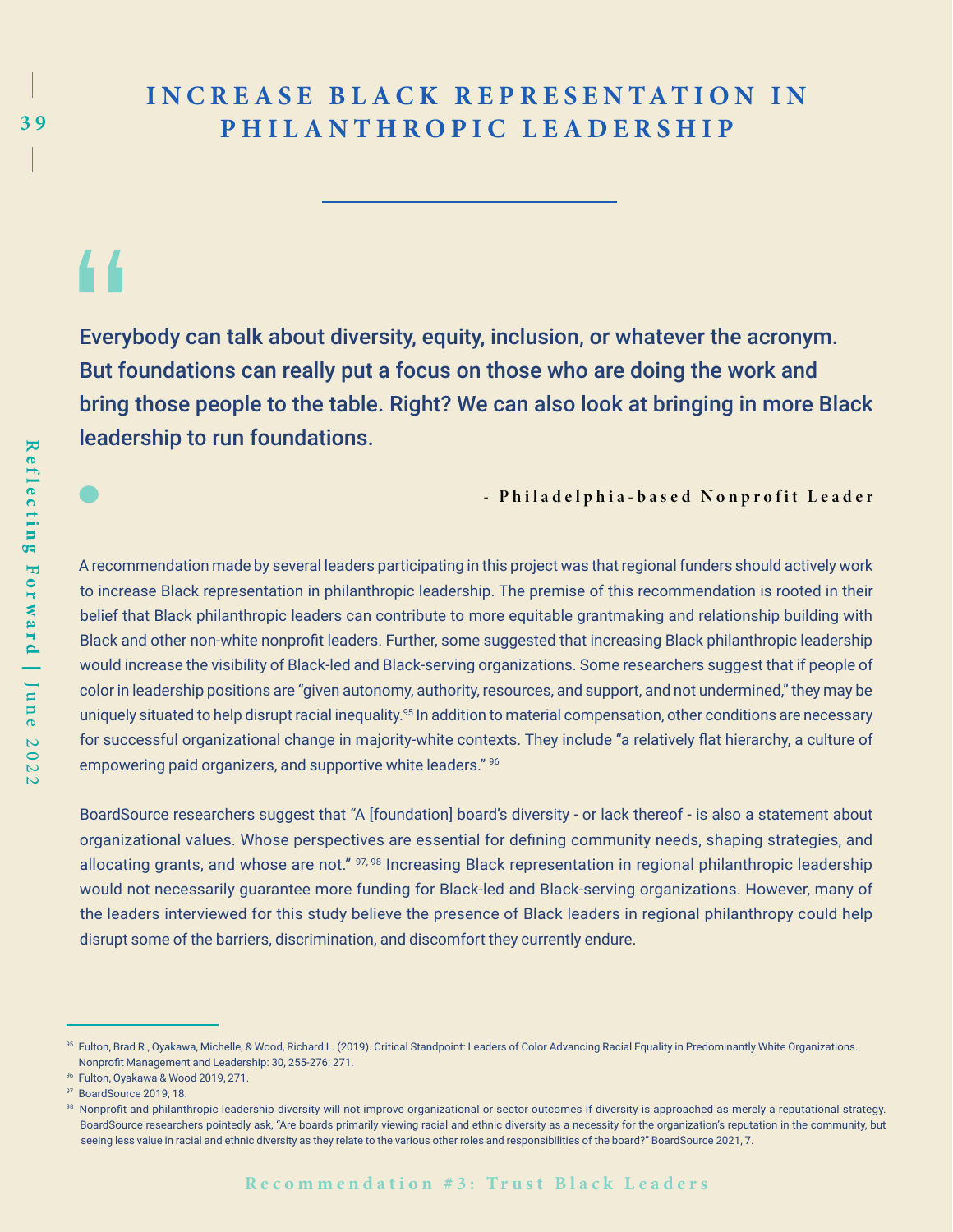# 44

If people really want to talk about racial equity and dismantling systems and that kind of stuff, if you're not talking intentionally about building pipelines and providing the resources for that to happen, you're not committed to racial equity as a funder.

- Philadelphia-based Nonprofit Leader

# UNEQUIVOCALLY SUPPORT BLACK WOMEN

# "

There is an assumption that [Black women leaders] aren't good enough, aren't as connected, or as capable.

- Philadelphia-based Nonprofit Leader

Among all the executives interviewed for this report, Black women leaders who are the first Black executive director of their current organization reported suffering the most overt racial and gender discrimination and bias. Leaders shared an array of experiences, including white staff members undermining their authority by complaining to white board members or national administrators when they were displeased with a Black leader's decision-making. Others shared that the murder of George Floyd and summer 2020 protests for racial justice and criminal justice reform further complicated their interactions with some white colleagues, funders, and board members. Several leaders reported that white board members and donors resisted conversations about racial equity. Two explained that it was crushing when white board members and donors failed to recognize the significance of summer 2020 or how those events impacted Black people – including Black nonprofit leaders, their staff, families, and the communities they serve.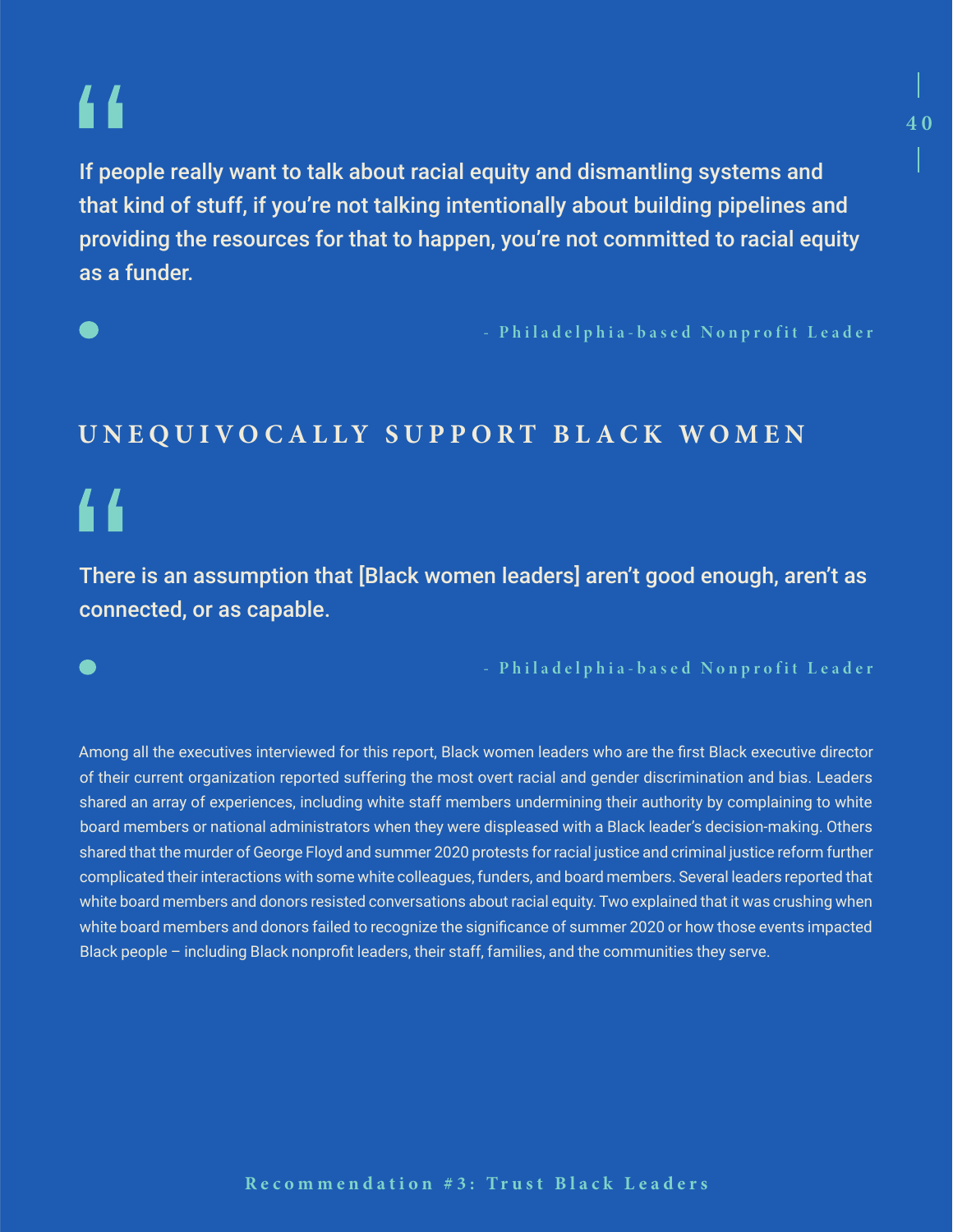In the seventh annual report on women in the corporate workplace, McKinsey & Company researchers argue that despite the equity commitments made during the summer of 2020, "Women of color face[d] similar types and frequencies of microaggressions as they did two years ago—and they remain far more likely than White women to be on the receiving end of disrespectful and 'othering' behavior." <sup>99</sup> Similarly, researcher Ofronama Biu explores the challenges faced by women of color working in the nonprofit sector. Biu found that "women of color described instances of both blatant and subtle gendered racism and stereotypes they encountered in their work that affected their nonprofit careers." 100 Her reporting aligns with this project's findings.

One executive director interviewed for this report shared several harmful encounters with regional philanthropists. As a Black woman, she believes her experiences have significantly impaired her ability to develop relationships, rapport, and trust with white funding gatekeepers. The racial and gender discrimination she endured was incapacitating, and she continues to struggle with unwarranted feelings of incompetence.

Three additional Black women leaders shared that early in their tenure as executive directors of their current organization, several long-time donors decreased or declined to renew annual gifts. As noted previously, a sudden shift in a funder's financial commitments can rattle the confidence of the most seasoned nonprofit leaders. Though they possessed development training and vast executive experience, funders deserted these leaders during a critical time in their organization's leadership transition. One leader recommended that regional funders simply abandon the "suspicion of incompetence," a habit she has frequently seen projected onto herself and other Black nonprofit executives. She and other nonprofit leaders recommend that regional philanthropic leaders work to intentionally "suspend" and "eradicate" racial and gender discrimination and unequivocally support Black women leaders.

<sup>99</sup> McKinsey & Company. 2021. Women in the Workplace 2021. Retrieved from<https://www.mckinsey.com/featured-insights/diversity-and-inclusion/women-in-the-workplace> 100 Biu, Ofronama. 2022. Race to Lead: Women of Color in the Nonprofit Sector. Retrieved from https://racetolead.org/women-of-color/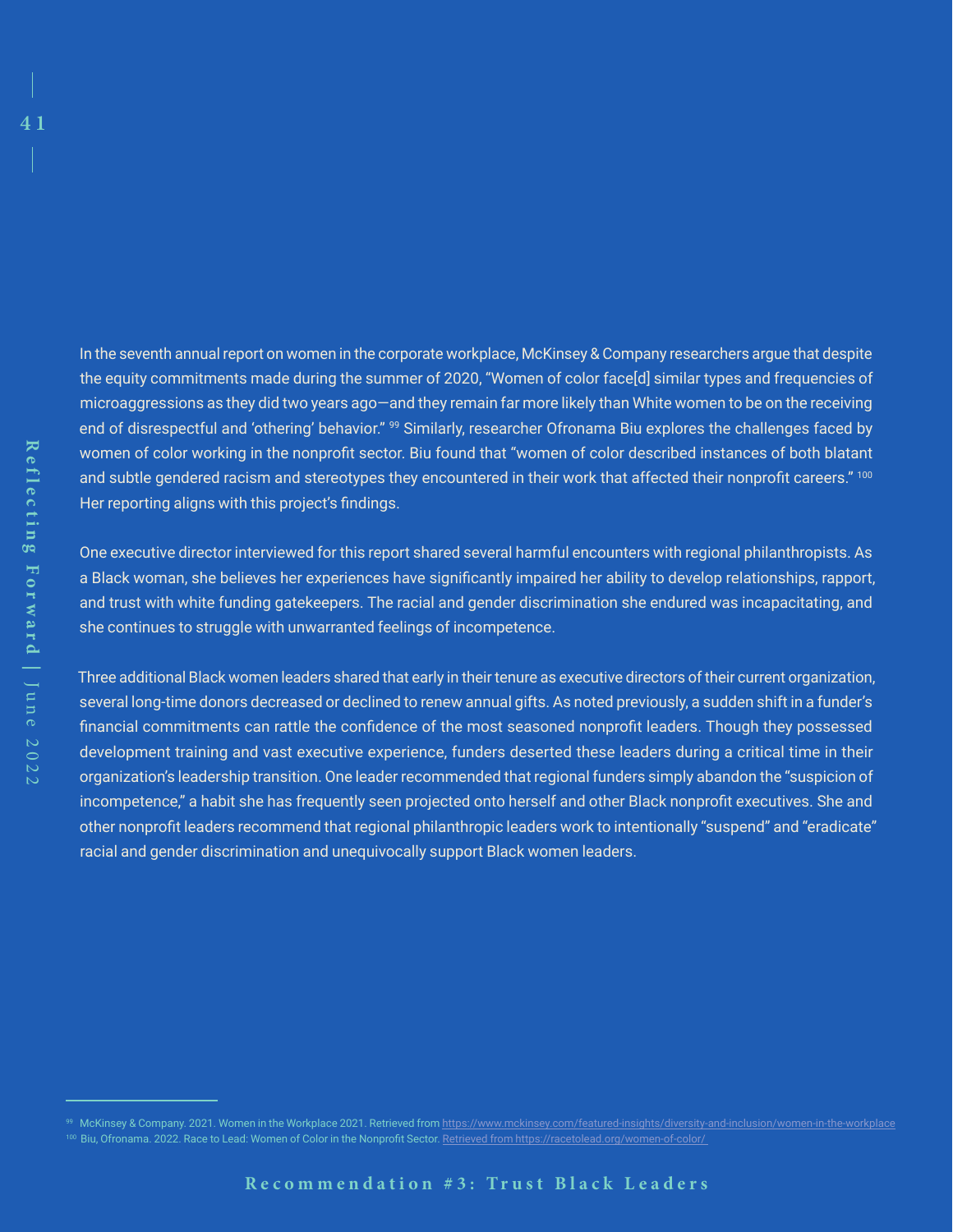# Annotated LITERATURE REVIEW

Qualitative research is generative, and the interviews for this project encouraged the development of a utilitarian literature review for the benefit of nonprofit leaders, staff, and regional funders. This review includes reports on national surveys, peer-reviewed articles, qualitative interviews, and editorials in national newsprint and trade media. The literature illustrates the wide array of research, testimony, and commentaries about the challenges faced by Black nonprofit leaders and other leaders of color. Many of the findings in the literature align with the perspectives, experiences, and recommendations shared by the Philadelphia-based Black nonprofit executives who participated in this study. This research will also answer some of the questions leaders posed during their interviews. The literature underscores that many of the problems and suggestions identified by the leaders in our sample are not unique to the Philadelphia region. This literature review is intended to serve as a resource to help facilitate conversation, self-assessment, and growth for regional nonprofit leaders and funders during this potentially transformational period.

**1. Allen, Tonya, Enright, Kathleen, & Pennington, Hilary. 2021. Sharing Power and Curbing Racial Inequities: How Grant Makers Can Commit to Real Change a Year After Covid. The Chronicle of Philanthropy. Retrieved from** [https://www.](https://www.philanthropy.com/article/sharing-power-and-curbing-racial-inequities-how-grant-makers-can-commit-to-real-change-a-year-after-covid) [philanthropy.com/article/sharing-power-and](https://www.philanthropy.com/article/sharing-power-and-curbing-racial-inequities-how-grant-makers-can-commit-to-real-change-a-year-after-covid)[curbing-racial-inequities-how-grant-makers-can](https://www.philanthropy.com/article/sharing-power-and-curbing-racial-inequities-how-grant-makers-can-commit-to-real-change-a-year-after-covid)[commit-to-real-change-a-year-after-covid](https://www.philanthropy.com/article/sharing-power-and-curbing-racial-inequities-how-grant-makers-can-commit-to-real-change-a-year-after-covid)

In this op-ed, three philanthropic leaders encourage their peers to "break out of the nonprofit starvation cycle." They argue that "Many foundations shortchange their grantees with short-term, restricted funding that fails to cover nonprofits' actual costs. This leaves nonprofits financially weak and directly undermines their effectiveness by making it hard for them to plan, learn rigorously, and invest in talent" (Allen, Enright, & Pennington 2021). Further, the authors encourage foundations to examine their own biases and work to intentionally expand "grant pipelines beyond [foundation staff and leadership's] personal and professional circles"

(Allen, Enright, & Pennington 2021). These leaders also suggest that foundations set targets and goals to increase "the level of representation of women, people of color, LGBTQ people, and disabled people in leadership at the organizations we support; develop goals for improvement, and then report on the proportion of grants that go to such organizations" (Allen, Enright, & Pennington 2021).

**2. Bartling, Holly. 2021. Trust in Practice: Shifting Our Stance on Leadership Transitions. Trust-Based Philanthropy Project Blog. Retrieved from** [https://www.](https://www.trustbasedphilanthropy.org/blog-1/7-30-2021-shifting-our-stance-on-leadership-transitions) [trustbasedphilanthropy.org/blog-1/7-30-2021](https://www.trustbasedphilanthropy.org/blog-1/7-30-2021-shifting-our-stance-on-leadership-transitions) [shifting-our-stance-on-leadership-transitions](https://www.trustbasedphilanthropy.org/blog-1/7-30-2021-shifting-our-stance-on-leadership-transitions) 

In this blog post, Holly Bartling, a senior program officer with the Berkeley-based General Service Foundation, challenges philanthropists to "meet the moment" by trusting nonprofits during leadership transitions. Anticipating a wave of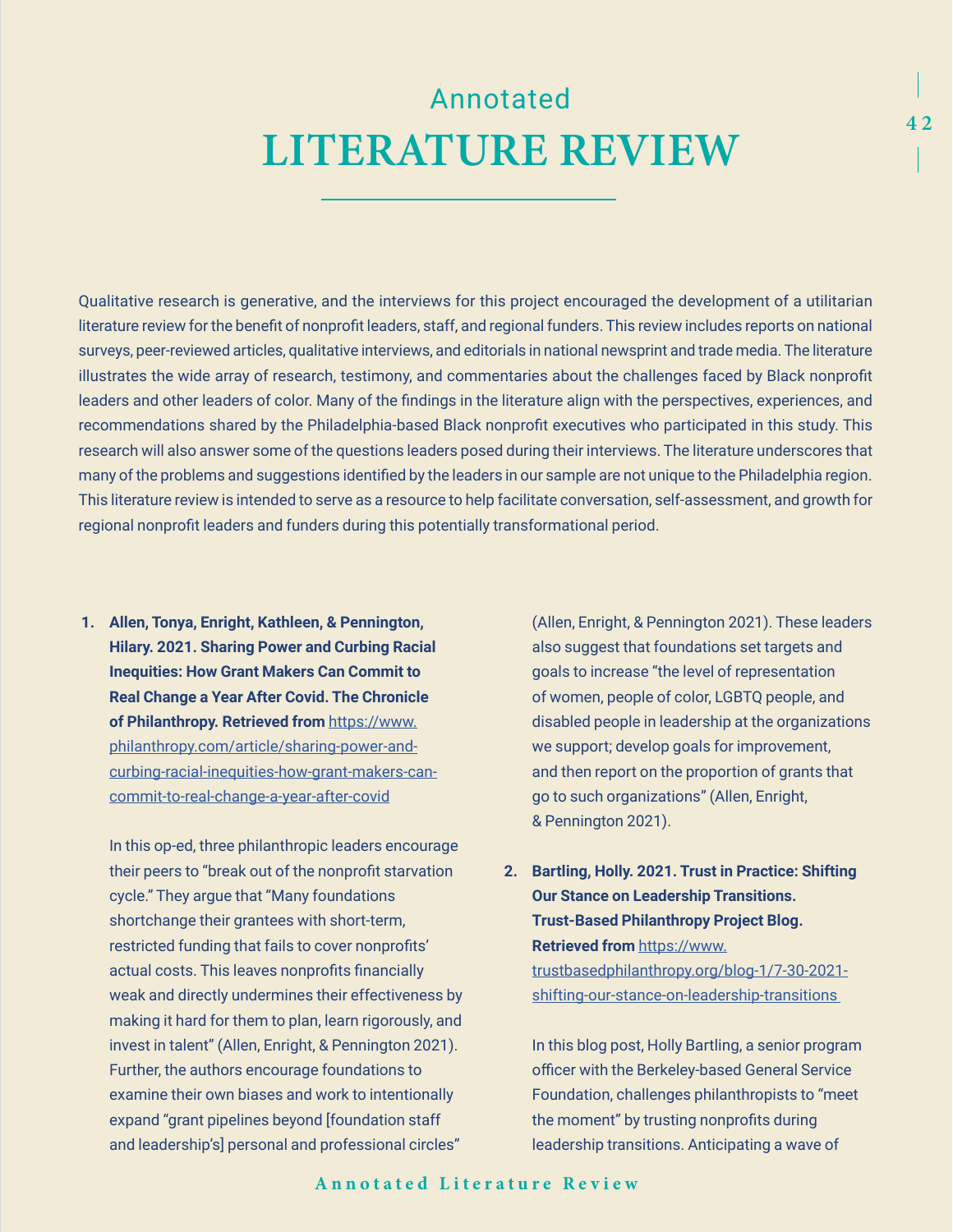executive director transitions, Bartling recommends that funders question how they deal with their grantees during leadership changes. She argues that for many funders, leadership change "translates into increased risk" when in fact, "holding back support and waiting for a new leader to prove themselves can create harm, and paradoxically, increases the risk that the transition won't be a smooth one" (Bartling 2021).<sup>101</sup>

**3. Battalia Winston (Firm). 2017. The State of Diversity in Nonprofit and Foundation Leadership. Retrieved from** [https://www.battaliawinston.com/](https://www.battaliawinston.com/wp-content/uploads/2017/05/nonprofit_white_paper.pdf) [wp-content/uploads/2017/05/nonprofit\\_white\\_](https://www.battaliawinston.com/wp-content/uploads/2017/05/nonprofit_white_paper.pdf) [paper.pdf](https://www.battaliawinston.com/wp-content/uploads/2017/05/nonprofit_white_paper.pdf)

In 2017, the executive search firm Battalia Winston reported that 87% of the executive directors of the 315 largest foundations and nonprofits operating in the United States were white. According to their findings, only six percent of executive directors were Black/African American, 4% Hispanic/Latino, and 3% Asian American (Battalia Winston 2017).

# **4. BoardSource (Firm). 2021. Leading with Intent: BoardSource Index of Nonprofit Board Practices. Retrieved from** https://leadingwithintent.org/

While the findings in this BoardSource report are not generalizable, they do illuminate some of the challenges facing nonprofit executives and boards of directors. It is based on data collected in a 2019 survey of nonprofit executive directors and board chairs. The findings in this report that align with our 2021 research include views about board performance, community relationship building and input, and board diversity. BoardSource researchers report that when assessing board performance, nonprofit executives graded their boards a "C+"

for "building relationships with the community that help support and inform the organization's work" (BoardSource 2021, 12). And, regarding their board's work toward "building a diverse and inclusive board with a commitment to equity," nonprofit executives graded their boards a "C" while, on average, board chairs graded a "C+" (BoardSource 2021,12).

In terms of "level of importance," nonprofit executives ranked fundraising as an important board function. Building relationships within the community that helps support and inform the organization's work was rated slightly important. Building a diverse and inclusive board committed to equity was ranked less important (BoardSource 2021, 13). Notably, nonprofit executives also reported that their boards did not spend enough time on fundraising (76%), building relationships within the community that help support and inform the organization's work (67%), and building a diverse and inclusive board with a commitment to equity (62%) (BoardSource 2021, 14).

**5. BoardSource. 2021. Leading with Intent: Reviewing the State of Diversity, Equity, and Inclusion on Nonprofit Boards. Retrieved from** https:// leadingwithintent.org/diversity-equity-and-inclusionfindings/

In this BoardSource report, the researchers consider the diversity, equity, and inclusion (DEI) practices of nonprofit boards. Relevant to our 2021 research, the report includes findings regarding board diversity, bias faced by leaders of color, and biased social networks. In this report, they share that "Only 38 percent of executives felt that their [nonprofit] boards represented the communities they serve, and 66 percent of executives expressed dissatisfaction with their boards' racial or ethnic diversity" (BoardSource 2021, 3). Notably, 45% of board chair survey respondents reported dissatisfaction with their board's racial and ethnic diversity (BoardSource 2021, 3).

<sup>101</sup> This report and original survey instrument should be considered when developing new surveys of Philadelphia's nonprofit leadership or surveys of regional funders.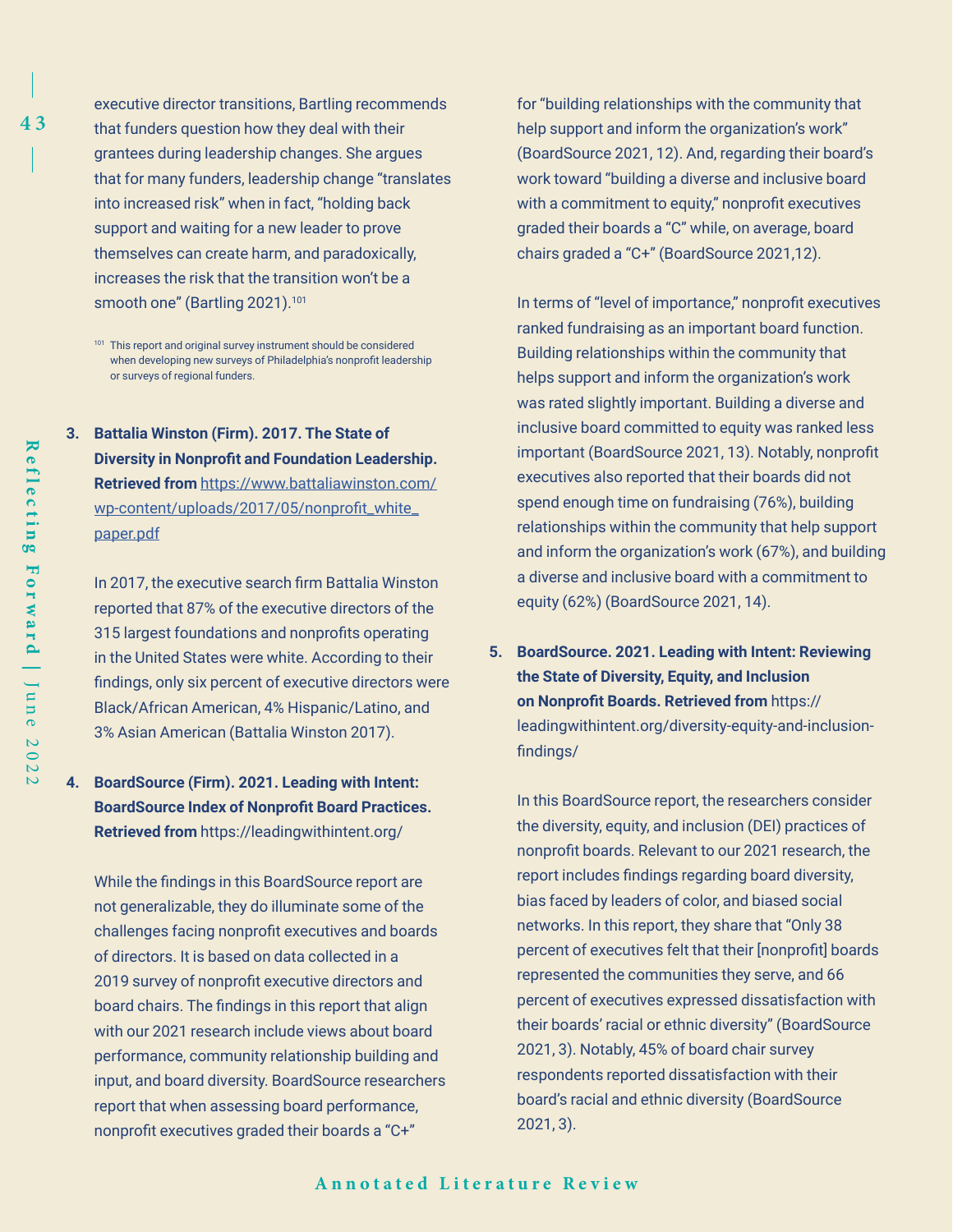In another related takeaway, the researchers question if some board members approach board diversity as merely a reputational strategy. They ask, "Are boards primarily viewing racial and ethnic diversity as a necessity for the organization's reputation in the community, but seeing less value in racial and ethnic diversity as they relate to the various other roles and responsibilities of the board" (BoardSource 2021, 7)?

And as noted in other studies, there are widespread and legitimate concerns about how biased social networks impact the nonprofit sector. According to their research, BoardSource researchers note that the top two methods for identifying potential board members are "board members' personal or professional networks" (96%) and executive directors' personal or professional networks (88%) (BoardSource 2021, 5).

# **6. BoardSource. 2019. Foundation Board Leadership: A Closer Look at Foundation Board Responses to Leading with Intent 2017. Retrieved from** https:// leadingwithintent.org/foundations/

Based on a subset of data collected in their 2017 Leading with Intent survey, BoardSource found that 85% of foundation board members were white (BoardSource 2019, 17). Further, among those surveyed, "the lack of [foundation] board diversity [was] most concentrated in family and community foundations, which report that board members are 91 and 90 percent white, respectively" (BoardSource 2019, 17). When considering relations of power and organizational principles, the report's authors suggest that "A [foundation] board's diversity - or lack thereof - is also a statement about organizational values. Whose perspectives are essential for defining community needs, shaping strategies, and allocating grants, and whose are not. The power imbalance between foundations, grantees, and the ultimate beneficiaries of programs complicate these dynamics

and warrant deep reflection around the foundation board table" (BoardSource 2019, 18).

**7. Brown, Kelly. 2018. Insight, Impact, and Equity: Collecting Demographic Data. PEAK Grantmaking. Washington D.C. Retrieved from**  [https://www.peakgrantmaking.org/wp-content/](https://www.peakgrantmaking.org/wp-content/uploads/2019/01/EP-Docs-PG-Demographic_Data_Report.pdf) [uploads/2019/01/EP-Docs-PG-Demographic\\_](https://www.peakgrantmaking.org/wp-content/uploads/2019/01/EP-Docs-PG-Demographic_Data_Report.pdf) [Data\\_Report.pdf](https://www.peakgrantmaking.org/wp-content/uploads/2019/01/EP-Docs-PG-Demographic_Data_Report.pdf)

Demographic data are needed to assess if funders are reaching intended populations and organizations and if their grantmaking processes are animated by equity and inclusion. In 2018, PEAK Grantmaking published a report detailing why grantmakers should collect demographic data from their grantees. This report serves as a guide for grantmakers and addresses critical questions regarding data collection, including: (1) What data should grantmakers collect? (2) How should it be collected? (3) How can and should demographic data be interpreted? (4) How should funders use demographic data in their work (Brown 2018, 16)?102

In this report, Brown clarifies that the questions she seeks to help funders address are essential for those who intend to implement equitable grantmaking practices. She writes, "These questions are crucial for inclusion and for addressing the historic and persistent barriers that many have faced because of their race, class, gender, sexual orientation, ability, and the complex interaction of these identities. One may believe that intersectional identities are not relevant to their grantmaking practice, but our identities play a large role in how we perceive the world around us and act within it. It doesn't become irrelevant because we choose not to collect data to understand how this data impacts our mission" (Brown 2018, 16).

<sup>102</sup> Brown's report appendix includes an analysis of survey response data and the original survey instrument. Her report and survey instrument should be considered when developing new surveys of Philadelphia's nonprofit and philanthropic leadership.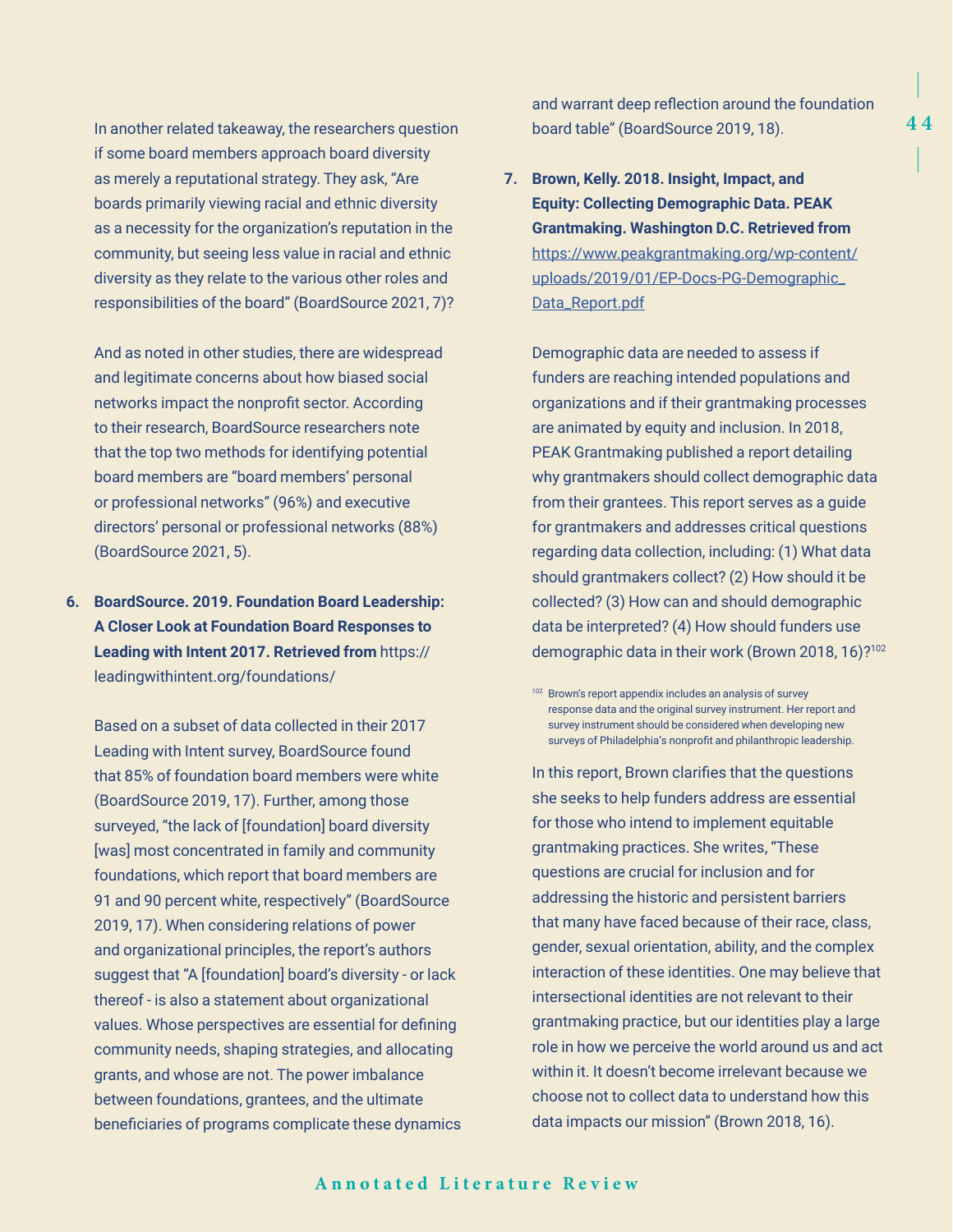**8. Buteau, Ellie, Marotta, Satia, Martin, Hannah, Orensten, Naomi, & Gehling, Kate. 2020. New Attitudes, Old Practices: The Provision of Multiyear General Operating Support. The Center for Effective Philanthropy. Retrieved from** https://cep.org/ portfolio/new-attitudes-old-practices/

The Center for Effective Philanthropy (CEP) surveyed nonprofit grantees as well as CEOs and program officers of foundations giving at least \$5 million annually. The authors write that "While we sought to understand what is getting in the way of the provision of multiyear [general operating support], we were unable to identify a clear theme or major barrier. We are left to conclude that a majority of foundation leaders simply have not felt it a fit with their approach or important enough to prioritize shifting their funding practices" (Buteau et al. 2020, 6).

This report also offers perspective from nonprofit leaders who reported that general operating support benefits include "the ability to plan for the future, the opportunity to focus on their work, and the capacity to invest in staff - and ultimately, increase the impact they can have on society" (Buteau et al., 2020, 7). Twenty-nine percent of nonprofit leaders participating in the study feel that funders don't provide more multiyear, general operating support grants because there "is a lack of trust in nonprofits and a desire to maintain control" (Buteau et al. 2020, 10).

Highlighting the relevance of relationships between nonprofit leaders and grantmakers, in CEP's survey, 31 percent of program officers reported that the most significant factor in determining multiyear general operating support was "the foundation's relationship with the grantee" (Buteau et al. 2020, 11).

**9. Buteau, Ellie, Glickman, Jennifer, Leiwant, Matthew, & Ilegbusi, Temitayo. 2018. Nonprofit Diversity Efforts: Current Practices and the Role of Foundations. The Center for Effective Philanthropy. Retrieved from** [cep.](http://cep.org/wp-content/uploads/2018/07/CEP_Nonprofit-Diversity-Efforts_2018.pdf) [org/wp-content/uploads/2018/07/CEP\\_Nonprofit-](http://cep.org/wp-content/uploads/2018/07/CEP_Nonprofit-Diversity-Efforts_2018.pdf)[Diversity-Efforts\\_2018.pdf](http://cep.org/wp-content/uploads/2018/07/CEP_Nonprofit-Diversity-Efforts_2018.pdf)

In this 2018 report, the Center for Effective Philanthropy (CEP) "sought to understand the efforts of nonprofit organizations when it comes to diversity and the ways in which their foundation funders are interacting with and/or supporting those efforts" (Buteau et al. 2018, 4). This project included a survey of 205 nonprofit leaders "with annual expenses between \$100,000 and \$100 million" (Buteau et al. 2018, 4). CEP authors write that "42 percent of nonprofit CEOs report that their organization's foundation funders have not discussed diversity issues with them" (Buteau et al. 2018, 17). Further, only "21 percent of nonprofit CEOs [in this sample] report that their foundation funders explain how they use the demographic information that they collect" (Buteau et al. 2018, 21).103

103 This report and original survey instrument should be considered when developing new surveys of Philadelphia's nonprofit leadership or surveys of regional funders.

**10. Candid, & the Center for Disaster Philanthropy. 2021. Philanthropy and COVID-19: Measuring One Year of Giving. Retrieved from** [https://www.issuelab.org/](https://www.issuelab.org/resources/38039/38039.pdf) [resources/38039/38039.pdf](https://www.issuelab.org/resources/38039/38039.pdf)

In this report, Candid and the Center for Disaster Philanthropy assess the philanthropic response to the Covid-19 pandemic to measure if grantmakers targeted funding to the nonprofits and communities with the greatest need. They argue that "the twin pandemics of the coronavirus and systemic racism brought attention to the role that philanthropy should play in engaging in policy and systems change" (Candid & the Center for Disaster Philanthropy 2021, 16).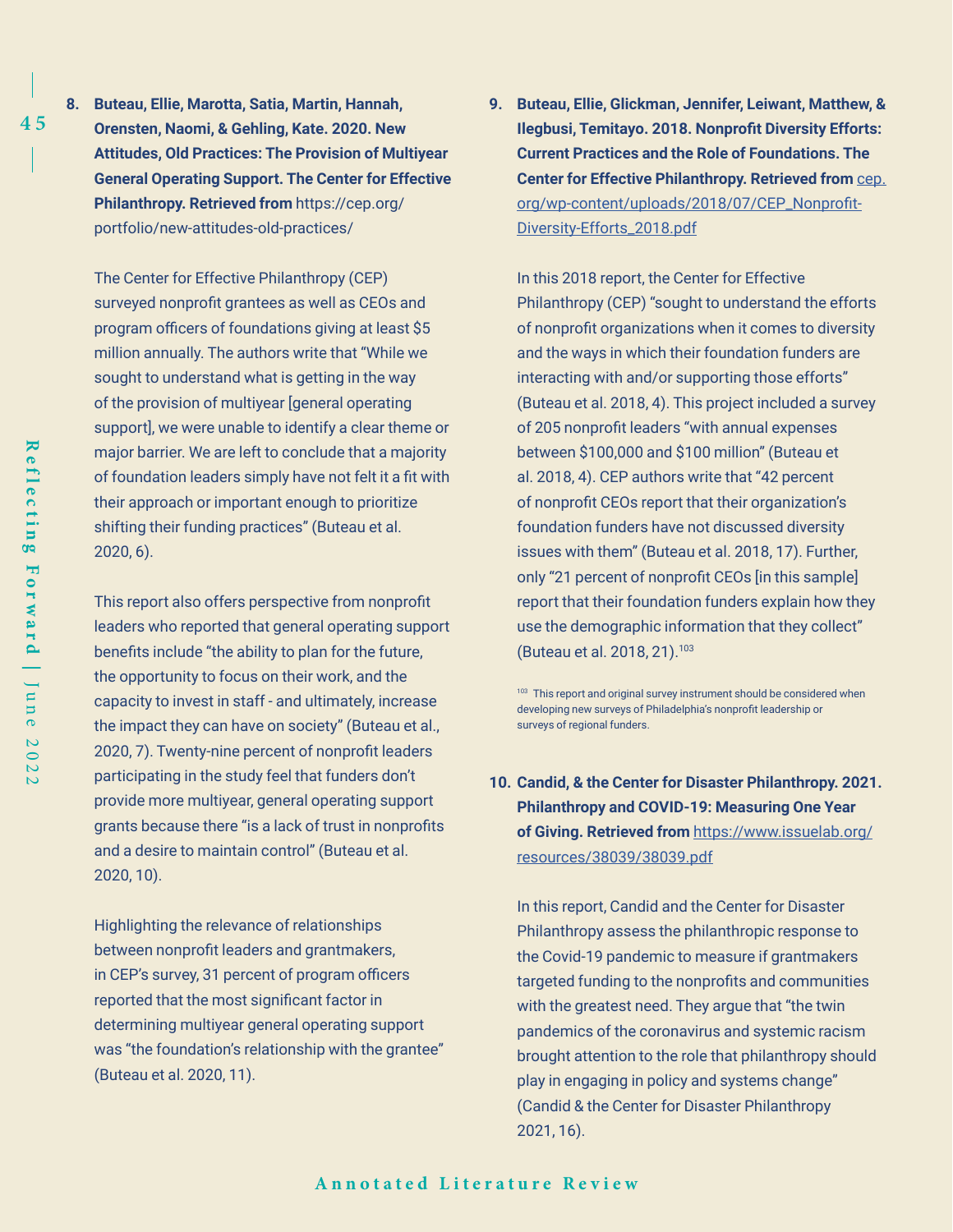The authors conclude that "The majority of funding dollars continued to lack details about where is funding is directed. About 63 percent of [global Covid-19 relief] funding (\$13.5 billion) went to "unknown" recipients, where funders announced a donation but did not specify its recipients, or to "multiple" recipients, where recipients were named without specifying how much funding each received. We therefore continue to have limited information about most donations and where they are directed" (Candid & the Center for Disaster Philanthropy 2021, 13).

To further the cause of equitable grantmaking, the authors make a case for philanthropic transparency and intentionality. Among a host of recommendations, they encourage funders to start or continue reporting more data to Candid; increase giving, unrestricted, and flexible grants; and target funding to communities disproportionately impacted by the Covid-19 pandemic (Candid & the Center for Disaster Philanthropy 2021, 26-27).

**11. Dorsey, Cheryl, Bradach, Jeff, & Kim, Peter. 2020. Racial Equity and Philanthropy: Disparities in Funding for Leaders of Color Leave Impact on the Table. Echoing Green and Bridgespan Group. Retrieved from** https://www.bridgespan.org/bridgespan/Images/ articles/racial-equity-and-philanthropy/racial-equityand-philanthropy.pdf

In this report, leaders from Echoing Green and Bridgespan consider "the depth of racial inequities in philanthropic funding" (Dorsey, Bradach, & Kim 2020, 2). They conclude that barriers to philanthropy advancing social change "are rooted in race" (Dorsey, Bradach, & Kim 2020, 3). The authors note that leaders of color "often bring strategies that intimately understand the racialized experiences of communities of color and the issues these communities face" (Dorsey, Bradach, & Kim 2020, 11).

Some of the barriers to funding identified by Dorsey, Bradach, and Kim include (1) unequal social networks; (2) bias and mistrust; (3) funders lacking an understanding of the value of culturally relevant interventions; and (4) challenges with sustainable relationship building between nonprofit leaders of color and philanthropic leaders (Dorsey, Bradach, & Kim 2020, 12). The authors encourage philanthropists to proactively and intentionally engage in relationship building and use data disaggregated by race to assess grant-giving (Dorsey, Bradach, & Kim 2020, 18). The leaders also recommend that funders correct for biased grantmaking and "set racial equity goals to build power among community members and leaders proximate to the problems you seek to address" (Dorsey, Bradach, & Kim 2020, 18).

**12. Emergent Pathways, LLC (Firm). 2019. The Case for Funding Black-led Social Change. Retrieved from** [http://www.blacksocialchange.org/wp](http://www.blacksocialchange.org/wp-content/uploads/2020/05/BSCFN_BLSCO_Report.pdf)[content/uploads/2020/05/BSCFN\\_BLSCO\\_](http://www.blacksocialchange.org/wp-content/uploads/2020/05/BSCFN_BLSCO_Report.pdf) [Report.pdf](http://www.blacksocialchange.org/wp-content/uploads/2020/05/BSCFN_BLSCO_Report.pdf) 

In 2019, the Association of Black Foundation Executives (ABFE) commissioned a report intended to help make a case for philanthropic investment in Black-led and Black-serving nonprofits. The recent recipient of a 2020 grant from MacKenzie Scott, ABFE "advocates for responsive and transformative investments in Black communities" in partnership with foundations, nonprofits, and individuals. This report extensively cites the 2016 Branch Associates study about Philadelphia's nonprofit sector and describes that work as "one of the most comprehensive scans" exploring Blackled organizations (Emergent Pathways 2019, 4). Demonstrating that the concerns expressed by Black leaders in Philadelphia are not unique, this report also identified similar place-based research efforts in the Bay Area and St. Louis metro. The three studies cited in this report indicate that Black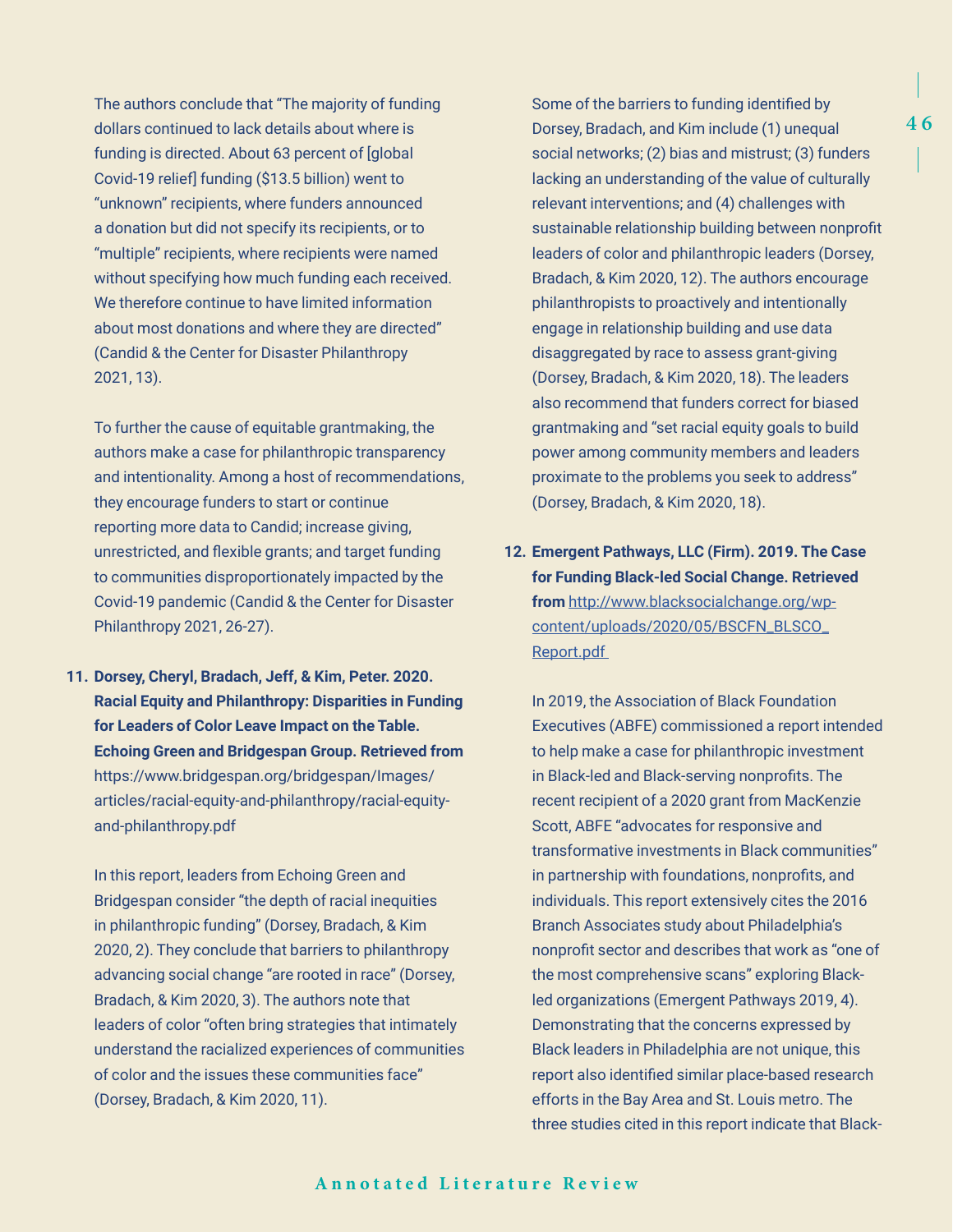led nonprofits in each location experienced similar challenges (Emergent Pathways 2019, 9).

**13. Equitable Evaluation Initiative (Firm), & Grantmakers for Effective Organizations. 2021. Shifting the Evaluation Paradigm: The Equitable Evaluation Framework. Retrieved from** https:// www.equitableeval.org/blog-main/shifting-theevaluation-paradigm-the-equitable-evaluationframework-eef

In addition to the reform and reflection occurring in some realms of the nonprofit sector, recommendations for change are also taking place in research and evaluation. The Equitable Evaluation Initiative (EEI) is a leader in this work. In this report, EEI and Grantmakers for Effective Organizations encourage consideration of the Equitable Evaluation Framework (EEF), a practice that involves reflection, reflexivity, and challenging entrenched "beliefs, assumptions and preconceptions" (Equitable Evaluation Initiative & Grantmakers for Effective Organizations 2021, 11). This report identifies some evaluation "orthodoxies to be challenged," including the assumption that "credible evidence comes from quantitative data and experimental research" and "evaluators should provide generalizable lessons" (Equitable Evaluation Initiative & Grantmakers for Effective Organizations 2021, 12).

The authors write, "Historically, the concept of validity has been rooted in white-dominant culture with a strong preference for quantitative expressions of what is determined to be true and real. It is narrowly defined through one cultural lens. We need to consider what we are not knowing or seeing by not addressing at least a subset of these elements as we design evaluations, determine our samples, and engage in analyzing and making sense of findings…" (Equitable Evaluation Initiative & Grantmakers for Effective Organizations 2021, 14).

Some considerations made by EEF and associated with trust-based philanthropy and evaluation were applied to our 2021 research project. They include voice – intentionally privileging the voices of Black leaders; and reflexivity – contemplating "how one's own person, one's own work and how the principles of evaluation manifest in self and work" (Equitable Evaluation Initiative & Grantmakers for Effective Organizations 2021, 15).

**14. Fernandez, Idalia, & Brown, Allison. 2015. The State of Diversity in the Nonprofit Sector. Community Wealth Partners. Retrieved from** https:// communitywealth.com/the-state-of-diversity-in-thenonprofit-sector/

According to this Community Wealth Partners blog from 2015, there is a severe lack of diversity in U.S. nonprofits and foundations. They write, "Overall, we found that while people of color represent 30% of the American workforce, only 18% of non-profit staff and 22% of foundation staff is comprised of people of color. For foundations, this number significantly decreases when looking at leadership and board member positions. This gap in diversity across staff and leadership in the sector reflects a lack of diversity in perspectives and backgrounds that could help organizations better understand the market and adapt and innovate strategies" (Fernandez and Brown 2015). Like other researchers have found and nonprofit and foundation staff and leaders of color have testified, Fernandez and Brown (2015) attribute the lack of diversity in the sector to biased social networks that impair recruitment efforts. They similarly hold that subconscious biases contribute to harsher assessments of candidates of color with credentials identical to their white peers.

**15. Ford Foundation. 2020. A Call to Action: Philanthropy's Commitment During COVID-19. Retrieved from** [https://www.fordfoundation.](https://www.fordfoundation.org/campaigns/a-call-to-action-philanthropy-s-commitment-during-covid-19/) [org/campaigns/a-call-to-action-philanthropy-s](https://www.fordfoundation.org/campaigns/a-call-to-action-philanthropy-s-commitment-during-covid-19/)[commitment-during-covid-19/](https://www.fordfoundation.org/campaigns/a-call-to-action-philanthropy-s-commitment-during-covid-19/)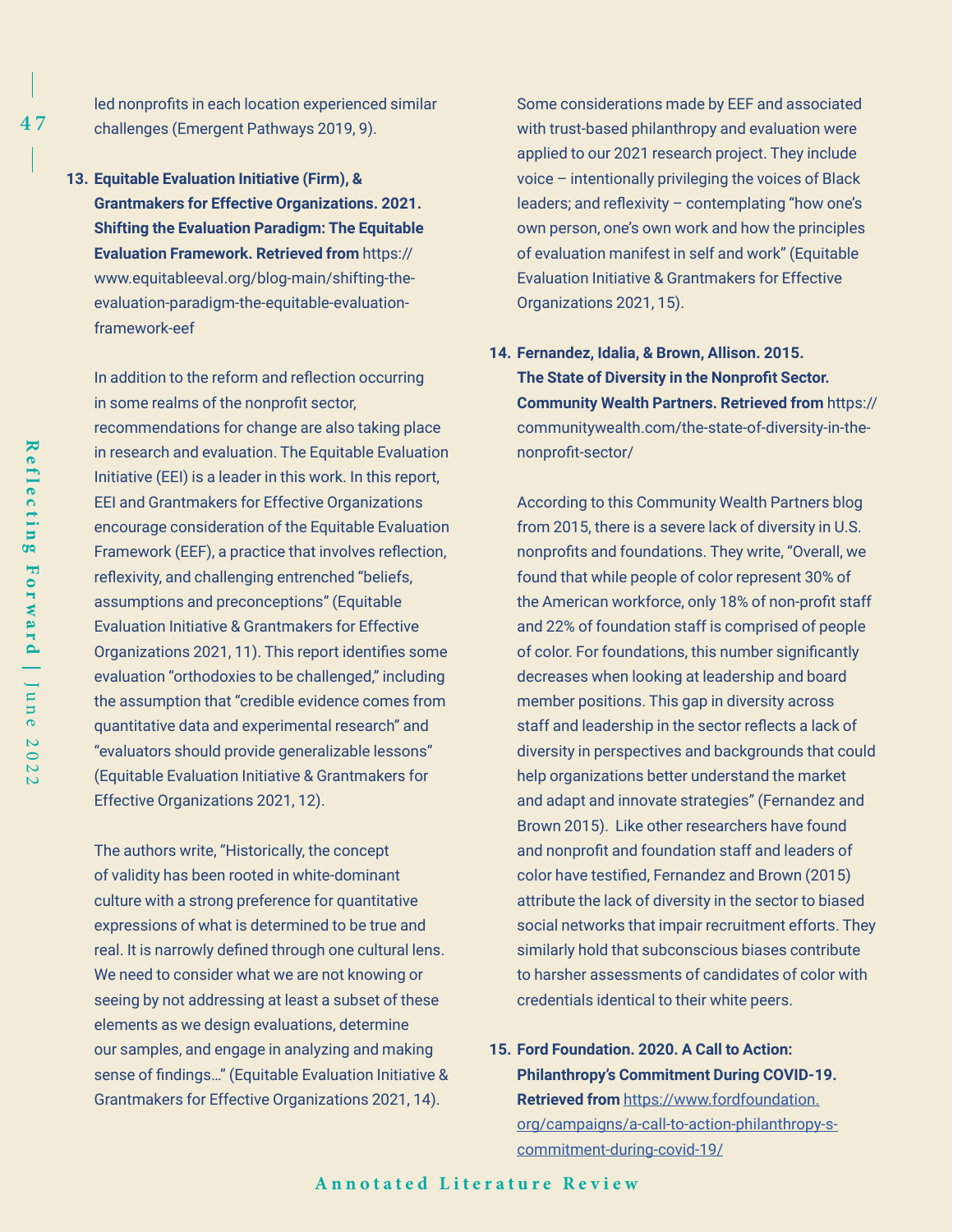During the first wave of the Covid-19 pandemic, the Ford Foundation pledged to "act with fierce urgency to support our nonprofit partners as well as the people hit hardest by the impacts of COVID-19" (Ford Foundation 2020). Some of the explicit commitments made by Ford and other foundations who signed the pledge include relaxing or eliminating current grant restrictions, making new grants "as unrestricted as possible," and reducing demands on grantee reporting. One of the most critical aspects of the pledge was a commitment to "[listen] to our partners and especially to those communities least heard, lifting up their voices and experiences to inform public discourse and our own decision-making so we can act on their feedback. We recognize that the best solutions to the manifold crises caused by COVID-19 are not found within foundations" (Ford Foundation 2020).

# **16. The Foundation Center. 2019. "Who Has GlassPockets?" Indicators. Retrieved from** https:// glasspockets.org/

The Foundation Center launched the GlassPockets initiative to begin "cataloging foundations' online transparency and accountability practices." They encourage foundations to implement either a searchable grants database or categorized grants list that is accessible to the public, including "recipient name, grant amount, and recipient location information" (The Foundation Center 2019). The GlassPockets indicators include 27 "practices" foundations can embrace to demonstrate their commitment to transparency. Among the practices, they recommend funders share data "about the demographics of the foundation's workforce and board leadership" to "demonstrate that your organization prioritizes diversity, equity, and inclusion by sharing diversity data" (The Foundation Center 2019).

# **17. Fulton, Brad R., Oyakawa, Michelle, & Wood, Richard L. (2019). Critical Standpoint: Leaders of Color Advancing Racial Equality in Predominantly White Organizations. Nonprofit Management and Leadership: 30, 255-276.**

In this peer-reviewed article, the authors argue that "Although the United States is becoming more racially diverse, organizational elites remain disproportionately white, and this mismatch contributes to increasing racial inequality" (Fulton, Oyakawa & Wood 2019, 255). Further, "This study seeks to highlight the contributions leaders of color can bring to predominantly white organizations and the need for such organizations to recognize the value these leaders provide as well as the burden they incur" (Fulton, Oyakawa & Wood 2019, 271).

When committing to advance racial equity within organizations, the authors suggest that change work may benefit when led by leaders of color. They argue that "some people of color" bring into predominantly white contexts a "critical standpoint" developed through living as a racial minority in a white-dominated society. When such people are empowered within predominantly white organizations, they can use their position and critical standpoint to promote racial equality through institutional work to challenge and change the organization's white dominated perspectives and practices" (Fulton, Oyakawa & Wood 2019, 256). The authors admit that enlisting people of color in organizational change has been problematic because it often leads to nonwhite workers not being compensated for their professional and emotional labor. However, they hold that if leaders of color are "given autonomy, authority, resources, and support, and not undermined," they are uniquely situated to help disrupt racial inequality in the workplace (Fulton, Oyakawa & Wood 2019, 271). In addition to material compensation, some other conditions necessary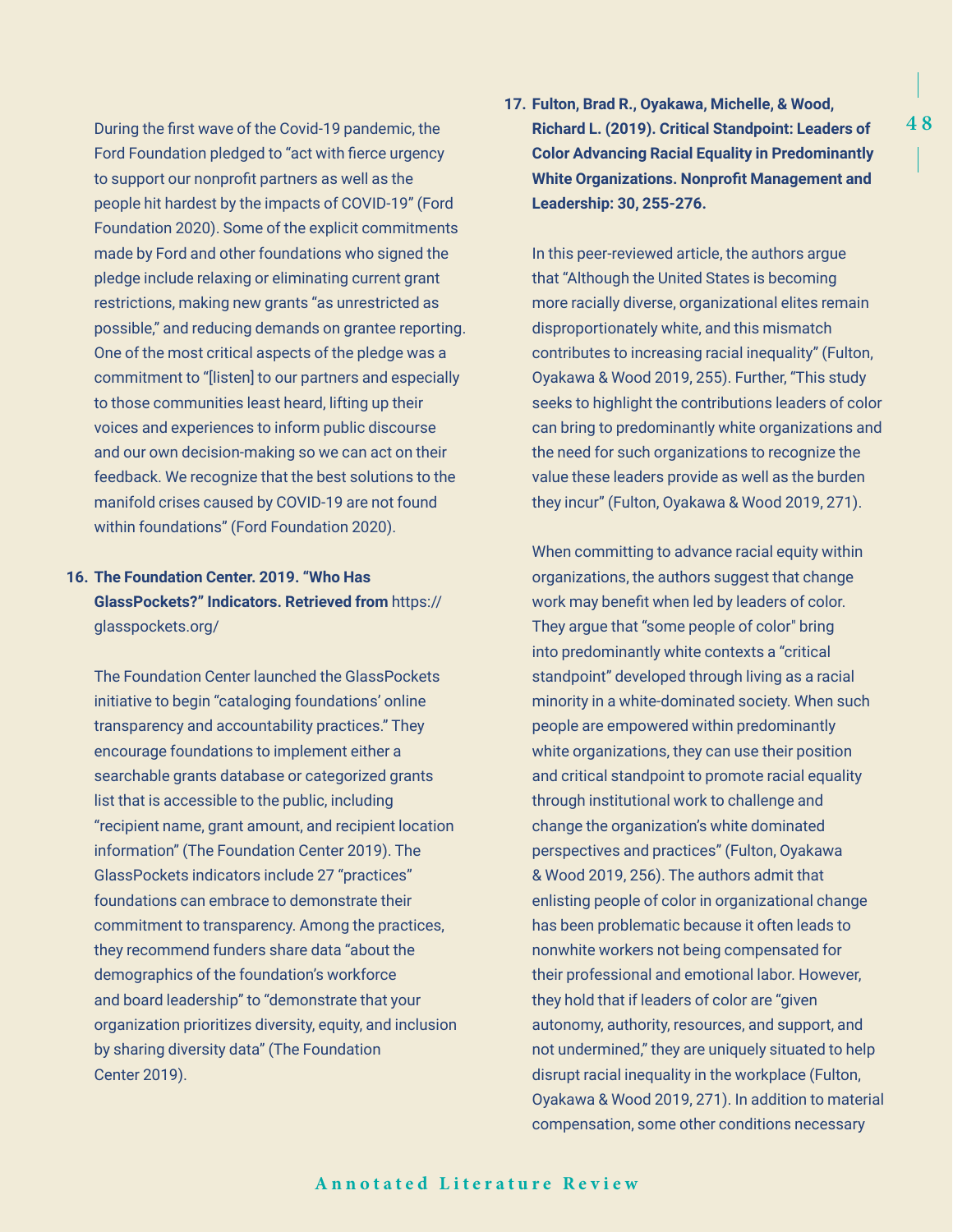- for successful organizational change work include "a relatively flat hierarchy, a culture of empowering paid organizers, and supportive white leaders" (Fulton, Oyakawa & Wood 2019, 271).
- **18. Gooden, Susan T., Evans, Lindsey L., Perkins, Michael L., Gooden, Caper, & Pang, Yali. 2018. Examining Youth Outcomes of African Americanled Nonprofits. Nonprofit and Voluntary Sector Quarterly. Vol. 47, 34S-54S.**

This peer-reviewed article employs a "representative bureaucracy framework" to theorize that nonprofits led by leaders of color might offer better outcomes for youth of color program participants (Gooden et al. 2018, 34S). The authors cite the 2016 Branch Associates study about Philadelphia's nonprofit sector. Their research is primarily based on a survey with more than 700 youth at three nonprofits "led by and serving African Americans" (Gooden et al. 2018, 34S). The team holds that their research "indicates that demographic similarity among nonprofit leadership and nonprofit clients is transferable to increasing positive outcomes within African American-led nonprofit organizations. Such organizations represent a vital resource for positive youth development within largely African American communities" (Gooden et al. 2018, 52S). Among their principal findings, the youth participating in the study "outperform[ed] their peers in the areas of academic performance and self-esteem" (Gooden et al. 2018, 34S).

Among the explanations why Black leaders benefit youth outcomes, the authors posit that "shared historical and cultural context" should be more widely regarded as expertise. They conclude that "Because many of the African Americanled nonprofit leaders have first-hand knowledge navigating a path to personal success despite structural obstacles, they are able to infuse this expertise into their programming" (Gooden et

al. 2018, 51S). Further, "A combination of shared historical and cultural context, role modeling, and vicarious self-efficacy has important practical implications for serving African American youth" (Gooden et al. 2018, 51S).

**19. Greanias, Michelle. (2018). Foreword. Insight, Impact, and Equity: Collecting Demographic Data. PEAK Grantmaking. Washington D.C. Retrieved from**  [https://www.peakgrantmaking.org/wp-content/](https://www.peakgrantmaking.org/wp-content/uploads/2019/01/EP-Docs-PG-Demographic_Data_Report.pdf) [uploads/2019/01/EP-Docs-PG-Demographic\\_Data\\_](https://www.peakgrantmaking.org/wp-content/uploads/2019/01/EP-Docs-PG-Demographic_Data_Report.pdf) [Report.pdf](https://www.peakgrantmaking.org/wp-content/uploads/2019/01/EP-Docs-PG-Demographic_Data_Report.pdf)

In the foreword to a 2018 report, Michelle Greanias, former executive director of PEAK Grantmaking, explained, "Grantmakers occupy a powerful space of privilege in the social change sector. As such, they have a unique opportunity - and responsibility - to work proactively toward equity and inclusivity" (Greanias 2018). She expounds on the relationship between equitable grantmaking and data collection practices. Greanias writes, "For philanthropy to advance equity in all communities, especially lowincome communities and communities of color, it needs to be able to understand the demographics of the organizations being funded (and declined), the people being served, and the communities impacted. The data that is collected about these organizations, people, and communities should be used to assess practices and drive decision making" (Greanias 2018, 4).

**20. Infante, Pia. 2020. Dear Mackenzie Scott, Thank You for Your Trust-Based Philanthropy. Trust-Based Philanthropy Blog. Retrieved from** https:// thewhitmaninstitute.org/twi-blog/dear-mackenziescott-thank-you-for-your-trustbased-philanthropy/

Pia Infante, co-executive director of the Whitman Institute, penned a 2020 blog post thanking MacKenzie Scott for practicing trust-based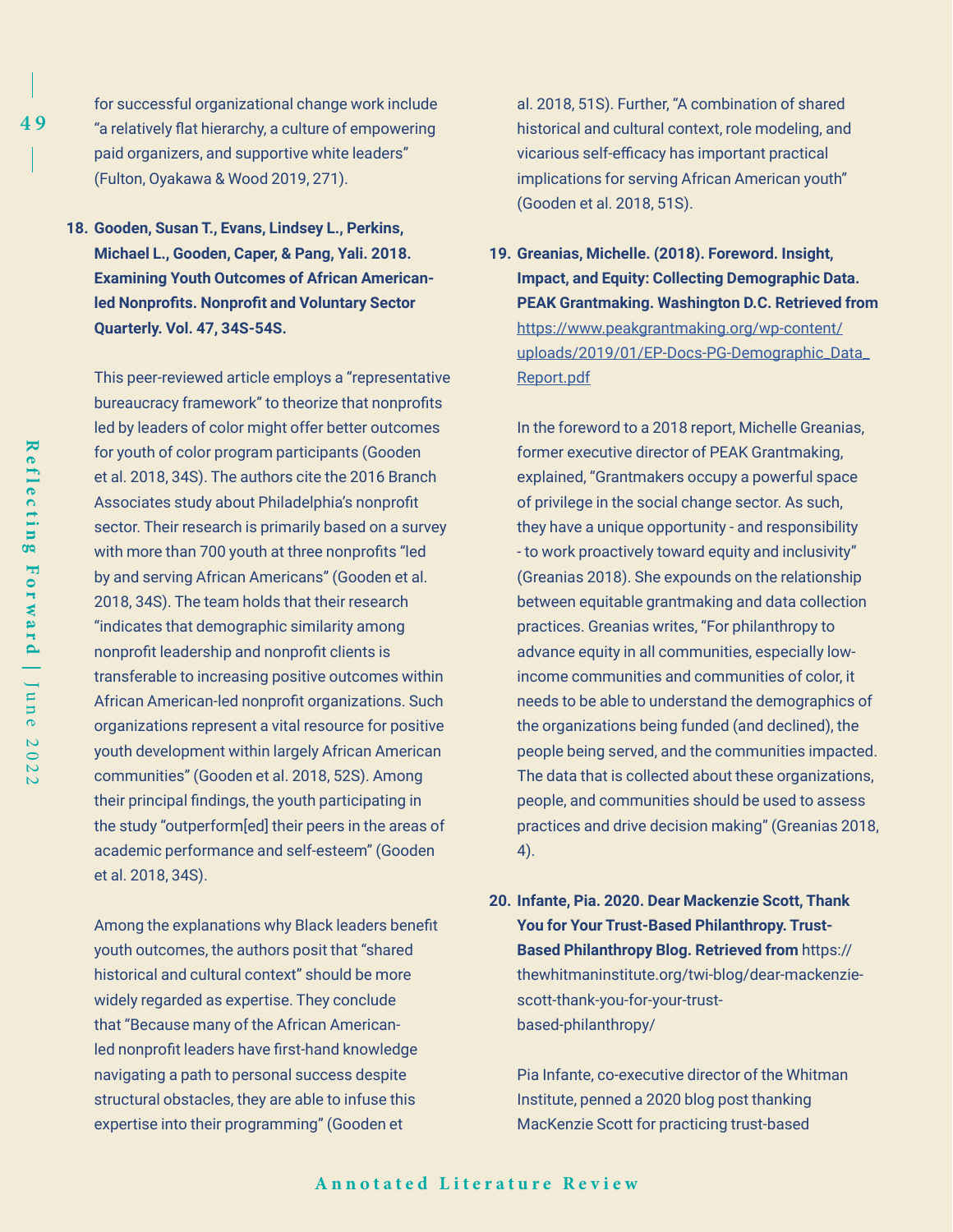philanthropy. Highlighting the benefits of this approach to grantmaking, she explained that "A trust-based, equity-centered philanthropy, centers the solutions of those most impacted, rejects traditional philanthropy's rampant excuses for underfunding BIPOC leadership, and does this all without onerous process" (Infante 2020). Further, Infante shares a theory of grantmaking that centers "data-driven" assessment, relationship building, and equity. She writes, "Ask any trust-based foundation and they will tell you: a humane, equitable, trust-based approach to philanthropy requires rigor. Likewise, a data-driven approach works best when it lives within trusting relationships between funders and grantees" (Infante 2020).

**21. La, Hanh, Andrews, Kelly, & Rosqueta, Katherina. 2020. Charting Impact: Findings from the COVID Dashboard and Lessons for the Road Ahead. The Center for High Impact Philanthropy with Philadelphia Network Greater Philadelphia. Retrieved from** [https://www.impact.upenn.edu/charting-impact](https://www.impact.upenn.edu/charting-impact-findings-from-the-covid-dashboard-and-lessons-for-the-road-ahead/)[findings-from-the-covid-dashboard-and-lessons-for](https://www.impact.upenn.edu/charting-impact-findings-from-the-covid-dashboard-and-lessons-for-the-road-ahead/)[the-road-ahead/](https://www.impact.upenn.edu/charting-impact-findings-from-the-covid-dashboard-and-lessons-for-the-road-ahead/)

In 2020, the Philanthropy Network Greater Philadelphia partnered with the Center for High Impact Philanthropy (CHIP) at the University of Pennsylvania School of Social Policy and Practice to create a dashboard documenting the regional philanthropic response to the Covid-19 pandemic (La, Andrews, & Rosqueta 2020). The researchers found that "Between March 18 and June 29, 2020, 13 COVID-19 response funds in Southeastern PA and Southern New Jersey made 4,892 grants totaling \$40,133,289 in grant awards across ten counties in the region" (La, Andrews, & Rosqueta 2020, 6).

Aligned with PEAK Grantmaking's 2018 recommendations, La, Andrews, & Rosqueta explain that "One of the key lessons of this report is that until funders have better and more standardized demographic information, they will be unable to understand how well their grantmaking aligns with their social justice goals" (La, Andrews, & Rosqueta 2020, 6).

And, echoing the findings of Candid and the Center for Disaster Philanthropy, this report holds that "Best practices in crisis grantmaking emphasize speed of disbursement over data collection. The need for rapid deployment of funds meant that unless funds already had systems in place to capture demographic data, data on demographics of organization leadership and population served was incomplete. As racial disparities in COVID-19 effects became apparent, and the nation and region faced a reckoning on racial justice, the lack of demographic data for reporting and accountability was brought into sharp relief. Similarly, lack of information on grantees' geographic service area (vs. organizational address) meant funders could not use valuable, census-tract level data to help target funding" (La, Andrews, & Rosqueta 2020, 7).

**22. MWR Consulting (Firm). 2018. Follow the Leader: A Philanthropic Strategy for Effectiveness. Deaconess Foundation. Retrieved from** [https://](https://www.deaconess.org/sites/default/files/files/FollowtheLeaderReport.pdf) [www.deaconess.org/sites/default/files/files/](https://www.deaconess.org/sites/default/files/files/FollowtheLeaderReport.pdf) [FollowtheLeaderReport.pdf](https://www.deaconess.org/sites/default/files/files/FollowtheLeaderReport.pdf)

Framed as "An Invitation to Action," the Deaconess Foundation funded this 2018 study to "inform and support philanthropic decision-makers" about the St. Louis metropolitan area's Black-led nonprofits (MWR Consulting 2018, 2). Most of the findings in this research align with the 2016 Branch Associates study about Philadelphia's nonprofit sector and our 2021 recommendations from Philadelphia-based Black nonprofit leaders. The St. Louis report recommends philanthropic decision-makers provide more support for Black leaders by confronting the structural biases of St. Louis regional foundation boards of directors in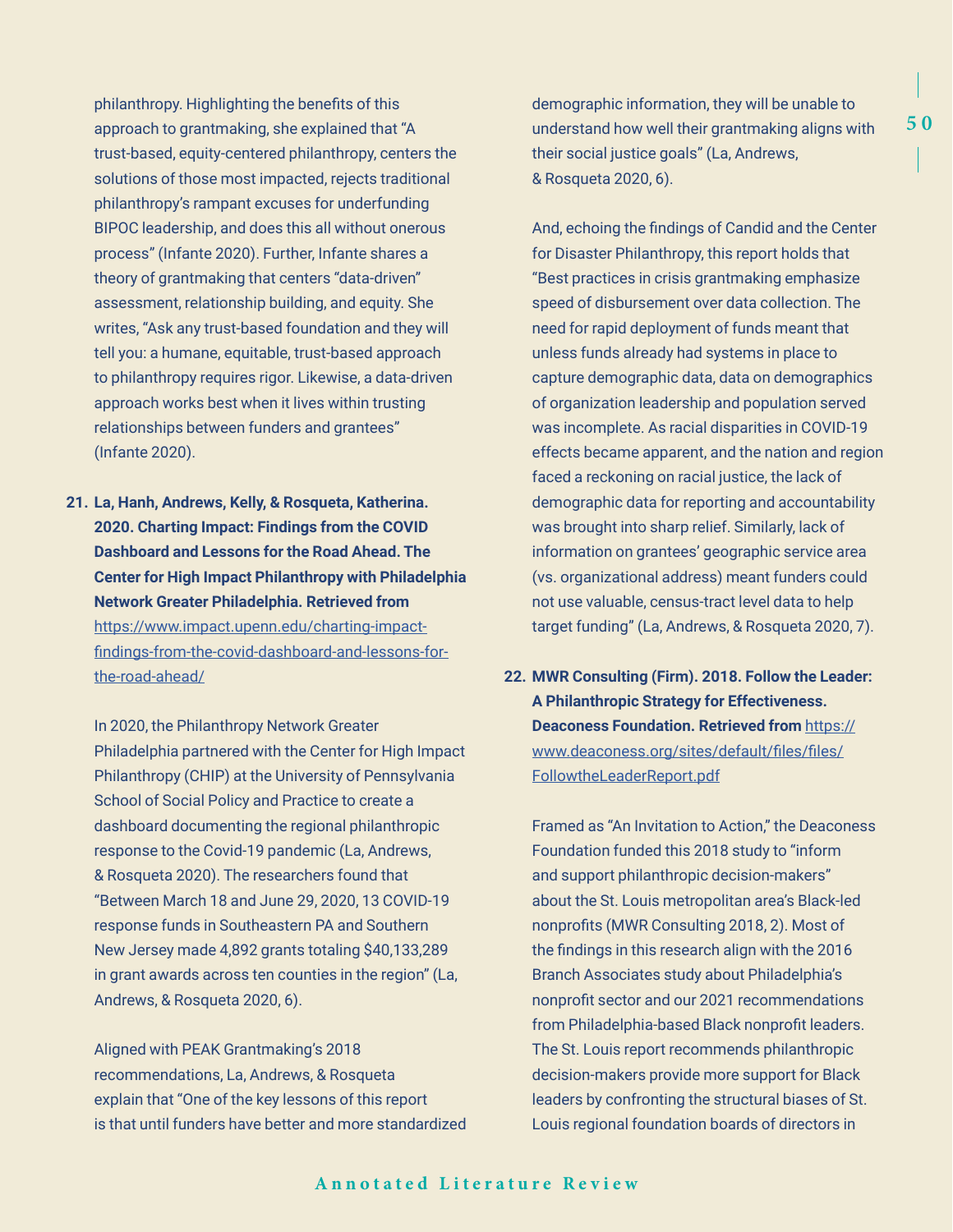addition to social networks that are over-determined by race and class (MWR Consulting 2018, 11). The report also calls for philanthropic investment in organizational capacity building efforts and the cultivation of Black leadership talent pipelines, "implicit bias training for boards of directors," and increase general operating support "an increase in multiyear funding and general operating support" (MWR Consulting 2018, 11). Notably, the appendix of this report includes an inventory of St. Louis metro Black nonprofit leaders identified by the researchers.

**23. National Council for Behavioral Health (Firm). (N.D.) The National Council's Framework for Trauma-informed, Resilience-oriented Leadership. Retrieved from** https://www.thenationalcouncil. org/wp-content/uploads/2020/08/What\_is\_TIRO\_ Leadership.pdf

Many of the leaders participating in our 2021 research employed trauma-informed practices to guide their teams and model self-care during the height of the pandemic and 2020 campaigns for racial justice and criminal justice reform. Citing University of Houston scholar and best-selling author Brené Brown, in this factsheet, the National Council for Behavioral Health (N.D.) explains, "In order to be successful in change management, leaders must embrace vulnerability and cultivate a culture in which brave work, tough conversations, and whole hearts are expected and rewarded." Trauma-informed principles include safety, trustworthiness, transparency, peer support, collaboration, empowerment, voice and choice, and meaningful inclusion.

**24. Orensten, Naomi, & Buteau, Ellie. 2021. Foundations Respond to Crisis: A Moment of Transformation? Center for Effective Philanthropy. Retrieved from** https://cep.org/foundationsrespond-to-crisis/

In 2021, the Center for Effective Philanthropy (CEP) published a series of reports exploring how foundations responded to the Covid-19 pandemic, racial justice and equity campaigns, and the possibility of lasting change. In alignment with the philanthropic "pledge" made by the Ford Foundation and others, in this report, they found that "What these crises accelerated for many [foundation leaders] were efforts like providing unrestricted support, loosening restrictions, engaging in advocacy, and being better listeners" (Orensten & Buteau 2021, 4).

CEP surveyed foundation leaders who did and did not sign the pledge (Orensten & Buteau 2021, 14). They shared that "Foundation leaders said listening to grantees and the communities they serve has a newfound importance. Relatedly, leaders we interviewed emphasized the need for funders to be more mindful of how they use their power" (Orensten & Buteau 2021, 9).

**25. Roberts, Dylan, Morris, George, MacIntosh, John, & Bordone, Adrian. 2017. The Financial Health of Philadelphia-area Nonprofits. Oliver Wyman. Retrieved from** https://www.philafound.org/wpcontent/uploads/2019/01/Financial-Health-of-Philadelphia-Area-Nonprofits-FINAL\_1.pdf

In 2017, the Philadelphia Foundation commissioned research to assess the financial health of Philadelphia-area nonprofits. This report is a post-2009 recession risk assessment of nonprofits operating in the five-county region. The researchers address various factors impacting nonprofits, including structural challenges like cost-minus funding, inflexible funding, and zerosum philanthropy (Roberts, Morris, MacIntosh, & Bordone 2017, 9). The authors offer a menu of internal risk assessment measures nonprofit leaders can employ to improve their organization's fiscal health.

Reflecting

### **Annotated Literature Review Annotated Literature Review**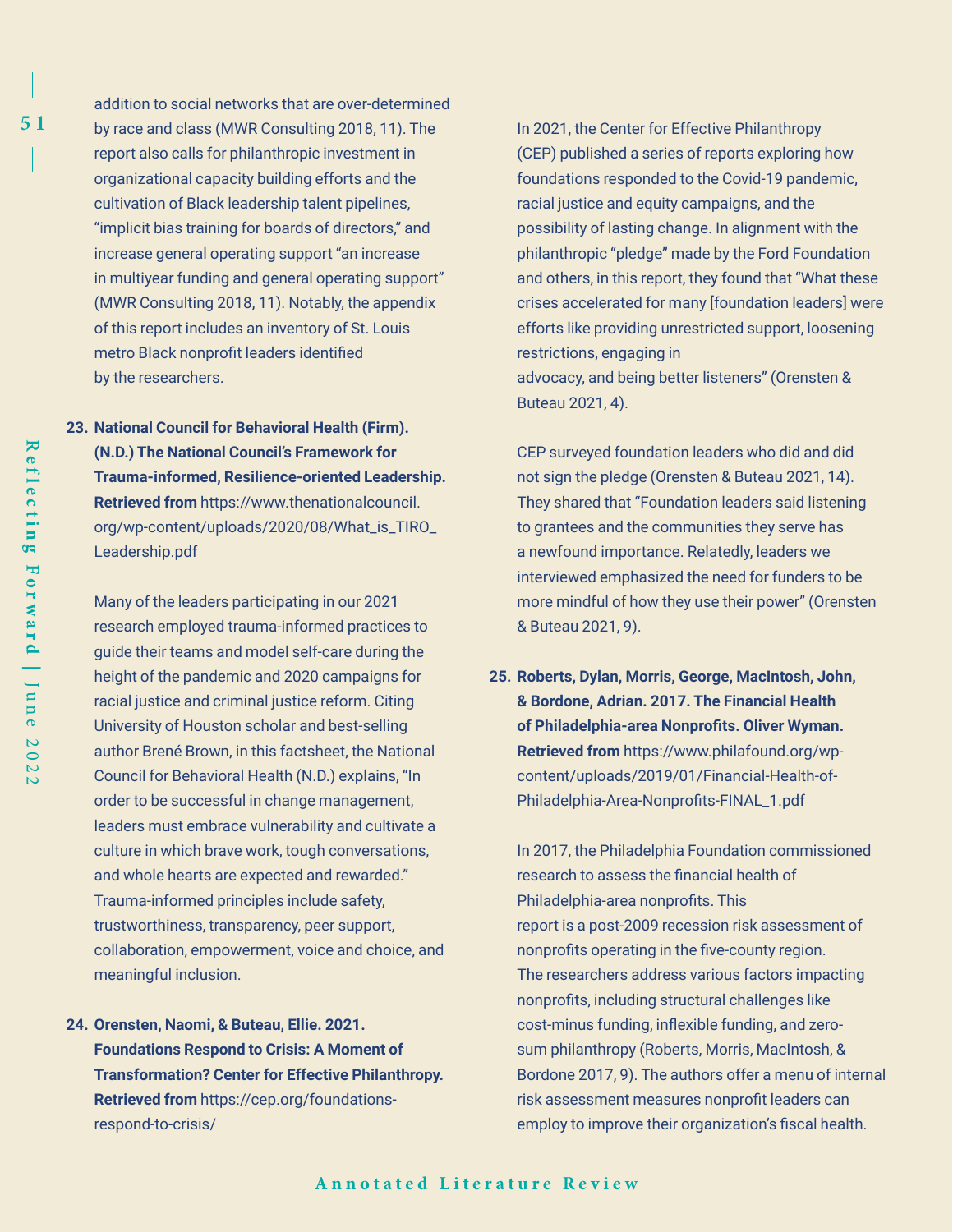According to their findings, "In aggregate we believe that fewer than 40% of nonprofits can be characterized as financially strong" (Roberts, Morris, MacIntosh, & Bordone 2017, 3).

Their assessment of funding constraints is particularly relevant for our 2021 research study and worth quoting at length. Concerning "cost-minus funding," they explain that "Most nonprofit funding, especially in health and human services, comes in the form of government contracts or restricted grants that virtually guarantee a deficit. Government contracts also create working capital depletion because funding arrives after expenses are paid. These funds are also subject to unpredictable delays in payment" (Roberts, Morris, MacIntosh, & Bordone 2017, 9).

Similarly, "inflexible funding" comes with "lots of strings, costs and restrictions attached" and includes grants and revenue allocated for programming (Roberts, Morris, MacIntosh, and Bordone 2017, 9). The authors elaborate that those restricted funds "[impose] huge administrative burden on nonprofits, as every penny of program spending needs to be documented. It also leaves nonprofits scraping to pay for critical functions like IT, finance, and executive management that do not qualify as "program" expenses — but are in fact vital to the health and survival of the institution" (Roberts, Morris, MacIntosh, & Bordone 2017, 9). Finally, the researchers focus on "zero-sum" philanthropy. They argue that "Large organizations working in the most difficult issue areas will always be overwhelmingly reliant on government funding. Similarly, arts and culture organizations that are more reliant upon philanthropy, face great competitive challenges. And finally, while philanthropy may be flat  $-$  or even decline  $-$  when the economy is unpredictable, human need often rises, placing greater demand upon social service agencies" (Roberts, Morris, MacIntosh, & Bordone 2017, 9).

The report's authors are deeply skeptical about an increase in unrestricted funds. They go so far as to state, "This solution won't work, at least not for the community as a whole" because "the amount of available private philanthropy is relatively fixed — it varies little year to year, and has demonstrated no ability to grow at a faster rate than GDP. While individual nonprofits may succeed in their mission to raise more, the sector in aggregate won't. And it is just as unlikely that public sources of support will increase any time soon" (Roberts, Morris, MacIntosh, & Bordone 2017, 10).

Despite their pessimism about expanding unrestricted funding, the authors offered pointed recommendations for philanthropy. They proposed, "For funders the call to action is simpler. Nonprofits simply cannot build necessary reserves when substantially all revenue comes in the form of restrictive grant and cost-minus contracts. Funders must begin to explore more sustainable funding models — more flexible and less restrictive terms, provision of general operating support to vital nonprofit partners, addition of specific overhead funding vehicles, or creation of "rescue" funds to shore up distressed nonprofits. Without these steps, too much vital capacity is likely to fail out of the system in the coming years, with too much adverse impact on the collective good of society." (Roberts, Morris, MacIntosh, & Bordone 2017, 15)

**26. Rosette, Ashleigh Shelby, Leonardelli, Geoffrey J., & Phillips, Katherine W. 2008. The White Standard: Racial Bias in Leader Categorization. Journal of Applied Psychology. Vol. 93, No. 4, 758-777.** 

In this peer-reviewed article, Rosette, Leonardelli, and Phillips sought to address a gap in research about leadership prototypes and racial bias. They theorized that when most individuals are exposed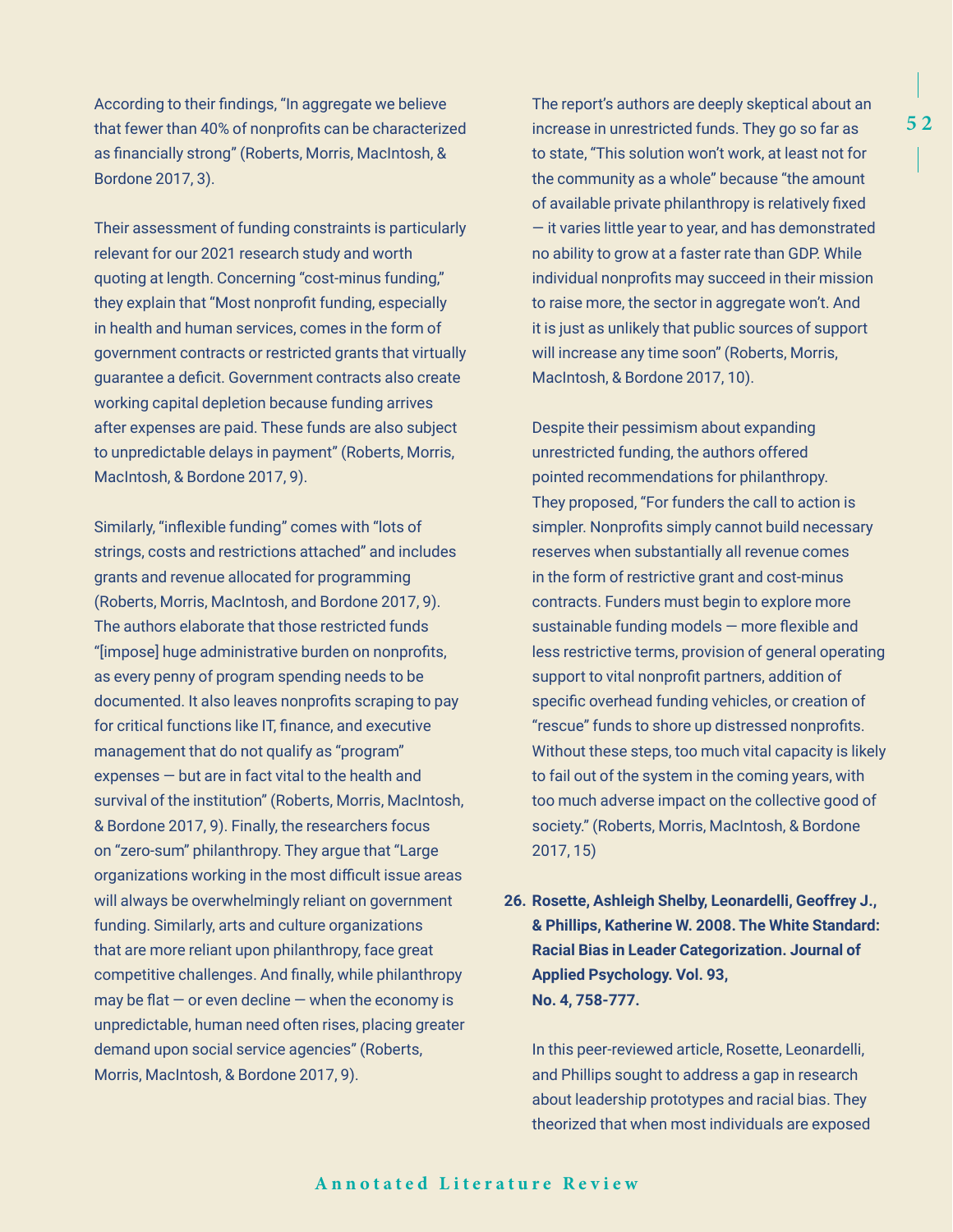to leaders who are white, they will subsequently "conclude that the average leader, the prototypical leader, must be White" (Rosette, Leonardelli, & Phillips 2008, 759-760). One consequence of such perceptions is that "race may lead to biased evaluations of leadership through the process of leader categorization. That is, leaders who are racial minorities receive worse performance evaluations than White leaders because White leaders are perceived to be more similar to the leader prototype" (Rosette, Leonardelli, & Phillips 2008, 760). While this study centers on corporations, the research findings are relevant to the nonprofit sector and the likelihood of persistent barriers and bias experienced by leaders of color.

## **27. Scott, MacKenzie. 2021. Seeding by Ceding. Medium. Retrieved from** [https://mackenzie-scott.](https://mackenzie-scott.medium.com/seeding-by-ceding-ea6de642bf) [medium.com/seeding-by-ceding-ea6de642bf](https://mackenzie-scott.medium.com/seeding-by-ceding-ea6de642bf)

Since 2020, philanthropist MacKenzie Scott and her husband Dan Jewett have donated billions of dollars to charitable organizations. Scott makes occasional announcements via the "open platform" Medium and has no website or other traditional communication mechanisms. In one 2021 post, she offered some insight regarding her approach to trust-based philanthropy. She writes,

"We chose to make relatively large gifts to the organizations named below, both to enable their work, and as a signal of trust and encouragement, to them and others.

These are people who have spent years successfully advancing humanitarian aims, often without knowing whether there will be any money in their bank accounts in two months. What do we think they might do with more cash on hand than they expected? Buy needed supplies. Find creative ways to help. Hire a few extra team members they know

they can pay for the next five years. Buy chairs for them. Stop having to work every weekend. Get some sleep.

Because we believe that teams with experience on the front lines of challenges will know how best to put money to good use, we encouraged them to spend it however they choose. Many reported that this trust significantly increased the impact of the gift." (Scott 2020)

**28. Thomas-Breitfeld, Sean, & Kunreuther, Frances. 2019. Nonprofit Executives and the Racial Leadership Gap: A Race to Lead Brief. Building Movement Project. Retrieved from** [https://](https://www.buildingmovement.org/wp-content/uploads/2019/07/ED.CEO_Race_to_Lead_Brief_.pdf) [www.buildingmovement.org/wp-content/](https://www.buildingmovement.org/wp-content/uploads/2019/07/ED.CEO_Race_to_Lead_Brief_.pdf) [uploads/2019/07/ED.CEO\\_Race\\_to\\_](https://www.buildingmovement.org/wp-content/uploads/2019/07/ED.CEO_Race_to_Lead_Brief_.pdf) [Lead\\_Brief\\_.pdf](https://www.buildingmovement.org/wp-content/uploads/2019/07/ED.CEO_Race_to_Lead_Brief_.pdf)

This report contains a wealth of data and insight regarding the challenges and burdens experienced by nonprofit executives and how those challenges are "often compounded by race and other features of identity" (Thomas-Breitfeld and Kunreuther 2019, 5). For leaders of color, the report drills down on challenges like those shared in our 2021 research, including financial stability and fundraising (Thomas-Breitfeld and Kunreuther 2019, 1-2).

For many, becoming an organization's first leader of color is a cause for celebration. However, it can also prove disastrous if leaders are not set up for success. In this report, only 37% of people of color in executive leadership positions reported that their predecessor was of the same racial background, whereas 86% of white executives indicated that their predecessor was also white (Thomas-Breitfeld and Kunreuther 2019, 4). Thomas-Breitfeld and Kunreuther advise that "In interviews, focus groups and conversations, incoming leaders of color described struggling with heightened expectations, scrutiny and resistance from staff and boards as compared to what faced their white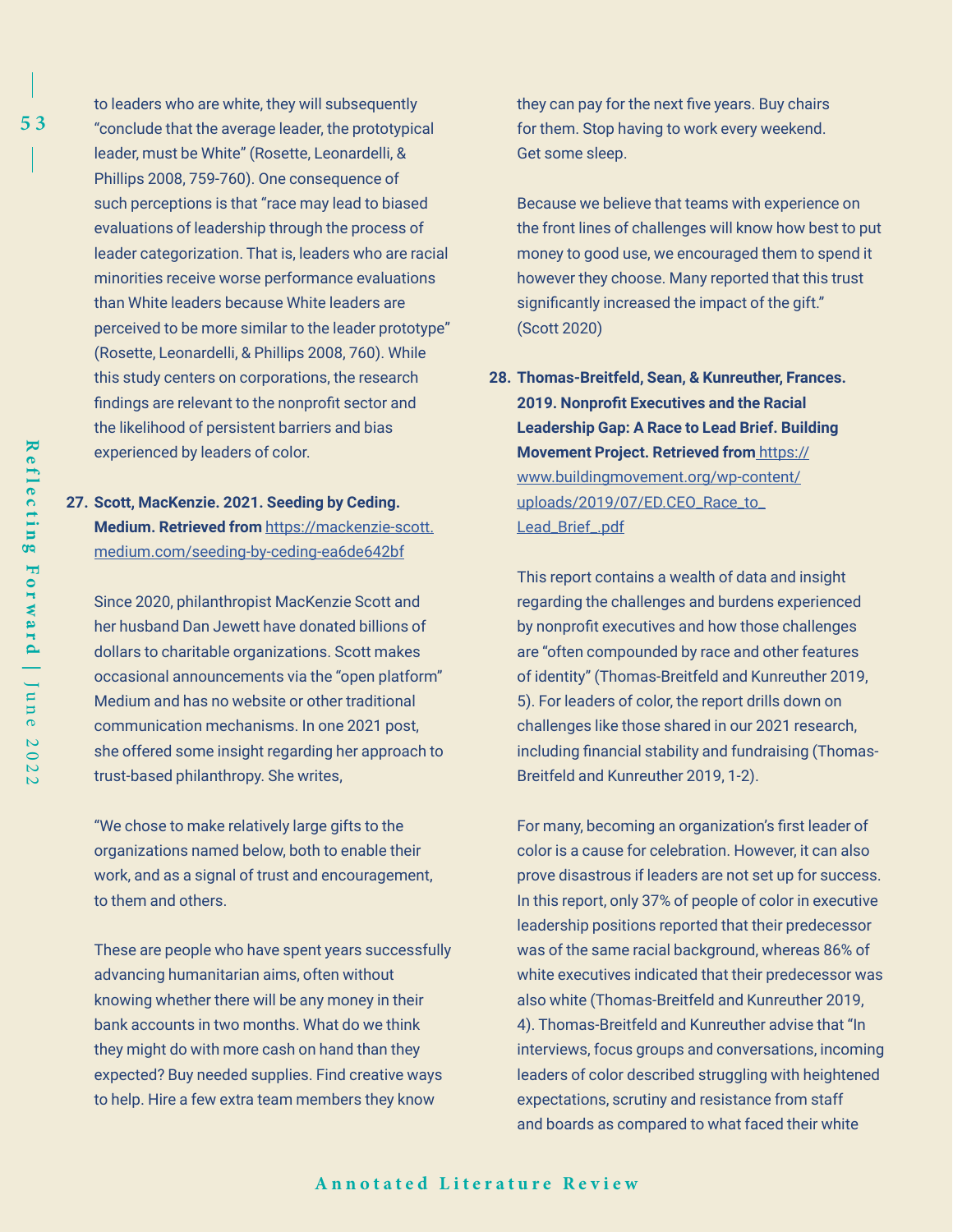predecessors. As a sector, nonprofit organizations need more models, resources and support to develop the capacity for cross-racial executive transitions that minimize organization upheaval and support the success of incoming nonprofit executives of color" (Thomas-Breitfeld and Kunreuther 2019, 14).

**29. Thomas-Breitfeld, Sean, & Kunreuther, Frances. 2017. Race to Lead: Confronting the Nonprofit Racial Leadership Gap. Building Movement Project. Retrieved from** https://racetolead.org/race-to-lead/

Building Movement researchers conducted a national survey with over 4,000 respondents to better understand why "the percentage of people of color in the Executive Director/CEO role has remained under 20% for the last 15 years" (Thomas-Breitfeld & Kunreuther 2017, 1). The survey respondents included nonprofit staff and leadership. The researchers reported that non-white respondents were more likely to aspire to become nonprofit leaders. Further, nonwhite respondents "identified Boards of Directors and executive recruiters as key barriers to the hiring of more people of color executive directors/CEOs" (Thomas-Breitfeld & Kunreuther 2017, 1).

This report contains many findings that align with our 2021 research. For example, on fundraising and constrained social networks, the researchers found that "Whether due to bias or other factors, respondents of color were more likely than whites to agree it is harder for people of color to fundraise. They were also more likely than whites to see barriers to people of color advancing either because of smaller professional networks and/or the need for more training" (Thomas-Breitfeld & Kunreuther 2017, 3).

Attentive to the racial bias people of color experience in the workplace, this report also highlights the "implications" of racial and ethnic identity. The authors write, "40% [of people of color respondents] talked about a perceived inability to lead, a lack of human

resources support, and/or an exclusion from important social networks. Thirty percent (30%) of the people of color respondents who commented noted negative experiences with others ranging from microaggressions to tokenizing to managing white colleagues' guilt/emotions about race" (Thomas-Breitfeld and Kunreuther 2017, 12).

**30. Walker and Associates Consulting, LLC (Firm). 2015. Black-led Organizations in the Bay Area: From Crisis to Change. Bay Area Black United Fund. Retrieved from** [https://saadandshaw.com/](https://saadandshaw.com/wp-content/uploads/2017/12/Shaw_BLOs_Crisis-To-Change.pdf) [wp-content/uploads/2017/12/Shaw\\_BLOs\\_Crisis-](https://saadandshaw.com/wp-content/uploads/2017/12/Shaw_BLOs_Crisis-To-Change.pdf)[To-Change.pdf](https://saadandshaw.com/wp-content/uploads/2017/12/Shaw_BLOs_Crisis-To-Change.pdf)

When Branch Associates was researching Philadelphia's nonprofit sector for the 2016 report, the Oakland-based Walker and Associates Consulting firm was doing similar research for a study about Bay Area Black-led nonprofit organizations. In partnership with a host of stakeholders and under the Bay Area Black United Fund (BABUF) direction, the researchers compiled a database of 125 Black-led nonprofits operating in the region. Like the Branch Associates 2016 study, this project involved a lengthy survey with nonprofit leaders and focus groups with a sample of Black leaders centered on challenges, sustainability, and growth (Walker and Associates 2015, 3-5). As well, the Bay Area report includes recommendations such as (1) acknowledgment of the expertise possessed by Black nonprofit leaders; (2) funders proactively invite leaders to be part of the "agenda-setting process;" (3) capacity building for leadership and Board development, succession planning, culturally appropriate technical assistance, and peer mentoring; and (4) multiyear (5-10 year operating grants), earned income assessments, and matching reserve funds incentives (Walker and Associates 2015, 9-10).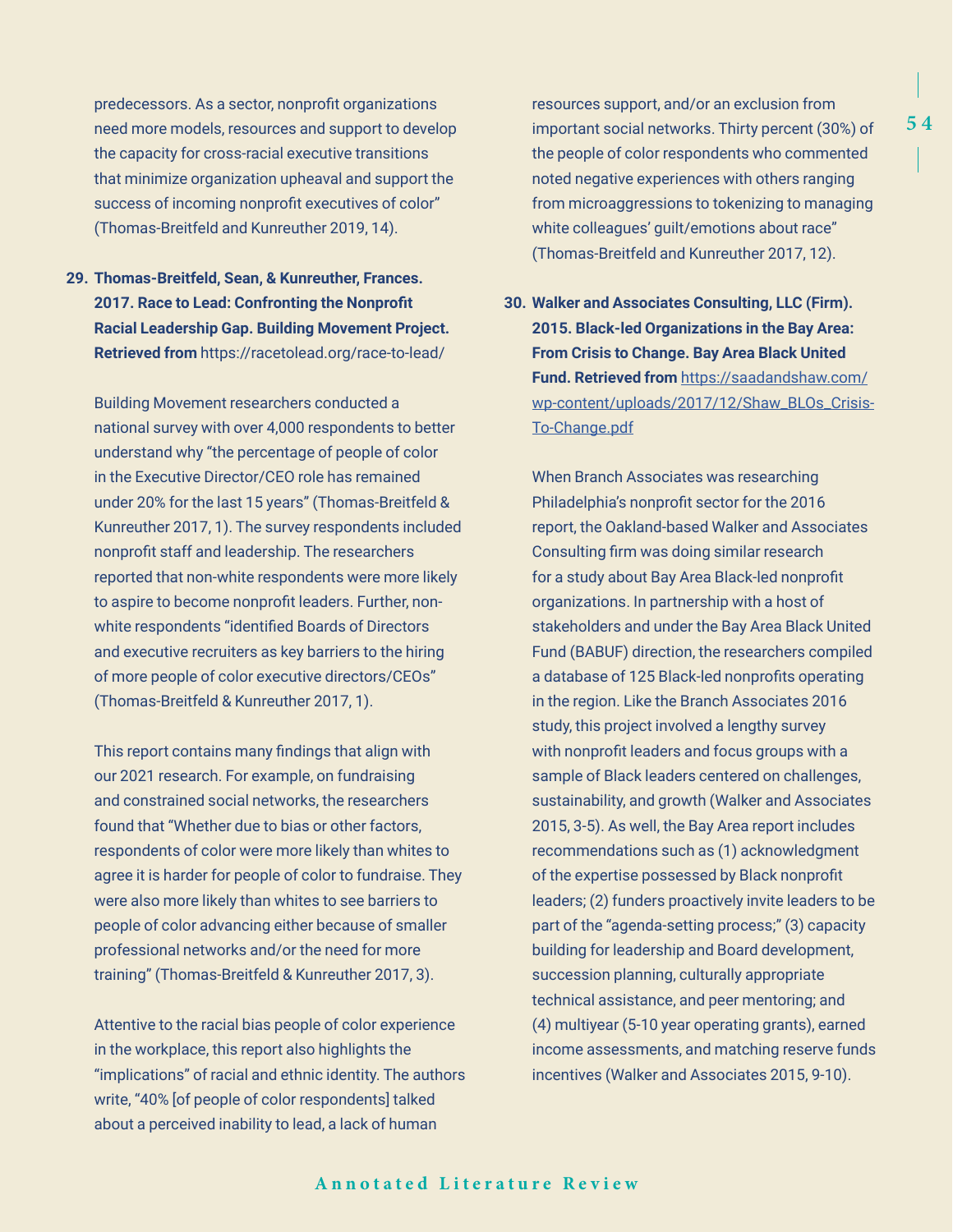**31. Wallace, Nicole. 2019. 'I'm More Than One Identity': Nonprofit Leaders of Color Speak Out About Struggles and Triumphs. The Chronicle of Philanthropy. Retrieved from** [https://www.](https://www.philanthropy.com/article/nonprofit-leaders-of-color-speak-out-about-struggles-and-triumphs) [philanthropy.com/article/nonprofit-leaders-of-color](https://www.philanthropy.com/article/nonprofit-leaders-of-color-speak-out-about-struggles-and-triumphs)[speak-out-about-struggles-and-triumphs](https://www.philanthropy.com/article/nonprofit-leaders-of-color-speak-out-about-struggles-and-triumphs)

This in-depth article is based on interviews with nonprofit and philanthropic leaders of color operating across the United States. Written by Nicole Wallace, features editor for the Chronicle of Philanthropy, she explains that in this piece, "People of color who have climbed the nonprofit ladder talk about their challenges, coping strategies, successes, and whether they think things are getting better" (Wallace 2019, 9). Like our 2021 research report, Wallace found that "Leaders described feeling isolated, navigating difficult, racially fraught power dynamics with grantmakers, and enduring affronts to their dignity – even having people touch their hair. In interview after interview, they talked about the need to prove themselves repeatedly" (Wallace 2019, 9). The leaders of color interviewed for Wallace's project also raised concerns about fundraising, experiences with racial, ethnic, and gender bias, and how leaders of color might help improve philanthropy.

For example, one leader was adamant about the necessity of ongoing support for leaders of color – particularly those employed as the first non-white leader of their respective organizations. They told Wallace, "The question is not are those people allowed to get hired? But is the organization going to support them in the same way as it did previous leaders that weren't of color. Are people going to begin to reduce their investments in those organizations" (Wallace 2019, 10)? Concerning fundraising, another executive shared, "It's really been hard as a leader of color that didn't grow up with access to penetrate the private foundations" (Wallace 2019, 10).

Regarding the challenges leaders of color endure when navigating relationships with white funders, one reported that "I often talk about how taxing it is as a person of color to continuously have to go to an almost exclusively white philanthropic community to ask for support to do our work. You get a lot of rejections" (Wallace 2019, 12). Finally, one interviewee spoke about the value of the lived and professional experiences people of color might bring to nonprofits and philanthropy. They explained, "There are a lot of people out there with their community-based experience, with the educational experiences that they've had, their life and work experience who can bring enormous value to philanthropy because of their ability to connect with people in communities" (Wallace 2019, 18).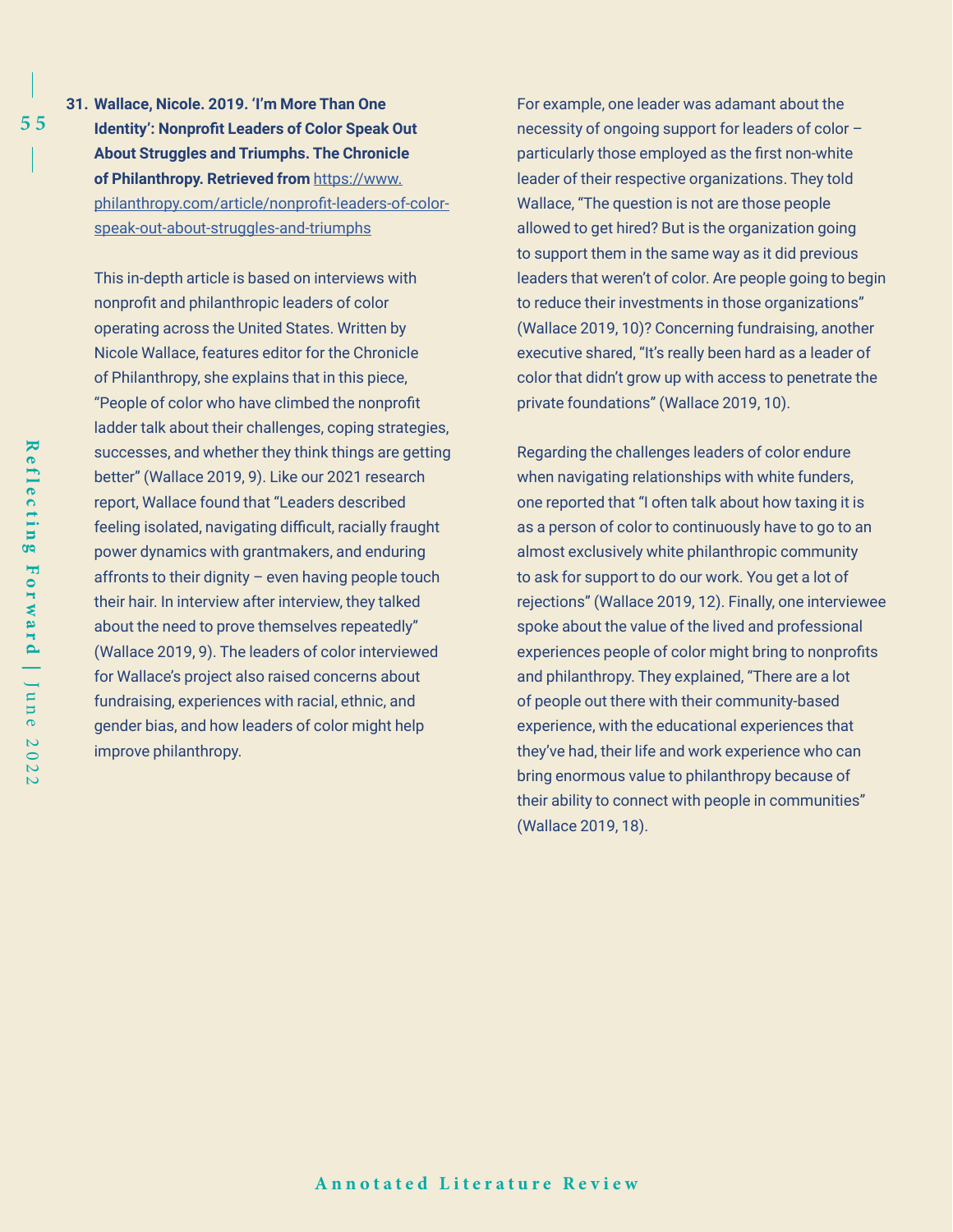# RESEARCH DESIGN

This research project intentionally centers the perspective, expertise, and lived professional and personal experiences of a diverse group of Black nonprofit leaders based in Philadelphia. During the last several years, professionals working in research and evaluation have been challenged to interrogate their practices and confront methodological and ideological biases. The Equitable Evaluation Initiative (EEI) offers an array of recommendations for applied researchers and evaluators. Perhaps most relevant for this report, EEI recommends that researchers reassess how quantitative data has historically been privileged but has the potential to silence the voices, perspectives, and lived experiences of historically marginalized people.

The experience of Black nonprofit leaders and other leaders of color is not "universal" because they work within a context where the overwhelming majority of nonprofit executive directors, boards of directors, and staff are white. And while the findings in this study are not generalizable, the perspectives offered in this report are valid and provide insight into the unique experiences and challenges facing some of Philadelphia's Black nonprofit leaders. Documenting and sharing the views of Black leaders has only become more urgent during the last year as calls for institutional and social change and demands for the implementation of equity practices and policies have reached a fever pitch. How can those who desire to be allies know what action to take without input and guidance from leaders of color?

# **I N T E R V I E W S W I T H NONPROFIT LEADERS**

The 2021 study data primarily consists of semistructured interviews with Black nonprofit leaders to learn more about their perspective on some of the 2016 research findings and change over time. The interviews also addressed how the COVID-19 pandemic impacted their respective organizations, programs, and communities. Black leaders reflected on the meaning and implications of the current campaigns for racial justice and criminal justice reform. They also discussed Black nonprofit leaders' contributions to their program participants, communities, and Philadelphia's nonprofit ecosystem.

### **Data collection for the interviews consisted of:**

• An initial email to the Executive Director regarding participation in the research.

- Scheduling and conducting a semi-structured interview with the Executive Director.
- Interviews were recorded with participant permission and transcribed for analysis.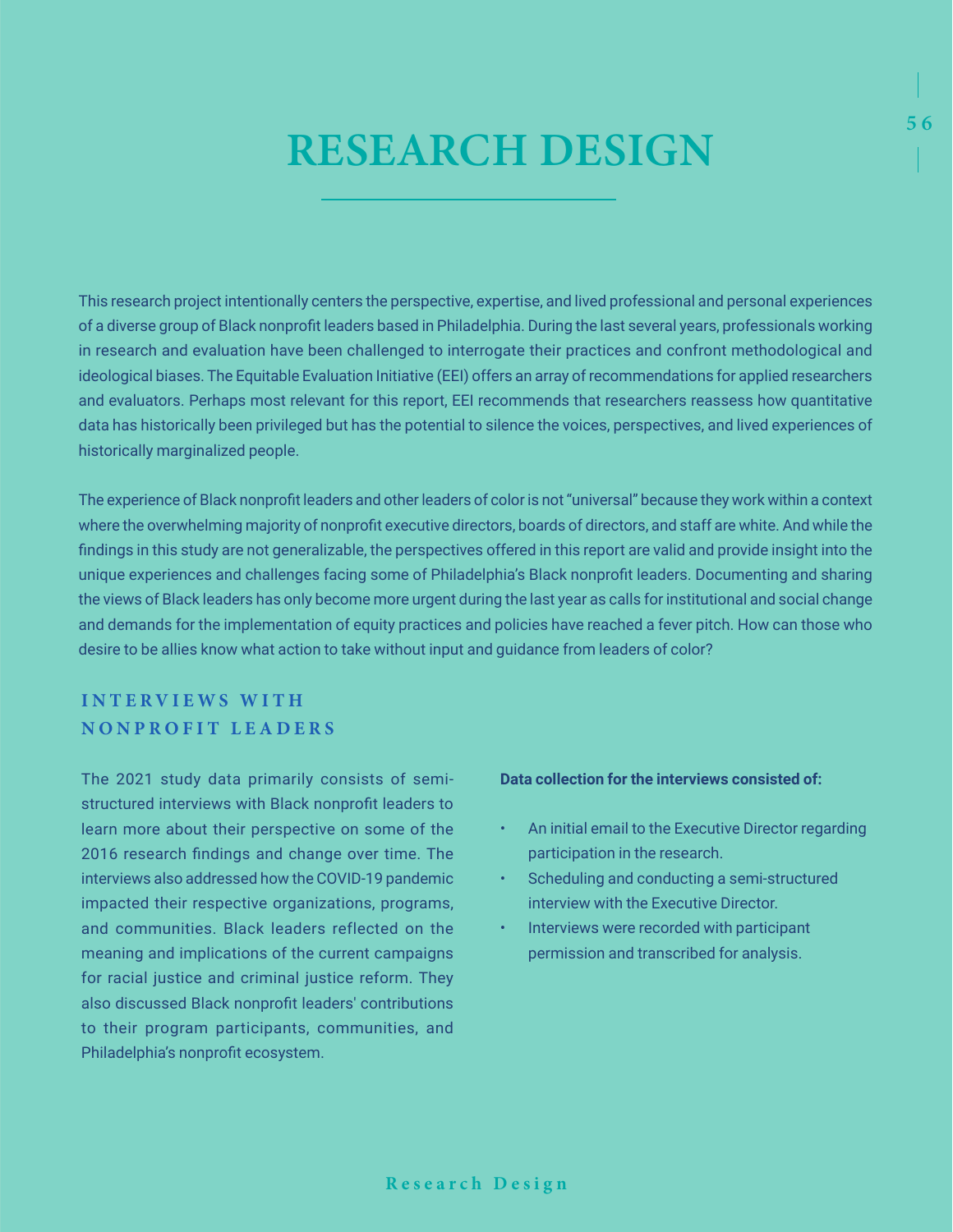A pre-interview survey was conducted to help analyze data and better understand the representation spectrum in this purposeful sample of Black nonprofit leaders. To facilitate candor, the interview findings are anonymous. Each interview took between 60 and 90 minutes and was recorded and transcribed to ease the analysis. Each interview was coded to identify similarities and differences across the respondents. The survey data was used to observe if there were patterns related to categories like leadership tenure, operating budget, organization age and size, or if the leader is the first Black executive director of their respective organization.

## **INTERVIEW SAMPLE**

Representing organizations founded between 1915 and 2019, the average age of the nonprofits included in this study is 33 years. The leaders interviewed for this study have served as the Executive Director or CEO/President of their current organization between 1 and 38 years. Half of the individuals interviewed identify as women, and slightly more than half of the interview subjects are the first Black leader of their organization.

There is significant variance in organizational size with representation from nonprofits employing between one (a start-up) and 250 paid staff and operating budgets ranging between \$5,000 (a start-up) and \$35 million. The leaders interviewed for this research have collectively served more than 800,000 Philadelphians during the last year. Consistent with the findings from the 2016 research, the majority of the Black-led organizations in this study serve children (6-12 years), youth (13-18 years), and young adults (19-24 years). Around half the organizations also serve infants and young children (0-5 years), adults (25-65), and seniors (65+ years).

The sample of leaders participating in this study are geographically dispersed, and most offer services in Northwest, West, Southwest, South, and Center City Philadelphia. At least half of the Black-led organizations represented in this study provide services city-wide. Several are regional providers working in communities spread across the surrounding counties. One leader reported their organization offers services statewide, and another is a national provider.

**The executives participating in this study lead nonprofit organizations that provide a diverse array of programs and services, including:** 

|  | <b>Addiction recovery (2)</b> |  |
|--|-------------------------------|--|
|  |                               |  |

**Advocacy** (5) **After-school activities** (4) **Anti-poverty** (1) **Arts and culture** (1) **Business/entrepreneurship** (3) **Childcare** (1) **Community development** (2) **Education – adult** (5) **Education – youth** (7) **Financial literacy** (3)

**Food insecurity** (3)

**Health issues – education and prevention** (2)

**Housing** (2)

**Job training and placement** (2)

**Mentoring** (2)

**Partnership development** (1)

**Violence prevention** (1)

**Workforce development – adult** (8)

**Workforce development – youth** (4)

- **Youth development** (7)
- **Youth empowerment** (1)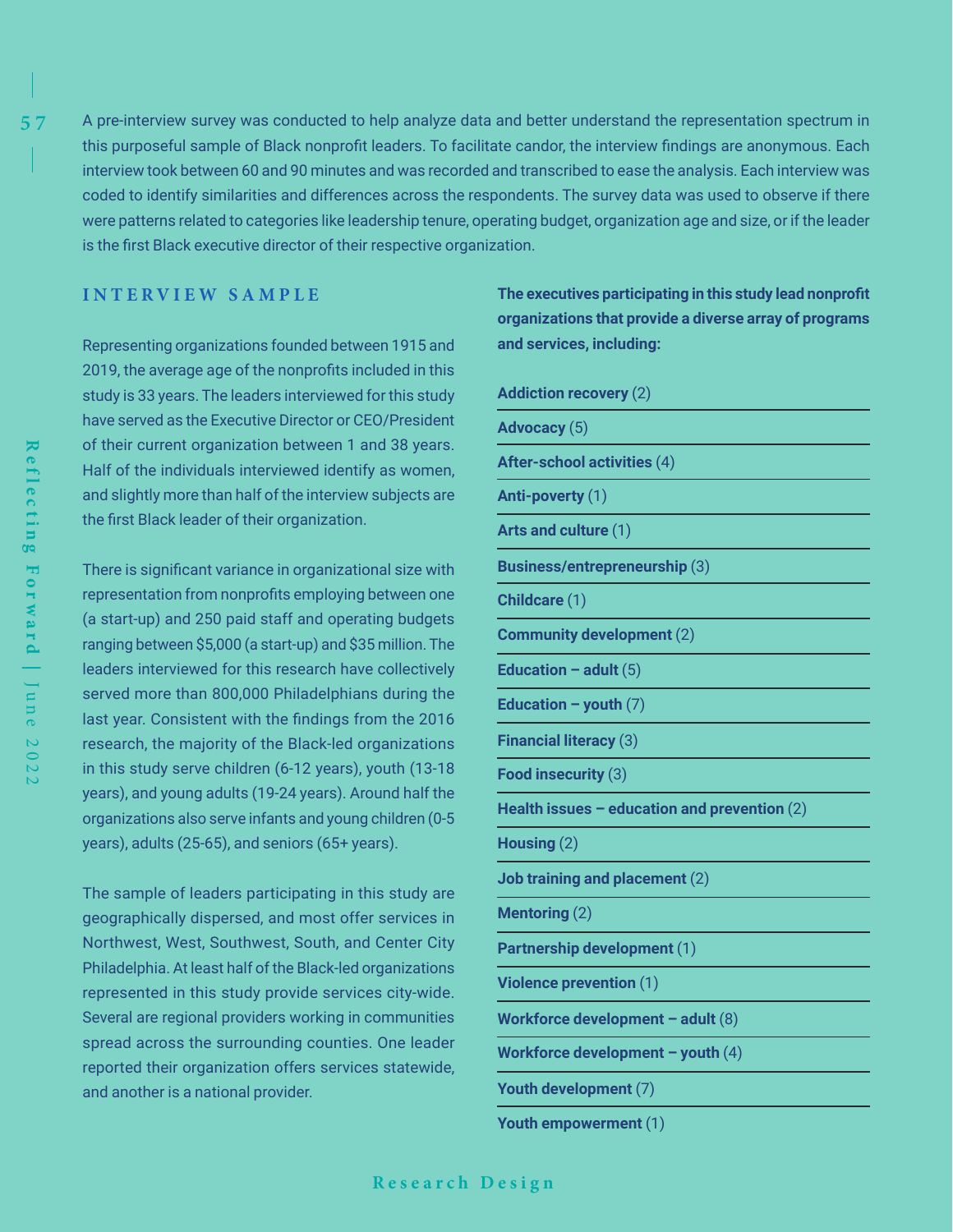Eight of the sixteen leaders interviewed for this study reported four or more months of operating costs in cash reserves. Five leaders reported having two to three months of cash reserves. One has one month or less, and two said they have no cash reserves on hand. Nearly all the organizations participating in this research primarily serve Black and low-income families, children, and youth.

Only one organization in our sample reported that they do not collect data because they are a start-up. A little more than half of the leaders in our sample have dedicated staff to enter, track and manage data and report collecting a range of client-level data, including:

### **Number of clients served** (14)

**Demographic characteristics of clients** (12)

**Needs of clients** (13)

**Number and/or frequency of services received by clients** (13)

**Client feedback on programs/services** (12)

**Program outcomes** (15)

Finally, the executive directors interviewed for this study reported significant differences in primary sources of organizational funding. Leaders said that most of their funding comes from a range of sources, including (1) government grants (federal, state, and local); (2) regional foundations; (3) individual donors; (4) corporations; and (5) national foundations.

### **Government grants (federal, state, local)** (6)

**Regional/local foundations** (2)

**Individual donors** (4)

**Corporations** (3)

**National foundations** (1)

### **RESEARCH QUESTIONS**

### **The questions guiding this research include:**

- 1. Reflecting on the 2016 report, have there been significant changes during the last five years for Black-leaders and Black-serving nonprofit organizations in the realms of fundraising, board composition, talent pipelines, reliance on government funding, and cash reserves?
- 2. Since the onset of the COVID-19 pandemic, how have Black-leaders and their respective organizations pivoted and adapted to meet the needs of their clients and communities?
- 3. According to Black leaders, what will be the greatest needs of the human service sector in a post-Covid world?
- 4. How have the recent campaigns for racial justice impacted Black leaders, their organizations, staff, clients, and communities?
- 5. How do Black-led and Black-staffed nonprofits contribute to the individuals and communities they serve and Philadelphia's nonprofit ecosystem?
- 6. How can regional funders best support the needs of Black nonprofit leaders and Blackserving organizations?